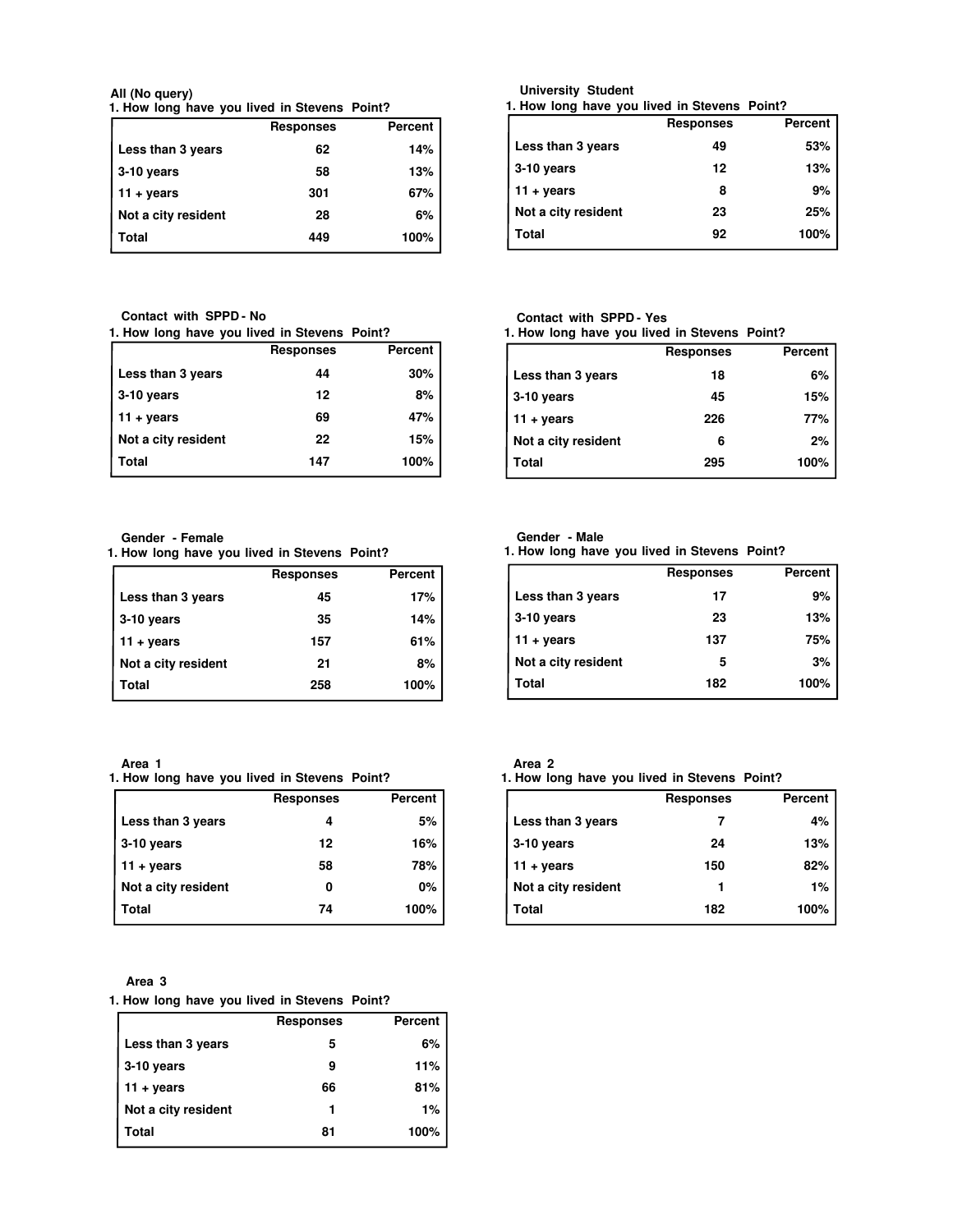**2. How long have you lived at your current address? All (No query)**

|                    | <b>Responses</b> | Percent |
|--------------------|------------------|---------|
| Less than 3 years  | 111              | 25%     |
| $\vert$ 3-10 years | 121              | 27%     |
| $11 + years$       | 215              | 48%     |
| Total              | 447              | 100%    |

**University Student**

| 2. How long have you lived at your current address? |                  |                |
|-----------------------------------------------------|------------------|----------------|
|                                                     | <b>Responses</b> | <b>Percent</b> |
| Less than 3 years                                   | 75               | 82%            |
| 3-10 years                                          | 8                | 9%             |
| 11+ years                                           | 8                | 9%             |
| Total                                               | 91               | 100%           |

**Contact with SPPD - No**

| 2. How long have you lived at your current address? |  |  |  |
|-----------------------------------------------------|--|--|--|
|-----------------------------------------------------|--|--|--|

| <b>Responses</b> | Percent |
|------------------|---------|
| 66               | 45%     |
| 29               | 20%     |
| 51               | 35%     |
| 146              | 100%    |
|                  |         |

Responses Percent Less than 3 years **44** 15% **3-10 years 91 31% 11+ years 159 54% Total 294 100% 2. How long have you lived at your current address? Contact with SPPD - Yes**

**Gender - Female**

|  |  | 2. How long have you lived at your current address? |  |  |
|--|--|-----------------------------------------------------|--|--|

|                     | <b>Responses</b> | Percent |
|---------------------|------------------|---------|
| Less than 3 years   | 75               | 29%     |
| $\vert$ 3-10 years  | 67               | 26%     |
| $11 + \text{years}$ | 115              | 45%     |
| Total               | 257              | 100%    |

| 2. How long have you lived at your current address? |                  |         |  |
|-----------------------------------------------------|------------------|---------|--|
|                                                     | <b>Responses</b> | Percent |  |
| Less than 3 years                                   | 34               | 19%     |  |
| 3-10 years                                          | 54               | 30%     |  |
| $11 + \text{years}$                                 | 93               | 51%     |  |
| Total                                               | 181              | 100%    |  |

**Area 1**

|  |  |  |                  | 2. How long have you lived at your current address? |
|--|--|--|------------------|-----------------------------------------------------|
|  |  |  | <b>Responses</b> | Percent                                             |

| nesponses | reiceill |
|-----------|----------|
| 11        | 15%      |
| 22        | 30%      |
| 40        | 55%      |
| 73        | 100%     |
|           |          |

| Area 3 |  |  |  |                                                     |
|--------|--|--|--|-----------------------------------------------------|
|        |  |  |  | 2. How long have you lived at your current address? |

|                    | <b>Responses</b> | Percent |
|--------------------|------------------|---------|
| Less than 3 years  | 8                | 10%     |
| $\vert$ 3-10 years | 31               | 38%     |
| 11+ years          | 42               | 52%     |
| Total              | 81               | 100%    |

| ١<br>.,<br>۰.<br>$\sim$ |  |
|-------------------------|--|
|                         |  |

I

**Gender - Male**

|                   | 2. How long have you lived at your current address? |         |
|-------------------|-----------------------------------------------------|---------|
|                   | <b>Responses</b>                                    | Percent |
| Less than 3 years | 16                                                  | 9%      |
| 3-10 years        | 53                                                  | 29%     |
| 11+ years         | 113                                                 | 62%     |
| Total             | 182                                                 | 100%    |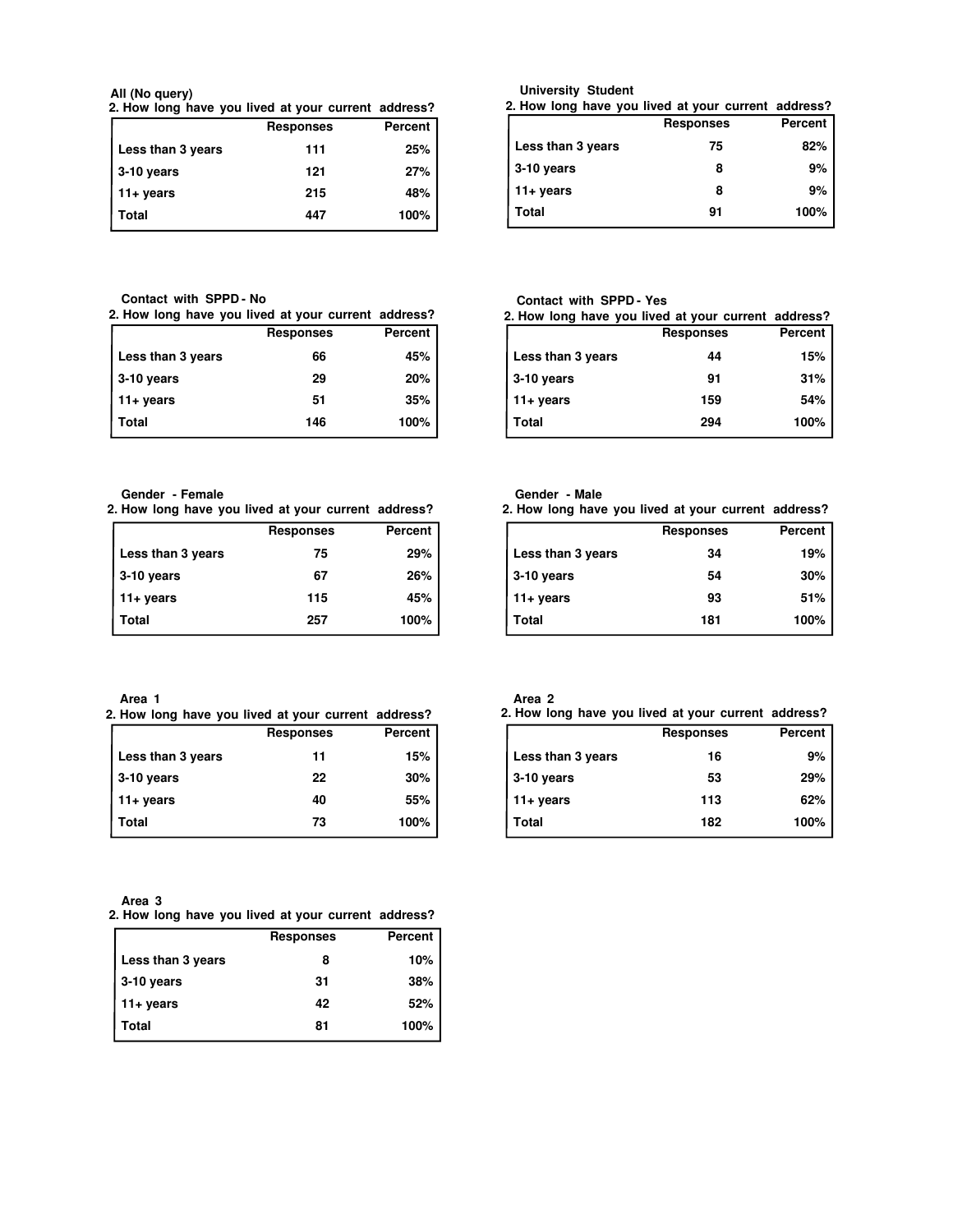**3. When was your most recent contact with the SPPD.? All (No query)**

|                   | <b>Responses</b> | Percent |
|-------------------|------------------|---------|
| <b>None</b>       | 147              | 33%     |
| Within one year   | 127              | 29%     |
| 1-3 years         | 84               | 19%     |
| $3 + \gamma$ ears | 84               | 19%     |
| Total             | 442              | 100%    |

**Contact with SPPD - No**

**3. When was your most recent contact with the SPPD.?**

|                 | <b>Responses</b> | <b>Percent</b> |
|-----------------|------------------|----------------|
| <b>None</b>     | 147              | 100%           |
| Within one year | 0                | 0%             |
| 1-3 years       | o                | 0%             |
| $3 + years$     | o                | 0%             |
| Total           | 147              | 100%           |

#### **Gender - Female**

**3. When was your most recent contact with the SPPD.?**

|                    | <b>Responses</b> | <b>Percent</b> |
|--------------------|------------------|----------------|
| None               | 100              | 40%            |
| Within one year    | 62               | 25%            |
| 1-3 years          | 50               | 20%            |
| $3 + \text{years}$ | 41               | 16%            |
| <b>Total</b>       | 253              | 100%           |
|                    |                  |                |

**Area 1**

**3. When was your most recent contact with the SPPD.?**

|                 | <b>Responses</b> | Percent |
|-----------------|------------------|---------|
| <b>None</b>     | 19               | 26%     |
| Within one year | 23               | 31%     |
| 1-3 years       | 15               | 20%     |
| $3 + years$     | 17               | 23%     |
| Total           | 74               | 100%    |

**Area 3**

## **3. When was your most recent contact with the SPPD.?**

|                 | <b>Responses</b> | Percent |
|-----------------|------------------|---------|
| <b>None</b>     | 24               | 31%     |
| Within one year | 23               | 29%     |
| 1-3 years       | 14               | 18%     |
| 3+ years        | 17               | 22%     |
| Total           | 78               | 100%    |

#### **University Student**

**3. When was your most recent contact with the SPPD.?**

|                 | <b>Responses</b> | Percent |
|-----------------|------------------|---------|
| None            | 64               | 70%     |
| Within one year | 21               | 23%     |
| 1-3 years       | 6                | 7%      |
| 3+ years        |                  | 1%      |
| Total           | 92               | 100%    |

## **Contact with SPPD - Yes**

|                   | 3. When was your most recent contact with the SPPD.? |         |  |
|-------------------|------------------------------------------------------|---------|--|
|                   | <b>Responses</b>                                     | Percent |  |
| <b>None</b>       |                                                      | 0%      |  |
| Within one year   | 127                                                  | 43%     |  |
| 1-3 years         | 84                                                   | 28%     |  |
| $3 + \gamma$ ears | 84                                                   | 28%     |  |
| Total             | 295                                                  | 100%    |  |
|                   |                                                      |         |  |

## **Gender - Male**

| 3. When was your most recent contact with the SPPD.? |                  |         |
|------------------------------------------------------|------------------|---------|
|                                                      | <b>Responses</b> | Percent |
| <b>None</b>                                          | 44               | 24%     |
| Within one year                                      | 64               | 36%     |
| 1-3 years                                            | 32               | 18%     |
| $3 + \gamma$ ears                                    | 40               | 22%     |
| Total                                                | 180              | 100%    |

# **Area 2**

**3. When was your most recent contact with the SPPD.?**

|                   | <b>Responses</b> | <b>Percent</b> |
|-------------------|------------------|----------------|
| <b>None</b>       | 36               | 20%            |
| Within one year   | 51               | 29%            |
| 1-3 years         | 46               | 26%            |
| $3 + \gamma$ ears | 45               | 25%            |
| Total             | 178              | 100%           |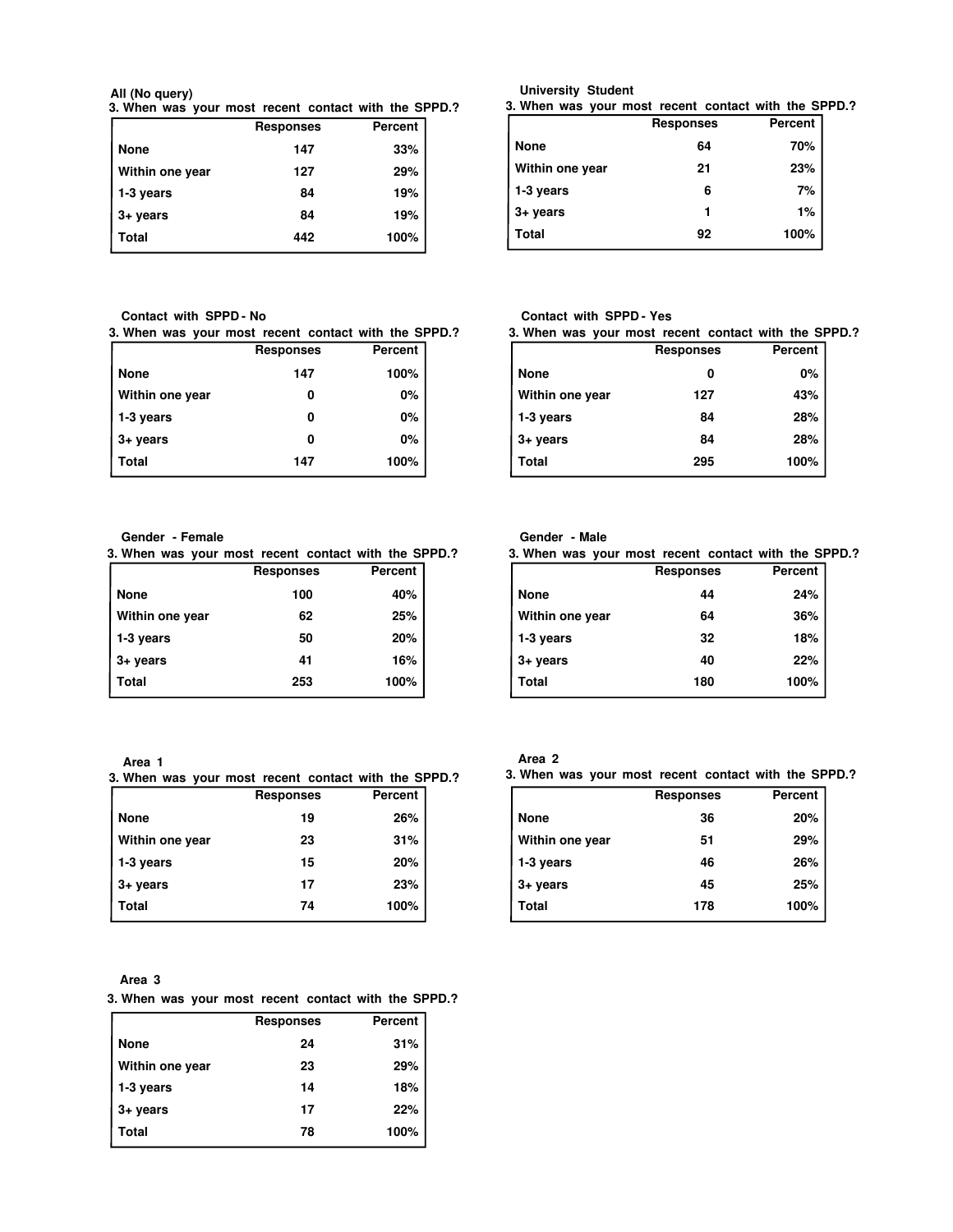#### **4. Anyone in household victim of crime in last 5 years All (No query)**

|       | <b>Responses</b> | Percent |
|-------|------------------|---------|
| Yes   | 66               | 15%     |
| l No  | 381              | 85%     |
| Total | 447              | 100%    |

# **University Student**

**4. Anyone in household victim of crime in last 5 years**

|       | <b>Responses</b> | Percent |
|-------|------------------|---------|
| Yes   | 18               | 20%     |
| No    | 74               | 80%     |
| Total | 92               | 100%    |

## **Contact with SPPD - No**

**4. Anyone in household victim of crime in last 5 years**

|              | <b>Responses</b> | Percent |  |
|--------------|------------------|---------|--|
| Yes          | 10               | 7%      |  |
| No           | 137              | 93%     |  |
| <b>Total</b> | 147              | 100%    |  |

## **Contact with SPPD - Yes**

**4. Anyone in household victim of crime in last 5 years**

|       | <b>Responses</b> | <b>Percent</b> |
|-------|------------------|----------------|
| Yes   | 55               | 19%            |
| No    | 238              | 81%            |
| Total | 293              | 100%           |

#### **Gender - Female**

**4. Anyone in household victim of crime in last 5 years**

|         | <b>Responses</b> | Percent |  |
|---------|------------------|---------|--|
| Yes     | 37               | 14%     |  |
| No      | 219              | 86%     |  |
| l Total | 256              | 100%    |  |

## **Gender - Male**

**4. Anyone in household victim of crime in last 5 years**

|       | <b>Responses</b> | <b>Percent</b> |
|-------|------------------|----------------|
| Yes   | 29               | 16%            |
| No    | 153              | 84%            |
| Total | 182              | 100%           |

**Area 1**

**4. Anyone in household victim of crime in last 5 years**

|              | <b>Responses</b> | Percent |  |
|--------------|------------------|---------|--|
| Yes          | 12               | 16%     |  |
| No           | 63               | 84%     |  |
| <b>Total</b> | 75               | 100%    |  |
|              |                  |         |  |

## **Area 2**

**4. Anyone in household victim of crime in last 5 years**

|            | <b>Responses</b> | Percent |
|------------|------------------|---------|
| <b>Yes</b> | 22               | 12%     |
| <b>No</b>  | 159              | 88%     |
| Total      | 181              | 100%    |

#### **Area 3**

**4. Anyone in household victim of crime in last 5 years**

|       | <b>Responses</b> | Percent |
|-------|------------------|---------|
| Yes   | 11               | 14%     |
| No    | 69               | 86%     |
| Total | 80               | 100%    |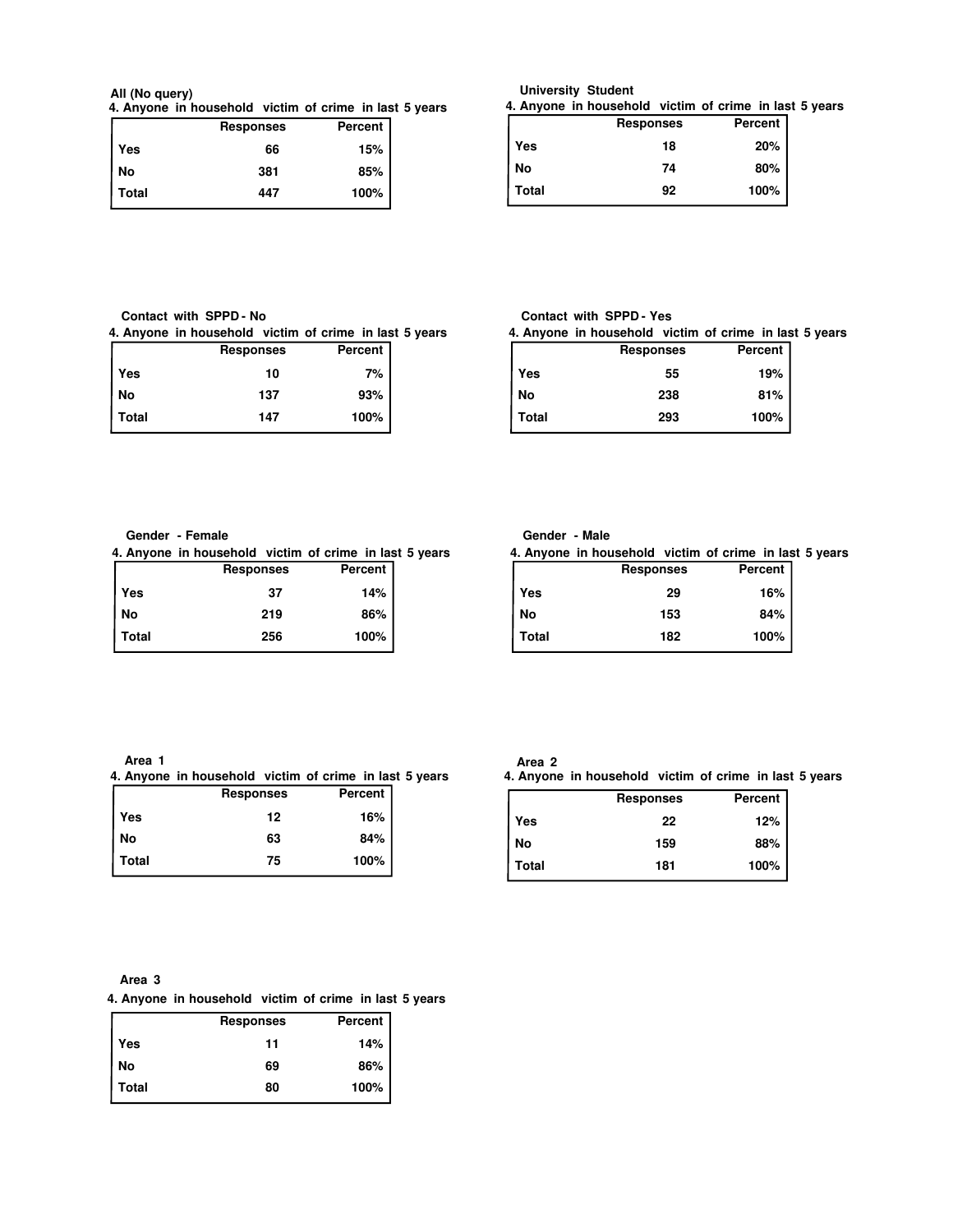# **All (No query)**

|              | <b>Responses</b> | Percent |  |
|--------------|------------------|---------|--|
| Yes          | 35               | 8%      |  |
| No           | 408              | 92%     |  |
| <b>Total</b> | 443              | 100%    |  |

**5. Anyone in household victim of crime and not reported it? 5. Anyone in household victim of crime and not reported it?**

|       | <b>Responses</b> | Percent |
|-------|------------------|---------|
| Yes   |                  | 8%      |
| No    | 84               | 92%     |
| Total | 91               | 100%    |

| Contact with SPPD - No |  |  |  |
|------------------------|--|--|--|
|------------------------|--|--|--|

**5. Anyone in household victim of crime and not reported it?**

|              | <b>Responses</b> | Percent |  |
|--------------|------------------|---------|--|
| Yes          |                  | 3%      |  |
| No           | 141              | 97%     |  |
| <b>Total</b> | 145              | 100%    |  |

## **Contact with SPPD - Yes**

**5. Anyone in household victim of crime and not reported it?**

|       | <b>Responses</b> | <b>Percent</b> |
|-------|------------------|----------------|
| Yes   | 30               | 10%            |
| No    | 261              | 90%            |
| Total | 291              | 100%           |

## **Gender - Female**

**5. Anyone in household victim of crime and not reported it? 5. Anyone in household victim of crime and not reported it?**

|       | <b>Responses</b> | <b>Percent</b> |
|-------|------------------|----------------|
| Yes   | 22               | 9%             |
| No    | 232              | 91%            |
| Total | 254              | 100%           |

|  | Male |
|--|------|

|            | <b>Responses</b> | Percent |
|------------|------------------|---------|
| <b>Yes</b> | 12               | 7%      |
| No         | 169              | 93%     |
| Total      | 181              | 100%    |

**Area 1**

**Responses Percent 5. Anyone in household victim of crime and not reported it? 5. Anyone in household victim of crime and not reported it?**

| nesponses | <b>Leiceil</b> |  |
|-----------|----------------|--|
|           | 9%             |  |
| 67        | 91%            |  |
| 74        | 100%           |  |
|           |                |  |

| ۰.<br>×<br>., |  |
|---------------|--|
|---------------|--|

|       | <b>Responses</b> | Percent |
|-------|------------------|---------|
| Yes   | 14               | 8%      |
| No    | 166              | 92%     |
| Total | 180              | 100%    |

**Area 3**

**5. Anyone in household victim of crime and not reported it?**

|       | <b>Responses</b> | Percent |
|-------|------------------|---------|
| Yes   | 6                | 8%      |
| No    | 72               | 92%     |
| Total | 78               | 100%    |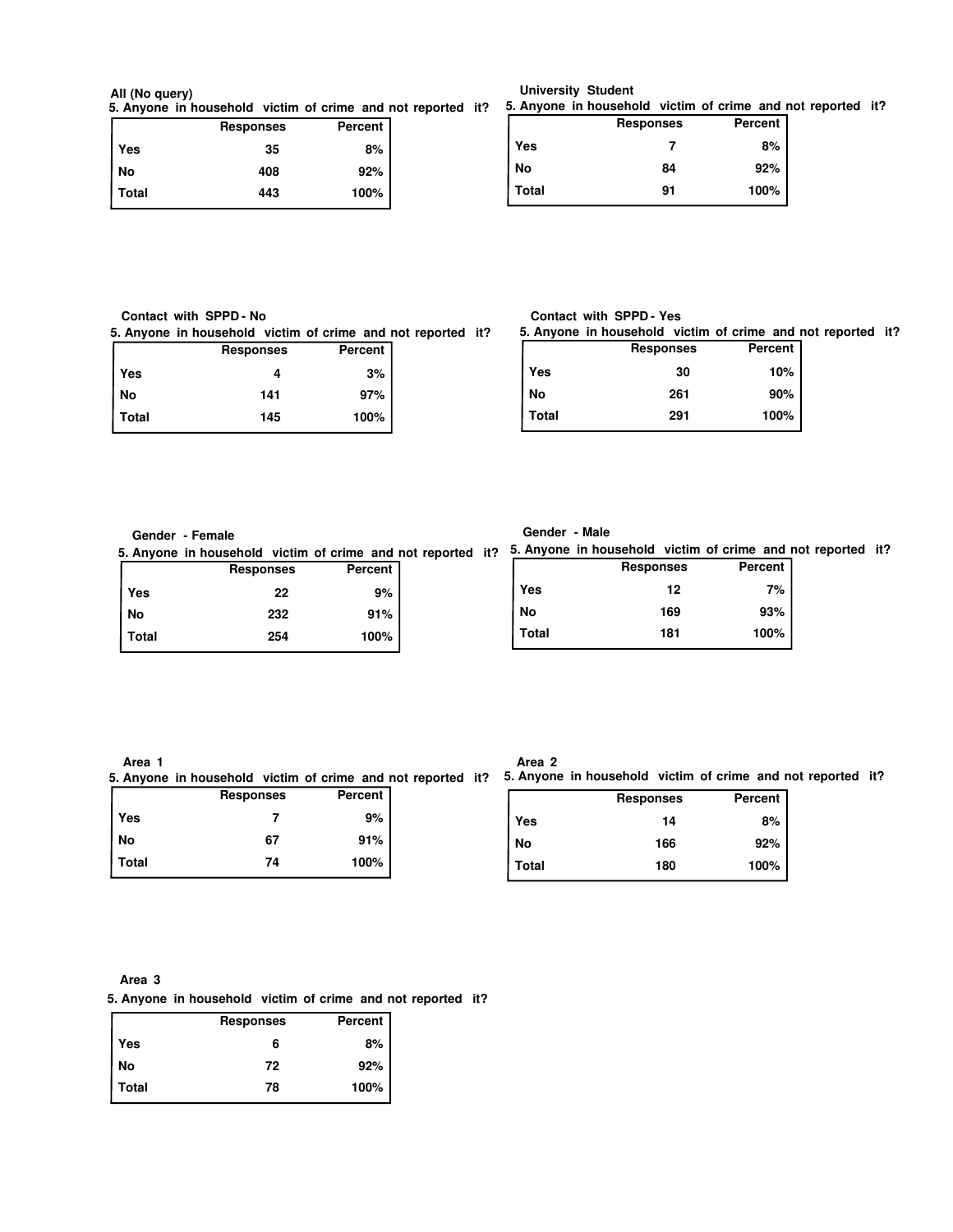**All (No query)**

|  |  | <b>Pernances</b>                          | Darcant |
|--|--|-------------------------------------------|---------|
|  |  | 9. Do you know where the SPPD is located? |         |

|         | <b>Responses</b> | Percent |
|---------|------------------|---------|
| Yes     | 406              | 91%     |
| No      | 41               | 9%      |
| l Total | 447              | 100%    |

**University Student**

|              | 9. Do you know where the SPPD is located? |         |
|--------------|-------------------------------------------|---------|
|              | <b>Responses</b>                          | Percent |
| Yes          | 52                                        | 57%     |
| No           | 39                                        | 43%     |
| <b>Total</b> | 91                                        | 100%    |

## **Contact with SPPD - No**

| 9. Do you know where the SPPD is located? |  |  |  |
|-------------------------------------------|--|--|--|
|-------------------------------------------|--|--|--|

|       | <b>Responses</b> | Percent |
|-------|------------------|---------|
| Yes   | 110              | 76%     |
| l No  | 35               | 24%     |
| Total | 145              | 100%    |

# **Contact with SPPD - Yes**

| 9. Do you know where the SPPD is located? |                  |         |
|-------------------------------------------|------------------|---------|
|                                           | <b>Responses</b> | Percent |
| Yes                                       | 288              | 98%     |
| No                                        | 6                | 2%      |
| <b>Total</b>                              | 294              | 100%    |

**Gender - Female**

|       |  |                  | 9. Do you know where the SPPD is located? |
|-------|--|------------------|-------------------------------------------|
|       |  | <b>Responses</b> | Percent                                   |
| Yes   |  | 227              | 88%                                       |
| No    |  | 30               | 12%                                       |
| Total |  | 257              | 100%                                      |

| Gender |  | - Male |  |
|--------|--|--------|--|
|--------|--|--------|--|

|              | 9. Do you know where the SPPD is located? |         |
|--------------|-------------------------------------------|---------|
|              | <b>Responses</b>                          | Percent |
| Yes          | 170                                       | 94%     |
| No           | 11                                        | 6%      |
| <b>Total</b> | 181                                       | 100%    |

**Area 1**

|       |  |                  | 9. Do you know where the SPPD is located? |
|-------|--|------------------|-------------------------------------------|
|       |  | <b>Responses</b> | Percent                                   |
| Yes   |  | 74               | 99%                                       |
| No    |  |                  | $1\%$                                     |
| Total |  | 75               | 100%                                      |

| ١Ι<br>۰.<br>×<br>., |  |
|---------------------|--|
|                     |  |

**9. Do you know where the SPPD is located? Area 2**

|            | <b>Responses</b> | Percent |
|------------|------------------|---------|
| <b>Yes</b> | 178              | 98%     |
| <b>No</b>  | 3                | $2\%$   |
| Total      | 181              | 100%    |

## **Area 3**

| 9. Do you know where the SPPD is located? |  |
|-------------------------------------------|--|
|-------------------------------------------|--|

|              | <b>Responses</b> | Percent |
|--------------|------------------|---------|
| Yes          | 80               | 99%     |
| No           |                  | 1%      |
| <b>Total</b> | 81               | 100%    |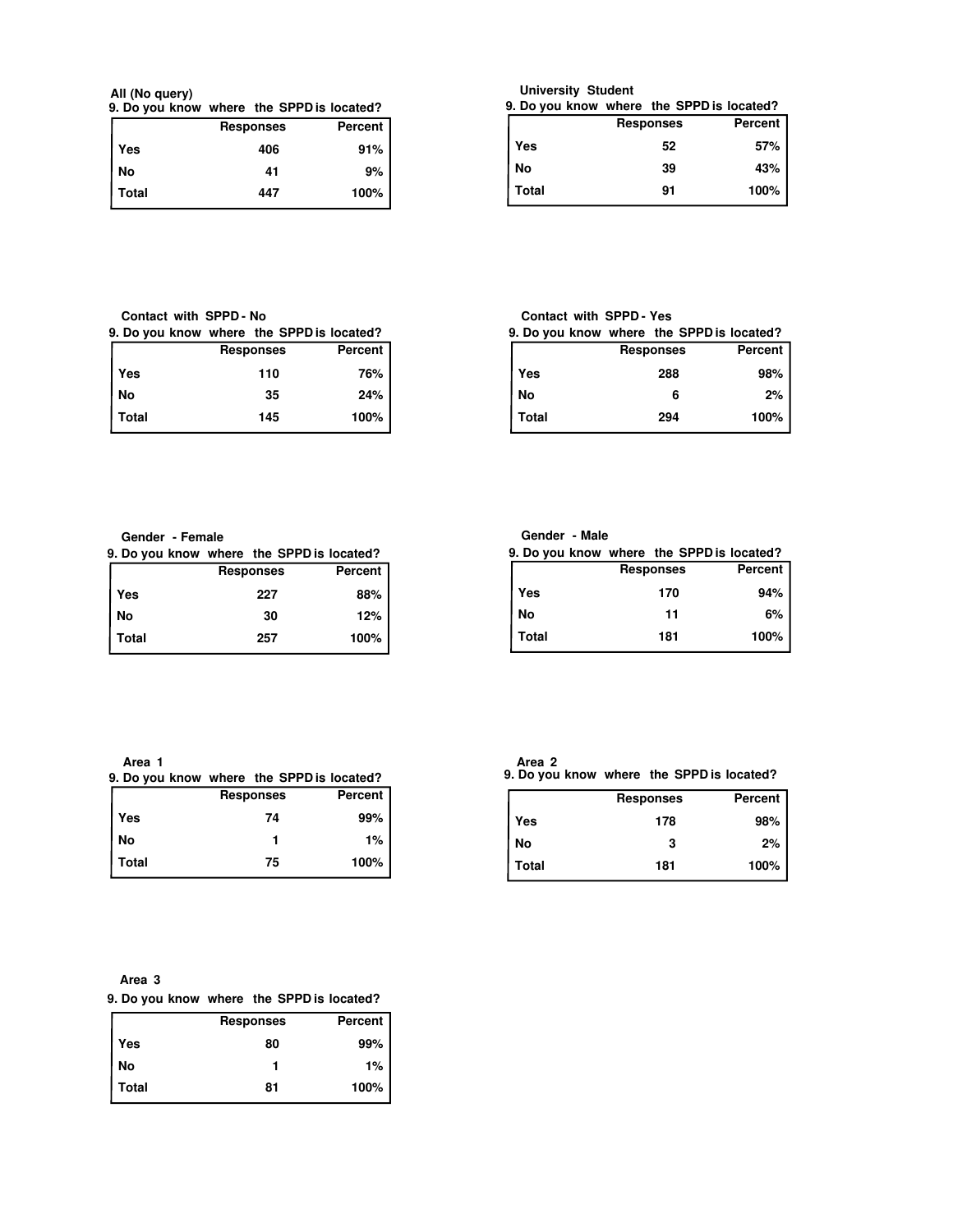**10a. Have you ever visited the Police Department All (No query)**

|              | <b>Responses</b> | Percent |
|--------------|------------------|---------|
| Yes          | 285              | 63%     |
| No           | 165              | 37%     |
| <b>Total</b> | 450              | 100%    |

**10a. Have you ever visited the Police Department**

|            | <b>Responses</b> | Percent |  |
|------------|------------------|---------|--|
| <b>Yes</b> | 20               | 22%     |  |
| No         | 72               | 78%     |  |
| Total      | 92               | 100%    |  |

## **Contact with SPPD - No**

**10a. Have you ever visited the Police Department**

|              | <b>Responses</b> | Percent |  |
|--------------|------------------|---------|--|
| Yes          | 47               | 32%     |  |
| No           | 100              | 68%     |  |
| <b>Total</b> | 147              | 100%    |  |

## **Contact with SPPD - Yes**

**10a. Have you ever visited the Police Department** Г **Responses Percent**

|            | .   |      |  |
|------------|-----|------|--|
| <b>Yes</b> | 233 | 79%  |  |
| No         | 62  | 21%  |  |
| Total      | 295 | 100% |  |

## **Gender - Female**

|         | 10a. Have you ever visited the Police Department |                |  |
|---------|--------------------------------------------------|----------------|--|
|         | <b>Responses</b>                                 | <b>Percent</b> |  |
| Yes     | 147                                              | 57%            |  |
| No      | 111                                              | 43%            |  |
| l Total | 258                                              | 100%           |  |

## **Gender - Male**

**Responses Percent Yes 131 72% No 52 28% Total 183 100% 10a. Have you ever visited the Police Department**

**Area 1**

# **10a. Have you ever visited the Police Department**

|              | <b>Responses</b> | Percent |
|--------------|------------------|---------|
| Yes          | 59               | 79%     |
| No           | 16               | 21%     |
| <b>Total</b> | 75               | 100%    |

| п<br>ـ<br>۰.<br>× |  |
|-------------------|--|
|-------------------|--|

**10a. Have you ever visited the Police Department**

|            | <b>Responses</b> | <b>Percent</b> |
|------------|------------------|----------------|
| <b>Yes</b> | 136              | 75%            |
| No         | 46               | 25%            |
| Total      | 182              | 100%           |

#### **Area 3**

## **10a. Have you ever visited the Police Department**

|       | <b>Responses</b> | <b>Percent</b> |
|-------|------------------|----------------|
| Yes   | 56               | 69%            |
| No    | 25               | 31%            |
| Total | 81               | 100%           |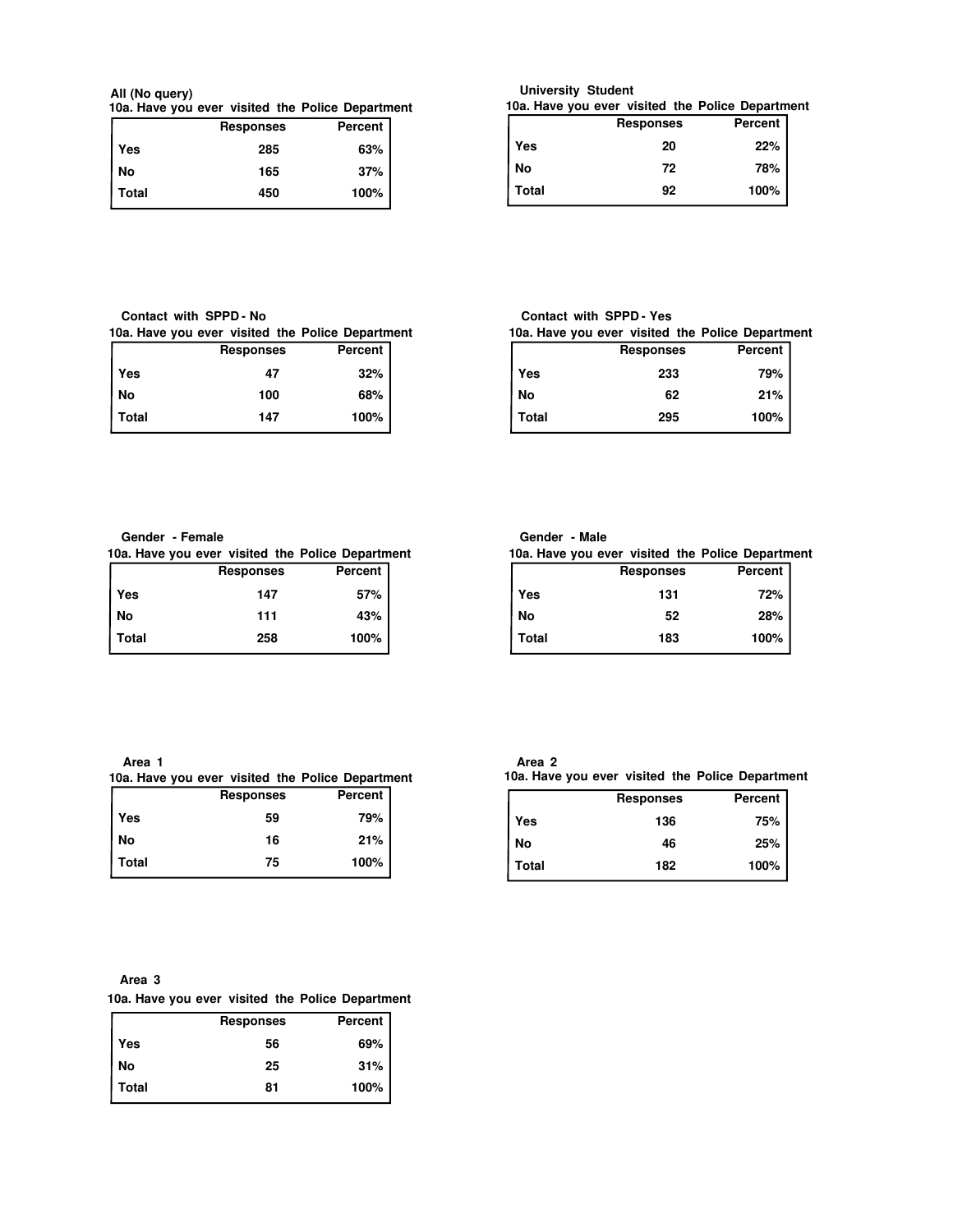#### **10b. If yes, did you find the police facility easily accessible? All (No query)**

|       | <b>Responses</b> | Percent |  |
|-------|------------------|---------|--|
| Yes   | 256              | 86%     |  |
| l No  | 41               | 14%     |  |
| Total | 297              | 100%    |  |

## **10b. If yes, did you find the police facility easily accessible? University Student**

|              | <b>Responses</b> | Percent |
|--------------|------------------|---------|
| <b>Yes</b>   | 17               | 81%     |
| <b>No</b>    |                  | 19%     |
| <b>Total</b> | 21               | 100%    |

## **Contact with SPPD - No**

**10b. If yes, did you find the police facility easily accessible?**

|       | <b>Responses</b> | Percent |  |
|-------|------------------|---------|--|
| Yes   | 47               | 89%     |  |
| No    | 6                | 11%     |  |
| Total | 53               | 100%    |  |

## **Contact with SPPD - Yes**

**10b. If yes, did you find the police facility easily accessible?**

|              | <b>Responses</b> | <b>Percent</b> |
|--------------|------------------|----------------|
| Yes          | 203              | 86%            |
| <b>No</b>    | 34               | 14%            |
| <b>Total</b> | 237              | 100%           |
|              |                  |                |

## **Gender - Female**

**10b. If yes, did you find the police facility easily accessible?**

|              | <b>Responses</b> | <b>Percent</b> |
|--------------|------------------|----------------|
| Yes          | 133              | 88%            |
| No           | 19               | 12%            |
| <b>Total</b> | 152              | 100%           |

## **Gender - Male**

**10b. If yes, did you find the police facility easily accessible?**

|       | <b>Responses</b> | Percent |
|-------|------------------|---------|
| Yes   | 119              | 86%     |
| No    | 19               | 14%     |
| Total | 138              | 100%    |

**Area 1**

**10b. If yes, did you find the police facility easily accessible?**

|       | <b>Responses</b> | Percent |  |
|-------|------------------|---------|--|
| Yes   | 51               | 89%     |  |
| No    | 6                | 11%     |  |
| Total | 57               | 100%    |  |

| ۰.<br>×<br>., |  |
|---------------|--|
|---------------|--|

**10b. If yes, did you find the police facility easily accessible?**

|            | <b>Responses</b> | Percent |
|------------|------------------|---------|
| <b>Yes</b> | 124              | 85%     |
| <b>No</b>  | 22               | 15%     |
| Total      | 146              | 100%    |

**Area 3**

**10b. If yes, did you find the police facility easily accessible?**

|              | <b>Responses</b> | Percent |
|--------------|------------------|---------|
| Yes          | 53               | 90%     |
| l No         | 6                | 10%     |
| <b>Total</b> | 59               | 100%    |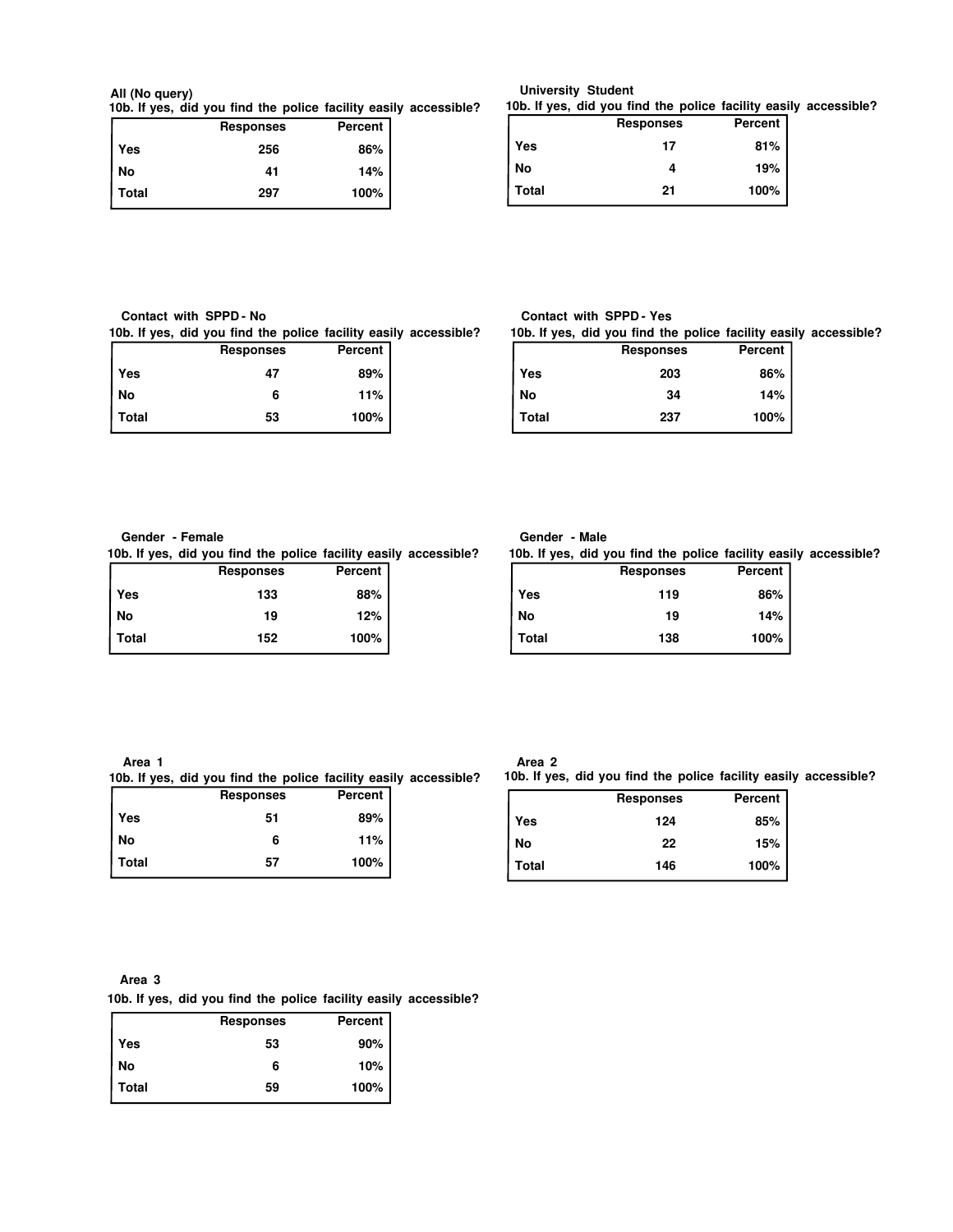#### **All (No query)**

**11. Should Police and Sheriff's Departments share same building?**

|           | <b>Responses</b> | <b>Percent</b> |
|-----------|------------------|----------------|
| Yes       | 255              | 58%            |
| No        | 32               | 7%             |
| <b>NO</b> | 153              | 35%            |
| Total     | 440              | 100%           |

**Contact with SPPD - No**

#### **11. Should Police and Sheriff's Departments share same building?**

|              | <b>Responses</b> | <b>Percent</b> |
|--------------|------------------|----------------|
| Yes          | 68               | 47%            |
| No           | 9                | 6%             |
| <b>NO</b>    | 68               | 47%            |
| <b>Total</b> | 145              | 100%           |

**Gender - Female**

**11. Should Police and Sheriff's Departments share same building?**

|           | <b>Responses</b> | Percent |
|-----------|------------------|---------|
| Yes       | 127              | 50%     |
| No        | 15               | 6%      |
| <b>NO</b> | 110              | 44%     |
| Total     | 252              | 100%    |

## **Area 1**

|  |                      |  | 11. Should Police and Sheriff's Departments |
|--|----------------------|--|---------------------------------------------|
|  | share same building? |  |                                             |

|           | <b>Responses</b> | Percent |
|-----------|------------------|---------|
| Yes       | 39               | 53%     |
| No        |                  | 10%     |
| <b>NO</b> | 27               | 37%     |
| Total     | 73               | 100%    |

## **University Student**

**11. Should Police and Sheriff's Departments share same building?**

|           | <b>Responses</b> | Percent |
|-----------|------------------|---------|
| Yes       | 41               | 45%     |
| No        | 9                | 10%     |
| <b>NO</b> | 42               | 46%     |
| Total     | 92               | 100%    |

## **Contact with SPPD - Yes**

**11. Should Police and Sheriff's**

| Departments share same building? |  |   |
|----------------------------------|--|---|
|                                  |  | - |

|           | <b>Responses</b> | Percent |
|-----------|------------------|---------|
| Yes       | 182              | 63%     |
| No        | 23               | $8%$ 1  |
| <b>NO</b> | 82               | 29%     |
| Total     | 287              | 100%    |

## **Gender - Male**

**11. Should Police and Sheriff's Departments share same building?**

|              | <b>Responses</b> | Percent |
|--------------|------------------|---------|
| Yes          | 123              | 69%     |
| No           | 16               | 9%      |
| <b>NO</b>    | 40               | 22%     |
| <b>Total</b> | 179              | 100%    |

#### **11. Should Police and Sheriff's Departments share same building? Area 2**

|              | <b>Responses</b> | <b>Percent</b> |
|--------------|------------------|----------------|
| Yes          | 116              | 66%            |
| No           | 13               | 7%             |
| <b>NO</b>    | 48               | 27%            |
| <b>Total</b> | 177              | 100%           |
|              |                  |                |

#### **Area 3**

**11. Should Police and Sheriff's Departments share same building?**

|           | <b>Responses</b> | Percent |
|-----------|------------------|---------|
| Yes       | 47               | 59%     |
| No        | 3                | 4%      |
| <b>NO</b> | 30               | 38%     |
| Total     | 80               | 100%    |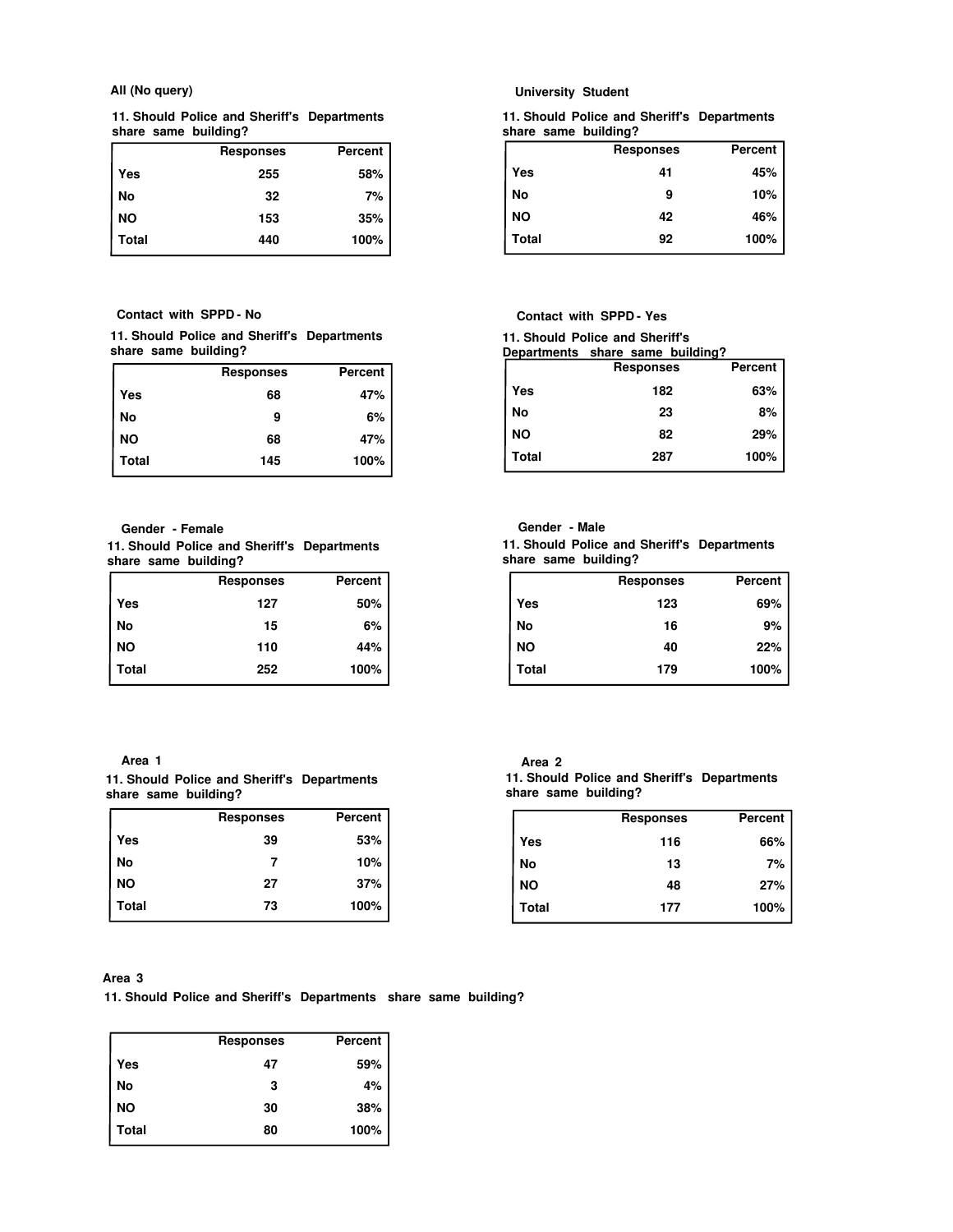#### **All (No query)**

**12. Is it important that the SPPD Headquarters be in the corporate limits of the City of Stevens Point?**

|       | <b>Responses</b> | <b>Percent</b> |
|-------|------------------|----------------|
| Yes   | 209              | 47%            |
| No    | 138              | 31%            |
| NO    | 95               | 21%            |
| Total | 442              | 100%           |

#### **Contact with SPPD - No**

**12. Is it important that the SPPD Headquarters be in the corporate limits of the City of Stevens Point?**

|           | <b>Responses</b> | Percent |
|-----------|------------------|---------|
| Yes       | 56               | 38%     |
| No        | 39               | 27%     |
| <b>NO</b> | 52               | 35%     |
| Total     | 147              | 100%    |

#### **Gender - Female**

**12. Is it important that the SPPD Headquarters be in the corporate limits of the City of Stevens Point?**

|           | <b>Responses</b> | Percent |
|-----------|------------------|---------|
| Yes       | 123              | 48%     |
| No        | 70               | 28%     |
| <b>NO</b> | 61               | 24%     |
| Total     | 254              | 100%    |

#### **Area 1**

**12. Is it important that the SPPD Headquarters be in the corporate limits of the City of Stevens Point?**

|           | <b>Responses</b> | <b>Percent</b> |
|-----------|------------------|----------------|
| Yes       | 47               | 64%            |
| No        | 16               | 22%            |
| <b>NO</b> | 10               | 14%            |
| Total     | 73               | 100%           |

#### **Area 3**

**12. Is it important that the SPPD Headquarters be in the corporate limits of the City of Stevens Point?**

|           | <b>Responses</b> | <b>Percent</b> |
|-----------|------------------|----------------|
| Yes       | 34               | 42%            |
| No        | 31               | 39%            |
| <b>NO</b> | 15               | 19%            |
| Total     | 80               | 100%           |

#### **University Student**

**12. Is it important that the SPPD Headquarters be in the corporate limits of the City of Stevens**

|           | <b>Responses</b> | Percent |
|-----------|------------------|---------|
| Yes       | 36               | 39%     |
| No        | 21               | 23%     |
| <b>NO</b> | 35               | 38%     |
| Total     | 92               | 100%    |

#### **Contact with SPPD - Yes**

**12. Is it important that the SPPD Headquarters be in the corporate limits of the City of Stevens Point?**

|           | <b>Responses</b> | Percent |
|-----------|------------------|---------|
| Yes       | 148              | 52%     |
| No        | 98               | 34%     |
| <b>NO</b> | 41               | 14%     |
| Total     | 287              | 100%    |

## **Gender - Male**

**12. Is it important that the SPPD Headquarters be in the corporate limits of the City of Stevens Point?**

|           | <b>Responses</b> | <b>Percent</b> |
|-----------|------------------|----------------|
| Yes       | 82               | 46%            |
| No        | 64               | 36%            |
| <b>NO</b> | 33               | 18%            |
| Total     | 179              | 100%           |

## **Area 2**

**12. Is it important that the SPPD Headquarters be in the corporate limits of the City of Stevens Point?**

|           | <b>Responses</b> | Percent |
|-----------|------------------|---------|
| Yes       | 82               | 46%     |
| No        | 66               | 37%     |
| <b>NO</b> | 32               | 18%     |
| Total     | 180              | 100%    |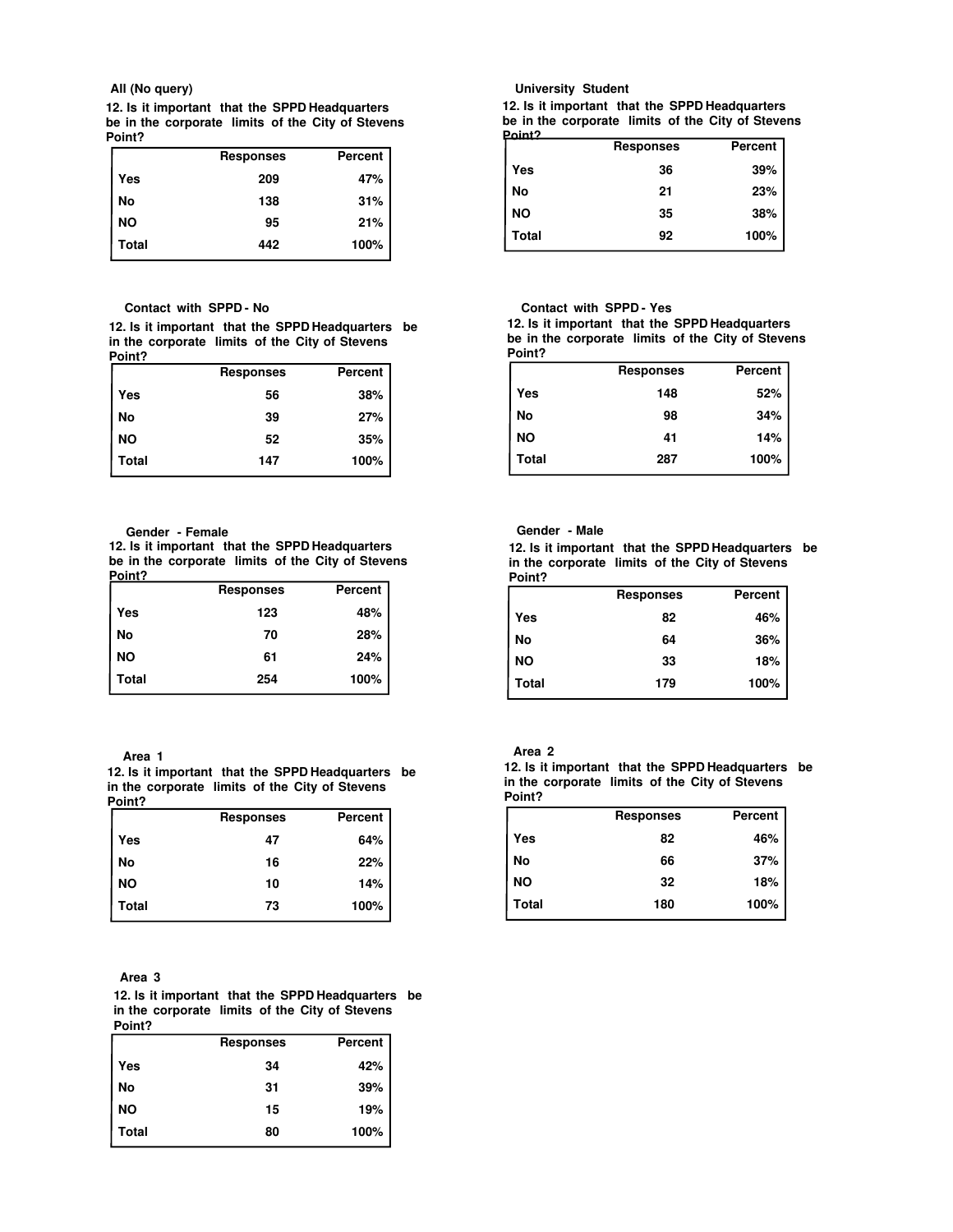**15. I am: All (No query)**

|                 | <b>Responses</b> | <b>Percent</b> |
|-----------------|------------------|----------------|
| White           | 439              | 98%            |
| <b>Black</b>    |                  | 0%             |
| Asian           | 4                | 1%             |
| <b>Hispanic</b> | $\mathbf{2}$     | 0%             |
| other           | 1                | 0%             |
| <b>Total</b>    | 447              | 100%           |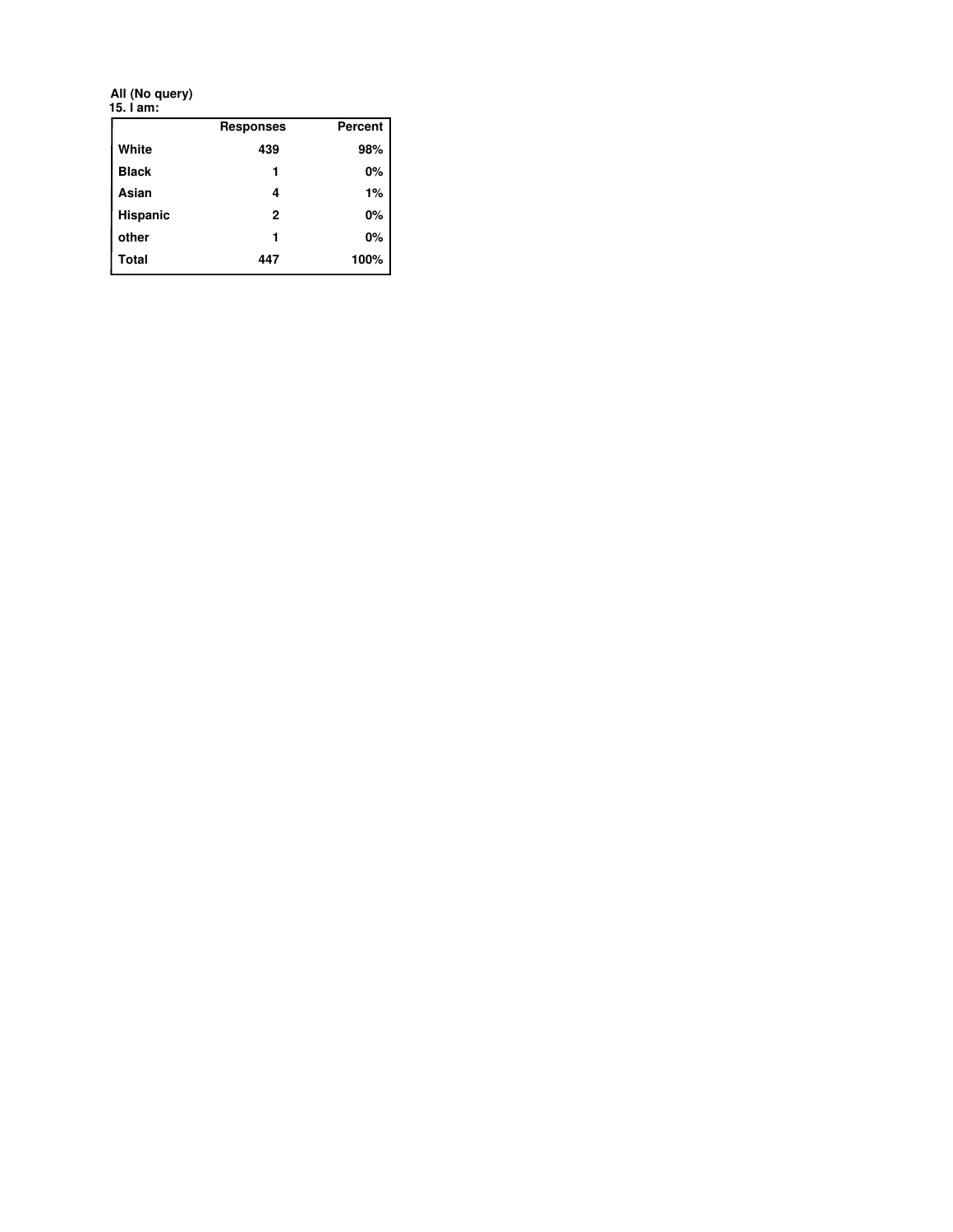**All (No query)**

| ۰.<br>v | . .<br>× |  |
|---------|----------|--|
|         |          |  |

|        | <b>Responses</b> | Percent |
|--------|------------------|---------|
| Female | 258              | 59%     |
| Male   | 183              | 41%     |
| Total  | 441              | 100%    |

## **University Student**

|  | 16. I am: |
|--|-----------|
|--|-----------|

|             | <b>Responses</b> | <b>Percent</b> |
|-------------|------------------|----------------|
| Female      | 64               | 70%            |
| <b>Male</b> | 27               | 30%            |
| Total       | 91               | 100%           |

**16. I am: Contact with SPPD - No**

|        | <b>Responses</b> | Percent |
|--------|------------------|---------|
| Female | 100              | 69%     |
| Male   | 44               | 31%     |
| Total  | 144              | 100%    |

#### **Contact with SPPD - Yes**

| 16. I am: |                  |         |
|-----------|------------------|---------|
|           | <b>Responses</b> | Percent |
| Female    | 153              | 53%     |
| Male      | 136              | 47%     |
| Total     | 289              | 100%    |

**16. I am: Area 1**

| 19. I GIII.  | <b>Responses</b> | Percent |
|--------------|------------------|---------|
| Female       | 35               | 47%     |
| l Male       | 39               | 53%     |
| <b>Total</b> | 74               | 100%    |

|           | Area <sub>2</sub> |  |
|-----------|-------------------|--|
| 16. I am: |                   |  |

|        | <b>Responses</b> | Percent |
|--------|------------------|---------|
| Female | 96               | 55%     |
| Male   | 80               | 45%     |
| Total  | 176              | 100%    |

## **16. I am: Area 3**

|             | <b>Responses</b> | <b>Percent</b> |
|-------------|------------------|----------------|
| Female      | 49               | 61%            |
| <b>Male</b> | 31               | 39%            |
| Total       | 80               | 100%           |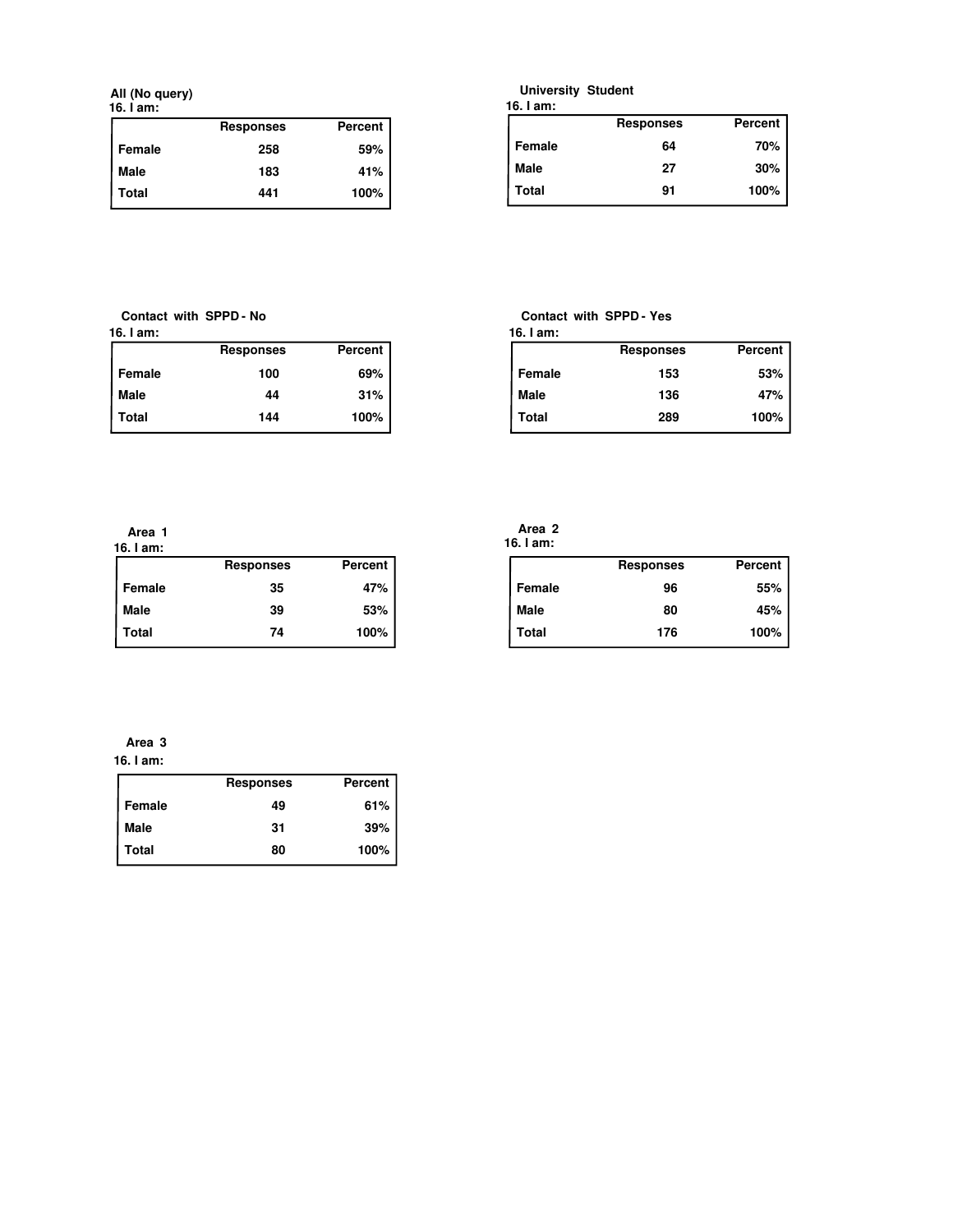**17. Which area do you live in? All (No query)**

|                | <b>Responses</b> | <b>Percent</b> |
|----------------|------------------|----------------|
|                | 75               | 22%            |
| $\overline{2}$ | 182              | 54%            |
| 3              | 81               | 24%            |
| Total          | 338              | 100%           |

**Contact with SPPD - No**

| 17. Which area do you live in? |                |  |
|--------------------------------|----------------|--|
| <b>Responses</b>               | <b>Percent</b> |  |
| 19                             | 24%            |  |
| 36                             | 46%            |  |
| 24                             | $30\%$         |  |
| 79                             | 100%           |  |
|                                | Total          |  |

**University Student**

|              | 17. Which area do you live in? |         |
|--------------|--------------------------------|---------|
|              | <b>Responses</b>               | Percent |
|              | 2                              | 29%     |
| $\mathbf{2}$ |                                | 57%     |
| 3            |                                | 14%     |
| Total        |                                | 100%    |

#### **Contact with SPPD - Yes**

|                | 17. Which area do you live in? |         |
|----------------|--------------------------------|---------|
|                | <b>Responses</b>               | Percent |
|                | 55                             | 22%     |
| $\overline{2}$ | 142                            | 57%     |
| 3              | 54                             | 22%     |
| Total          | 251                            | 100%    |

**Gender - Female**

**17. Which area do you live in?**

|              | <b>Responses</b> | <b>Percent</b> |
|--------------|------------------|----------------|
| 1            | 35               | 19%            |
| $\mathbf{2}$ | 96               | 53%            |
| 3            | 49               | 27%            |
| Total        | 180              | 100%           |

| Gender - Male |  |  |  |
|---------------|--|--|--|
|---------------|--|--|--|

|  | 17. Which area do you live in? |  |  |
|--|--------------------------------|--|--|
|--|--------------------------------|--|--|

|                | <b>Responses</b> | Percent |
|----------------|------------------|---------|
|                | 39               | 26%     |
| $\overline{2}$ | 80               | 53%     |
| 3              | 31               | 21%     |
| Total          | 150              | 100%    |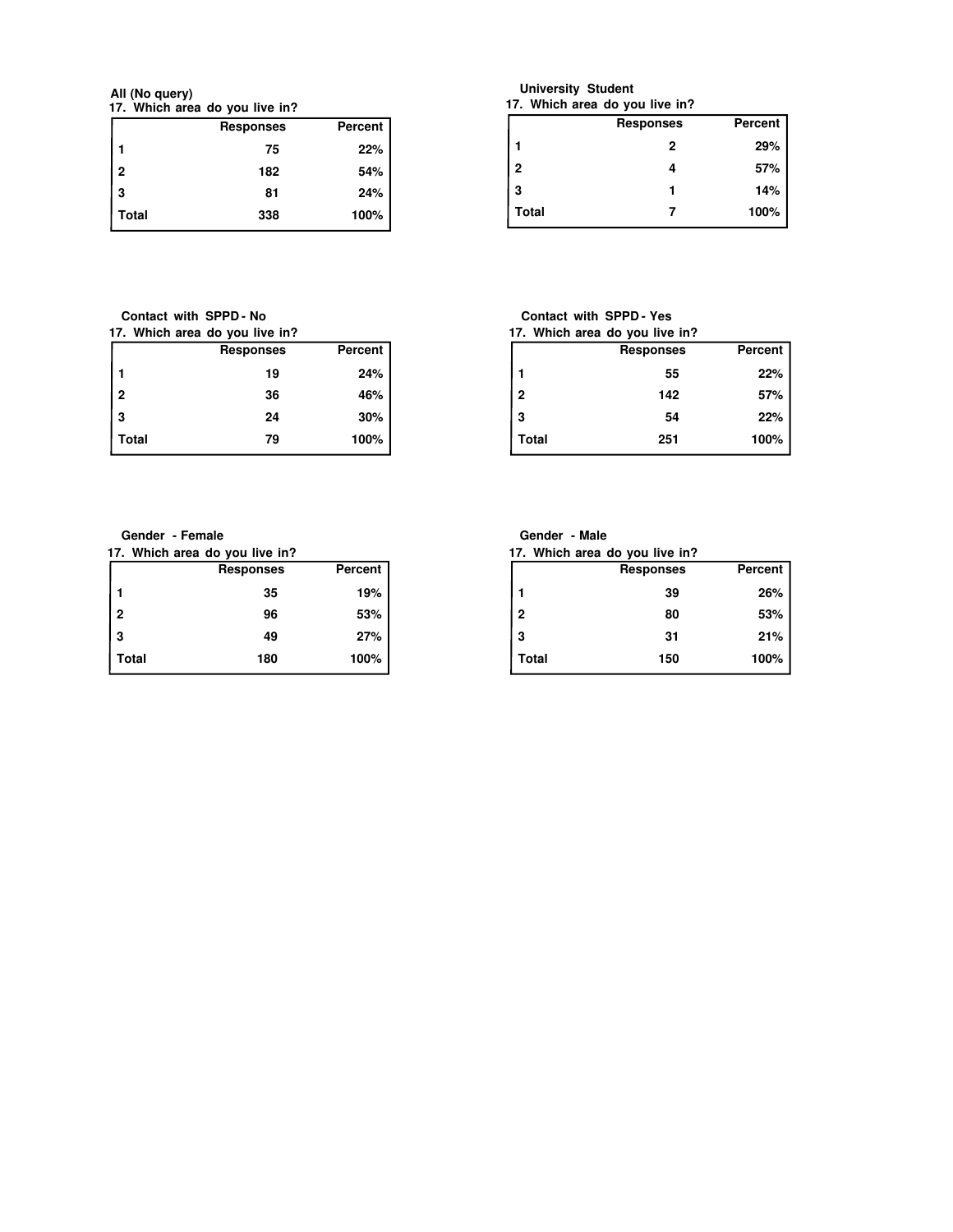# **Question 6: Performance and Service Qualities**  $1 = low \quad 5 = high$

**All (No query)**

| 6a. Overall quality |                  |         |
|---------------------|------------------|---------|
|                     | <b>Responses</b> | Percent |
| 1                   | $\mathbf{2}$     | 0%      |
| $\overline{2}$      | 3                | 1%      |
| 3                   | 66               | 15%     |
| 4                   | 151              | 35%     |
| 5                   | 117              | 27%     |
| <b>UA</b>           | 97               | 22%     |
| <b>Total</b>        | 436              | 100%    |
|                     |                  |         |

| Valid cases | 339 |
|-------------|-----|
| Average     | 4.1 |



**6a. Overall quality Area 3**

**Responses Percent**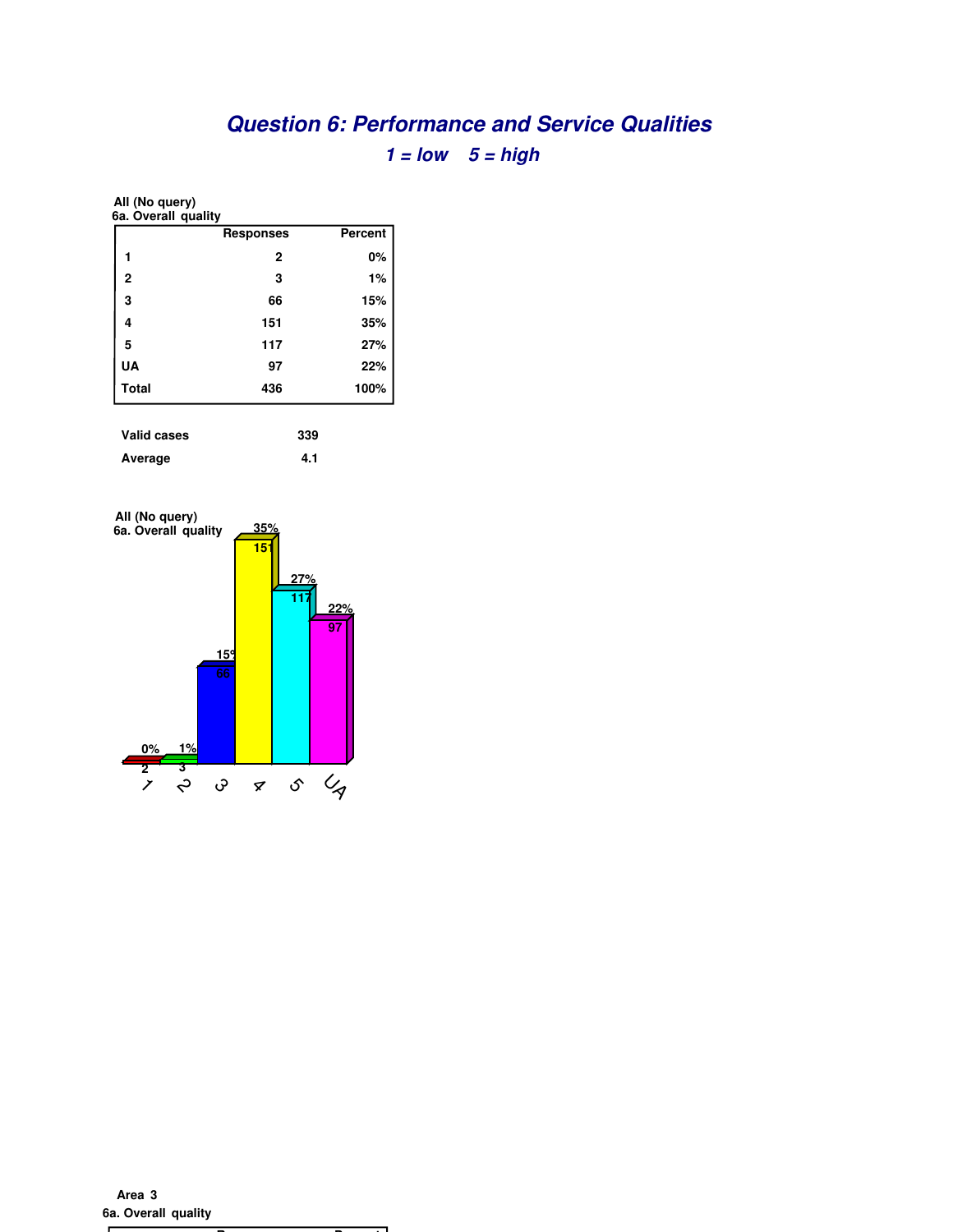**All (No query)**

| 6b. Professional conduct |                  |         |
|--------------------------|------------------|---------|
|                          | <b>Responses</b> | Percent |
| 1                        | 3                | 1%      |
| $\overline{2}$           | 15               | 3%      |
| 3                        | 56               | 13%     |
| 4                        | 139              | 32%     |
| 5                        | 135              | 31%     |
| UA                       | 89               | 20%     |
| <b>Total</b>             | 437              | 100%    |

| vanu vascs | utu |
|------------|-----|
| Average    | 4.1 |

**6b. Professional conduct All (No query)**

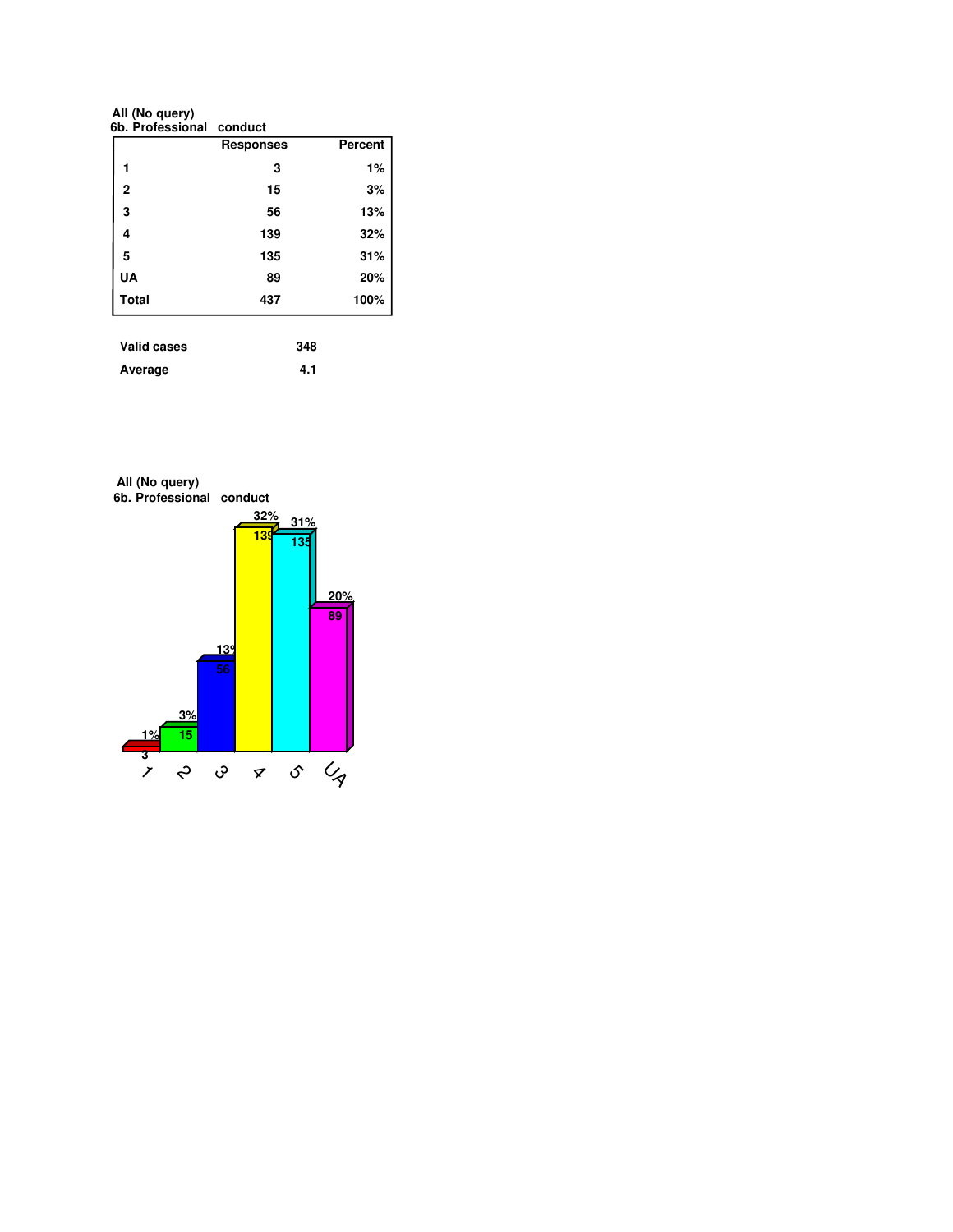**6c. Professional appearance All (No query)**

|              | <u>appourance</u> |         |
|--------------|-------------------|---------|
|              | <b>Responses</b>  | Percent |
| 1            | 1                 | 0%      |
| $\mathbf 2$  | $\mathbf{2}$      | 0%      |
| 3            | 38                | 9%      |
| 4            | 158               | 36%     |
| 5            | 181               | 41%     |
| UA           | 61                | 14%     |
| <b>Total</b> | 441               | 100%    |

| Valid cases | 380 |
|-------------|-----|
| Average     | 4.4 |



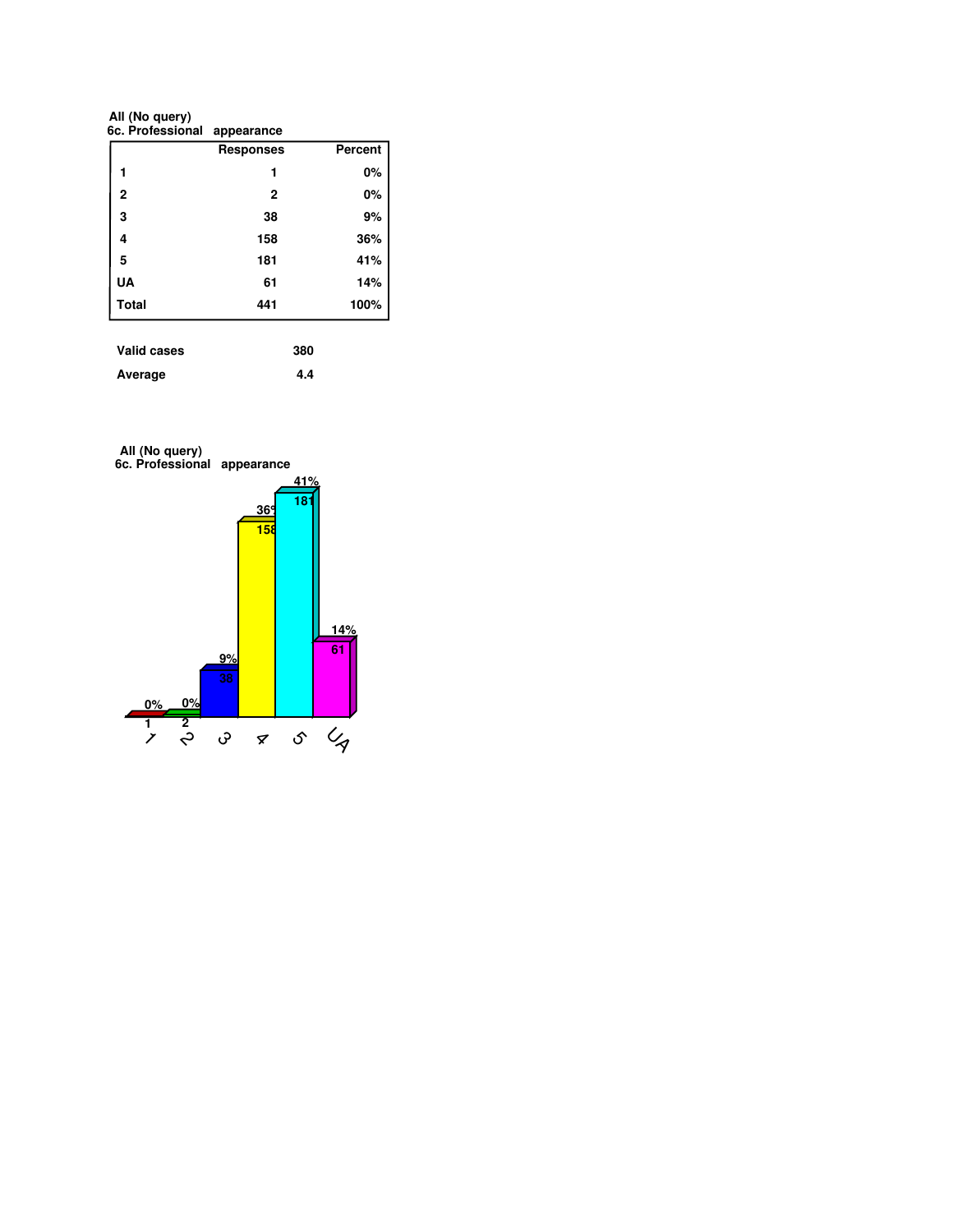**All (No query)**

| 6d. Fairness       |                  |                |
|--------------------|------------------|----------------|
|                    | <b>Responses</b> | <b>Percent</b> |
| 1                  | 6                | 1%             |
| $\overline{2}$     | 18               | 4%             |
| 3                  | 61               | 14%            |
| 4                  | 104              | 24%            |
| 5                  | 116              | 27%            |
| <b>UA</b>          | 127              | 29%            |
| <b>Total</b>       | 432              | 100%           |
| <b>Valid cases</b> | 305              |                |
| Average            | 4.0              |                |

| <b>University Student</b> |                  |         |
|---------------------------|------------------|---------|
| 6d. Fairness              |                  |         |
|                           | <b>Responses</b> | Percent |
| 1                         | 1                | 1%      |
| $\overline{2}$            | 4                | 4%      |
| 3                         | 17               | 18%     |
| 4                         | 14               | 15%     |
| 5                         | 11               | 12%     |
| <b>UA</b>                 | 45               | 49%     |
| <b>Total</b>              | 92               | 100%    |
|                           |                  |         |
| <b>Valid cases</b>        | 47               |         |
| Average                   | 3.6              |         |



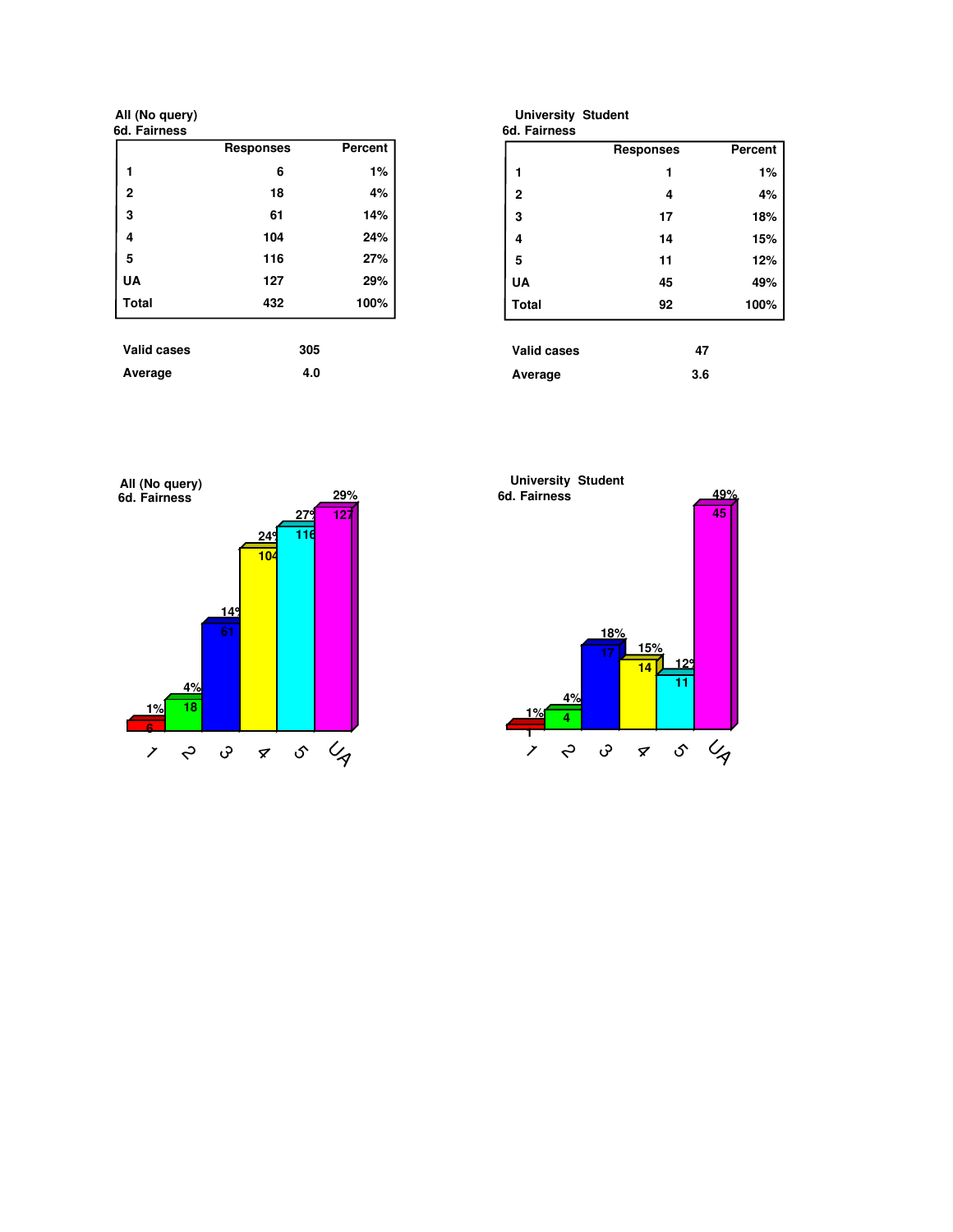## **6e. Presence of police in All (No query)**

**neighborhood**

|                | <b>Responses</b> | Percent |
|----------------|------------------|---------|
| 1              | 31               | 7%      |
| $\overline{2}$ | 36               | 8%      |
| 3              | 91               | 21%     |
| 4              | 124              | 28%     |
| 5              | 105              | 24%     |
| UA             | 52               | 12%     |
| <b>Total</b>   | 439              | 100%    |
|                |                  |         |

| Valid cases | 387 |
|-------------|-----|
| Average     | 3.6 |





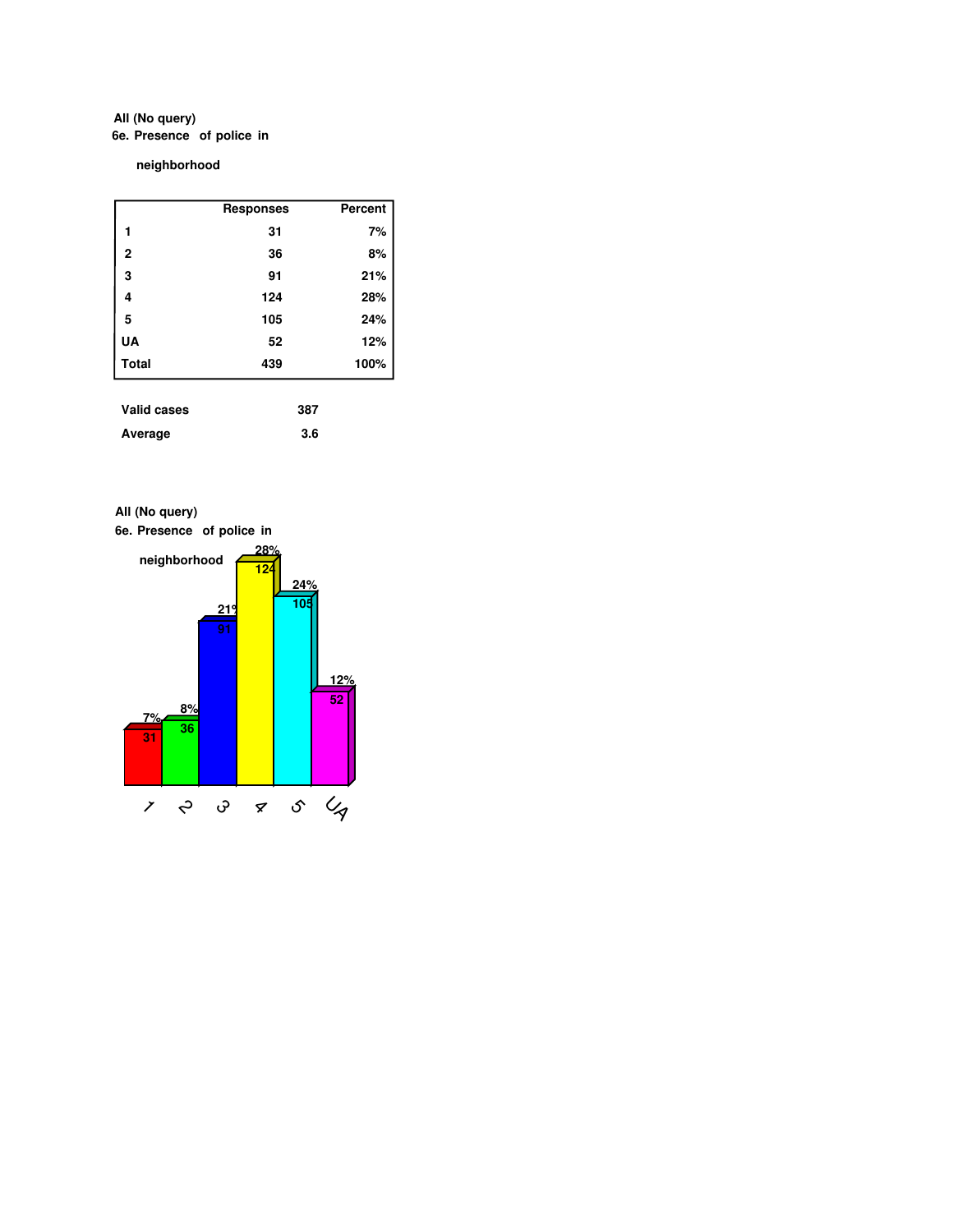**6f. Dispatch Services All (No query)**

|              | <b>Responses</b> | <b>Percent</b> |
|--------------|------------------|----------------|
| 1            | 4                | 1%             |
| $\mathbf{2}$ | 12               | 3%             |
| 3            | 48               | 11%            |
| 4            | 80               | 18%            |
| 5            | 80               | 18%            |
| <b>UA</b>    | 209              | 48%            |
| <b>Total</b> | 433              | 100%           |

| Valid cases | 224 |
|-------------|-----|
| Average     | 4.0 |

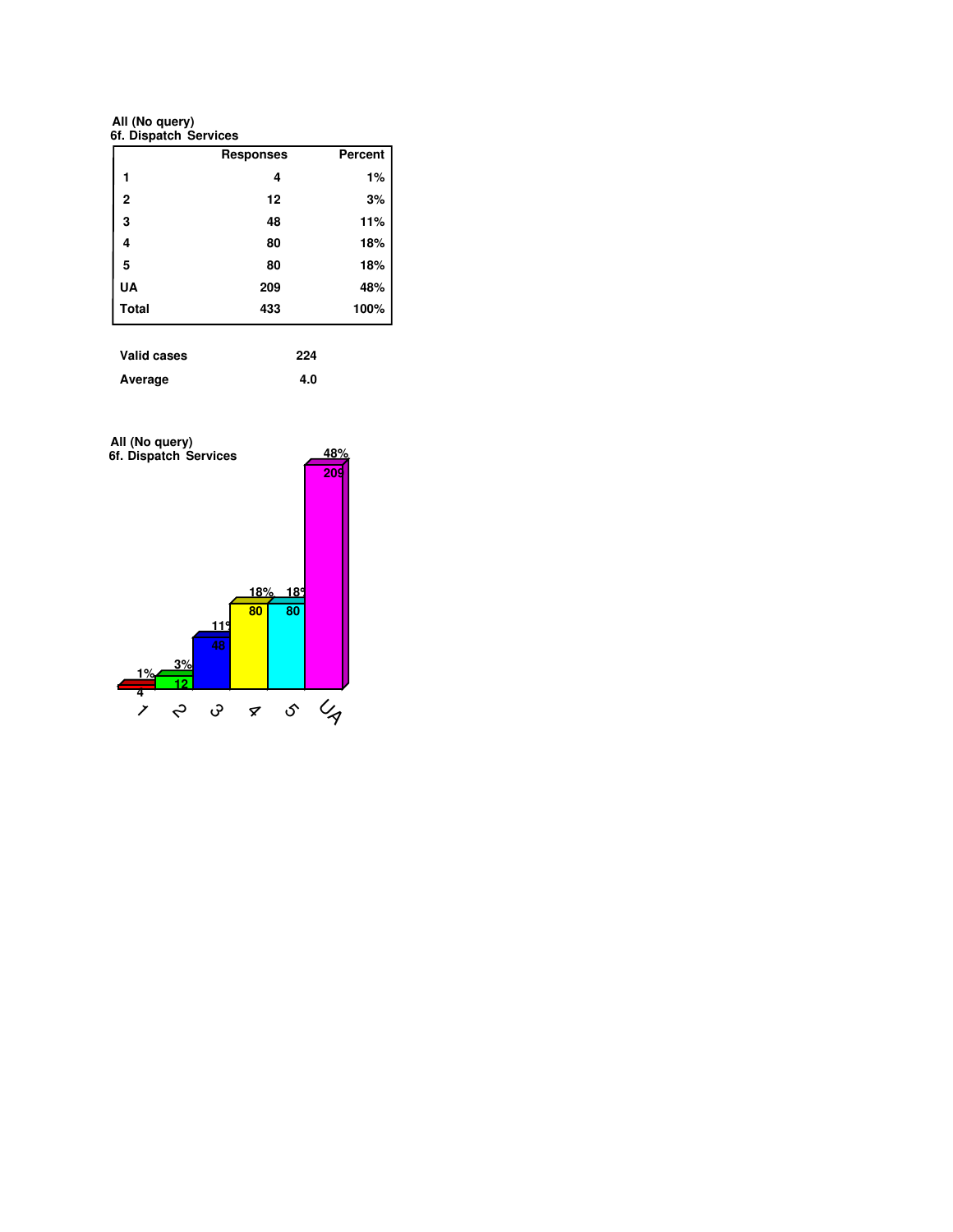**6g. Records Bureau Services All (No query)**

|              | <b>Responses</b> | Percent |
|--------------|------------------|---------|
|              | 4                | 1%      |
| 2            | 3                | 1%      |
| 3            | 31               | 7%      |
| 4            | 48               | 11%     |
| 5            | 46               | 11%     |
| <b>UA</b>    | 301              | 70%     |
| <b>Total</b> | 433              | 100%    |

| Valid cases | 132 |
|-------------|-----|
| Average     | 4.0 |

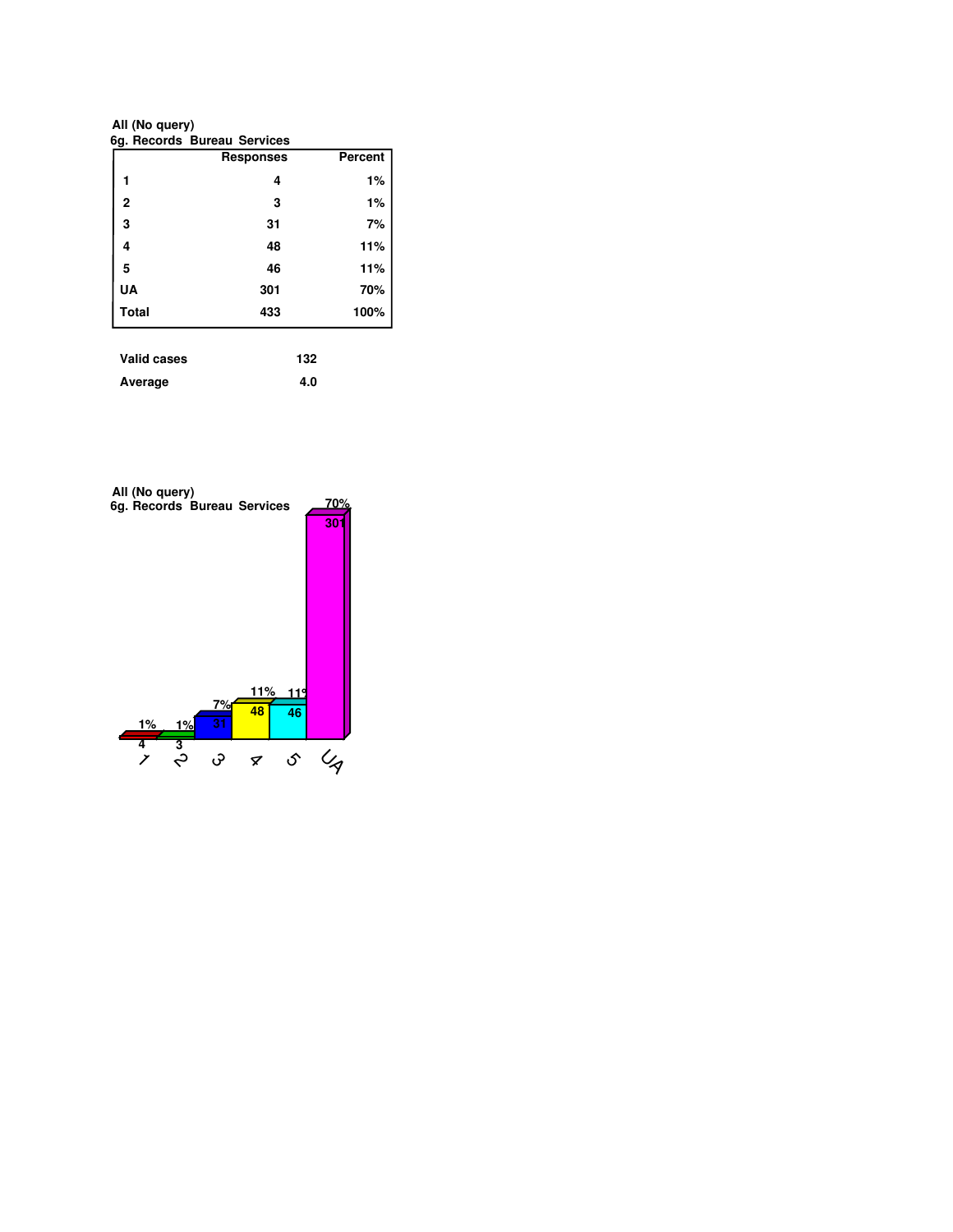**6h. Traffic Law Enforcement All (No query)**

|                    | <b>Responses</b> | Percent |
|--------------------|------------------|---------|
| 1                  | 7                | 2%      |
| 2                  | 36               | 8%      |
| 3                  | 80               | 18%     |
| 4                  | 107              | 25%     |
| 5                  | 96               | 22%     |
| UA                 | 109              | 25%     |
| <b>Total</b>       | 435              | 100%    |
|                    |                  |         |
| <b>Valid cases</b> | 326              |         |

| ------------- |     |
|---------------|-----|
| Average       | 3.8 |

**6h. Traffic Law Enforcement All (No query)**

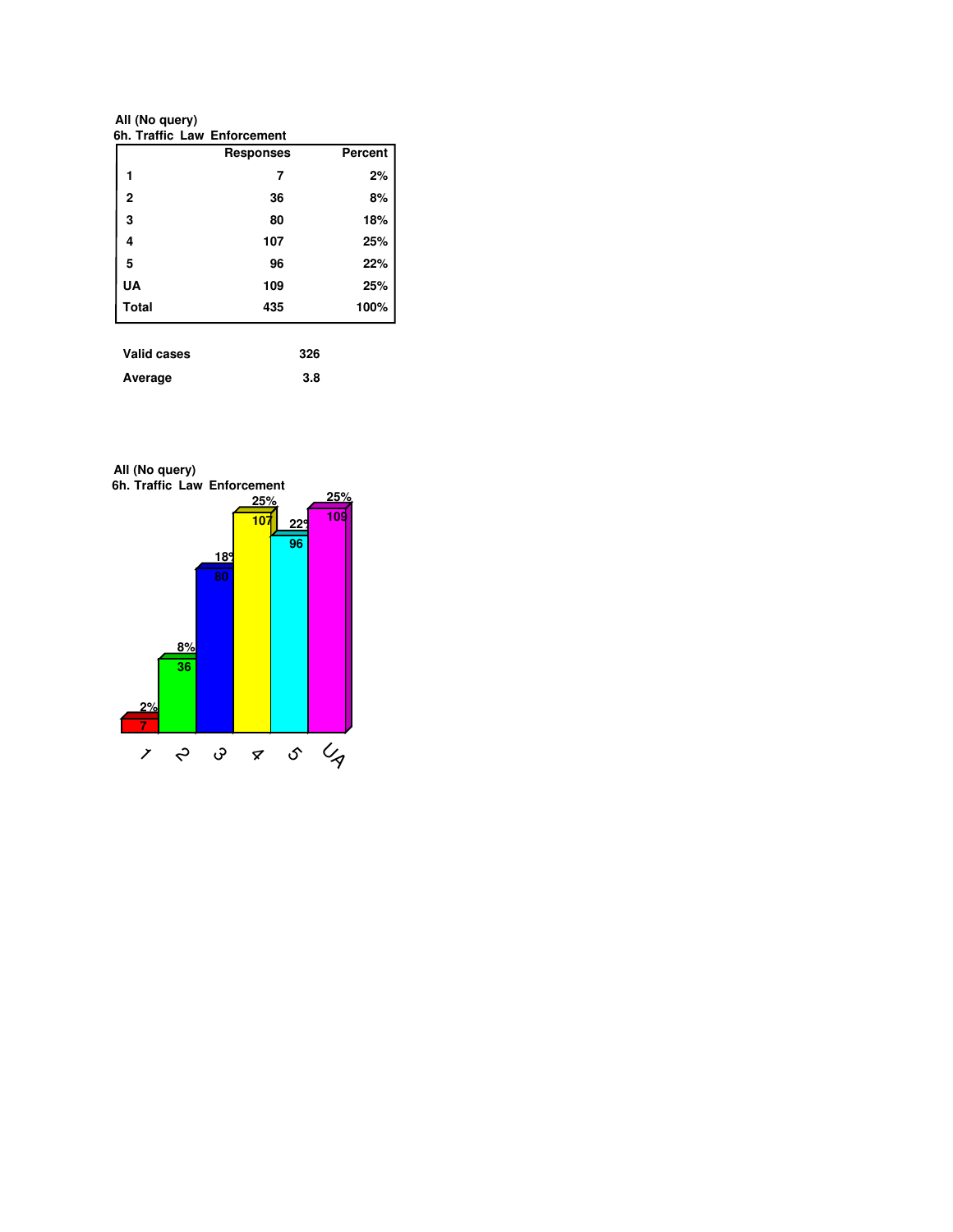**All (No query)**

|              | <b>Responses</b> | Percent |
|--------------|------------------|---------|
|              | 24               | 6%      |
| 2            | 27               | 6%      |
| 3            | 73               | 17%     |
| 4            | 93               | 21%     |
| 5            | 100              | 23%     |
| UA           | 117              | 27%     |
| <b>Total</b> | 434              | 100%    |

| Average | 3.7 |
|---------|-----|
|         |     |

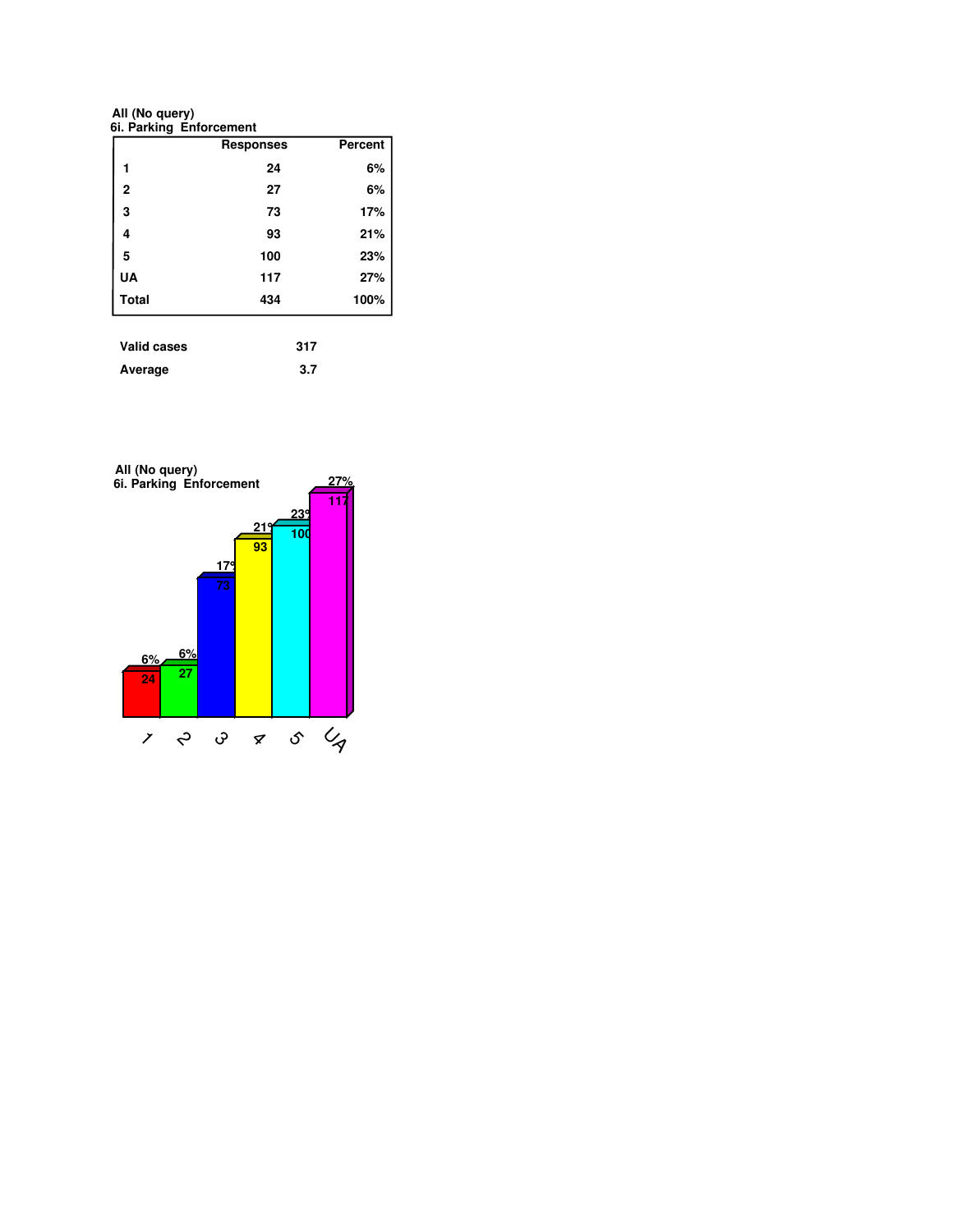**6j. Drug Enforcement All (No query)**

|                    | <b>Responses</b> | Percent |
|--------------------|------------------|---------|
| 1                  | 8                | 2%      |
| $\mathbf{2}$       | 9                | 2%      |
| 3                  | 54               | 12%     |
| 4                  | 76               | 17%     |
| 5                  | 105              | 24%     |
| UA                 | 185              | 42%     |
| <b>Total</b>       | 437              | 100%    |
|                    |                  |         |
| <b>Valid cases</b> | 252              |         |

| <b>University Student</b><br>6j. Drug Enforcement |                  |                |
|---------------------------------------------------|------------------|----------------|
|                                                   | <b>Responses</b> | <b>Percent</b> |
| 1                                                 | $\mathbf 2$      | 2%             |
| $\overline{2}$                                    | 3                | 3%             |
| 3                                                 | 10               | 11%            |
| 4                                                 | 9                | 10%            |
| 5                                                 | 6                | 7%             |
| UA                                                | 61               | 67%            |
| <b>Total</b>                                      | 91               | 100%           |
| <b>Valid cases</b>                                | 30               |                |
| Average                                           | 3.5              |                |



Average 4.0

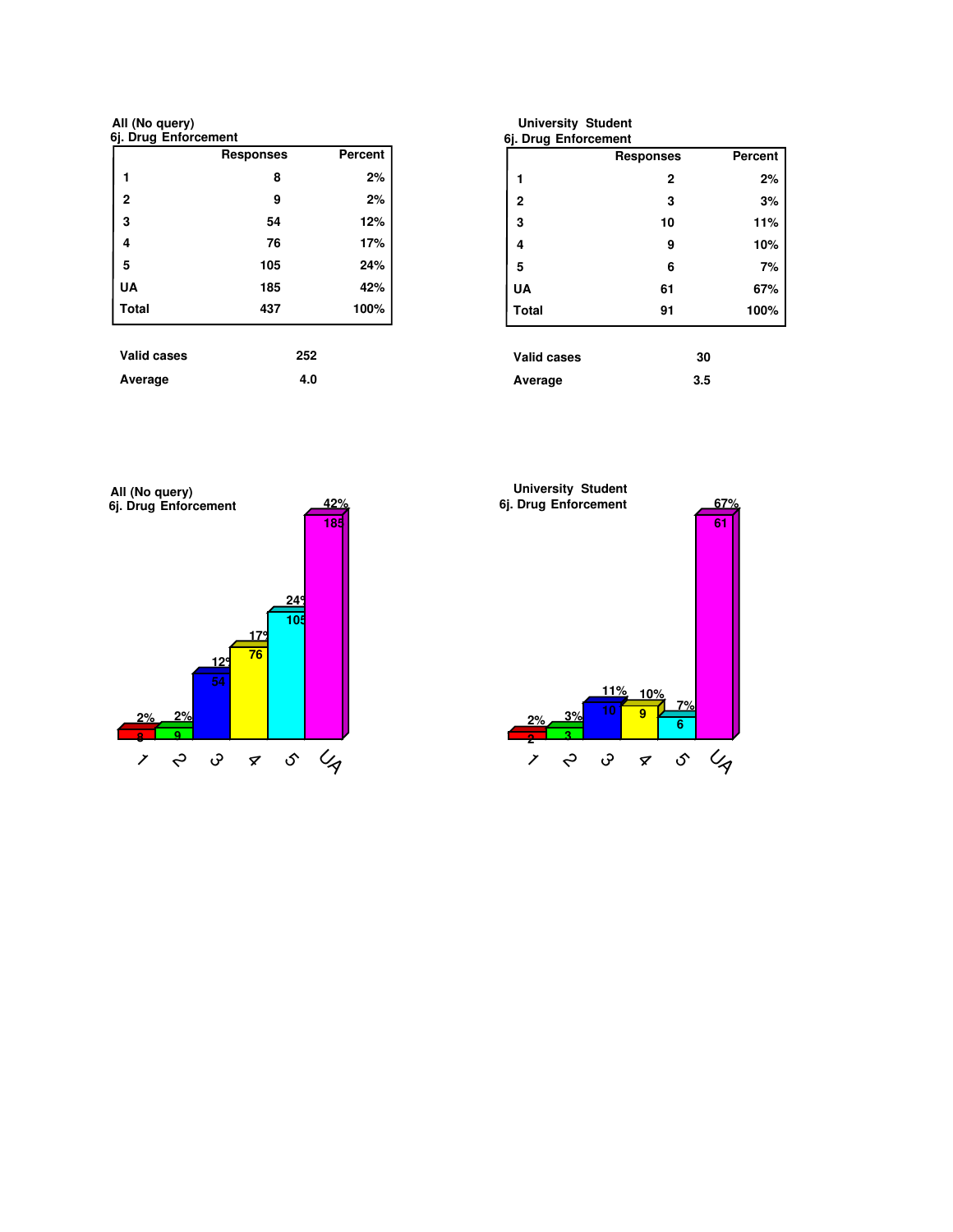**6k. Criminal Investigations All (No query)**

|                    | <b>Responses</b> | <b>Percent</b> |
|--------------------|------------------|----------------|
| 1                  | 5                | 1%             |
| $\mathbf{2}$       | 13               | 3%             |
| 3                  | 42               | 10%            |
| 4                  | 62               | 14%            |
| 5                  | 75               | 17%            |
| <b>UA</b>          | 239              | 55%            |
| <b>Total</b>       | 436              | 100%           |
| <b>Valid cases</b> | 197              |                |
|                    |                  |                |
| Average            | 4.0              |                |

| <b>University Student</b><br>6k. Criminal Investigations |                  |                |
|----------------------------------------------------------|------------------|----------------|
|                                                          | <b>Responses</b> | <b>Percent</b> |
| 1                                                        | 1                | 1%             |
| $\overline{2}$                                           | $\mathbf{2}$     | 2%             |
| 3                                                        | 5                | 5%             |
| 4                                                        | 4                | 4%             |
| 5                                                        | 3                | 3%             |
| UA                                                       | 76               | 84%            |
| Total                                                    | 91               | 100%           |
| Valid cases                                              | 15               |                |
| Average                                                  | 3.4              |                |



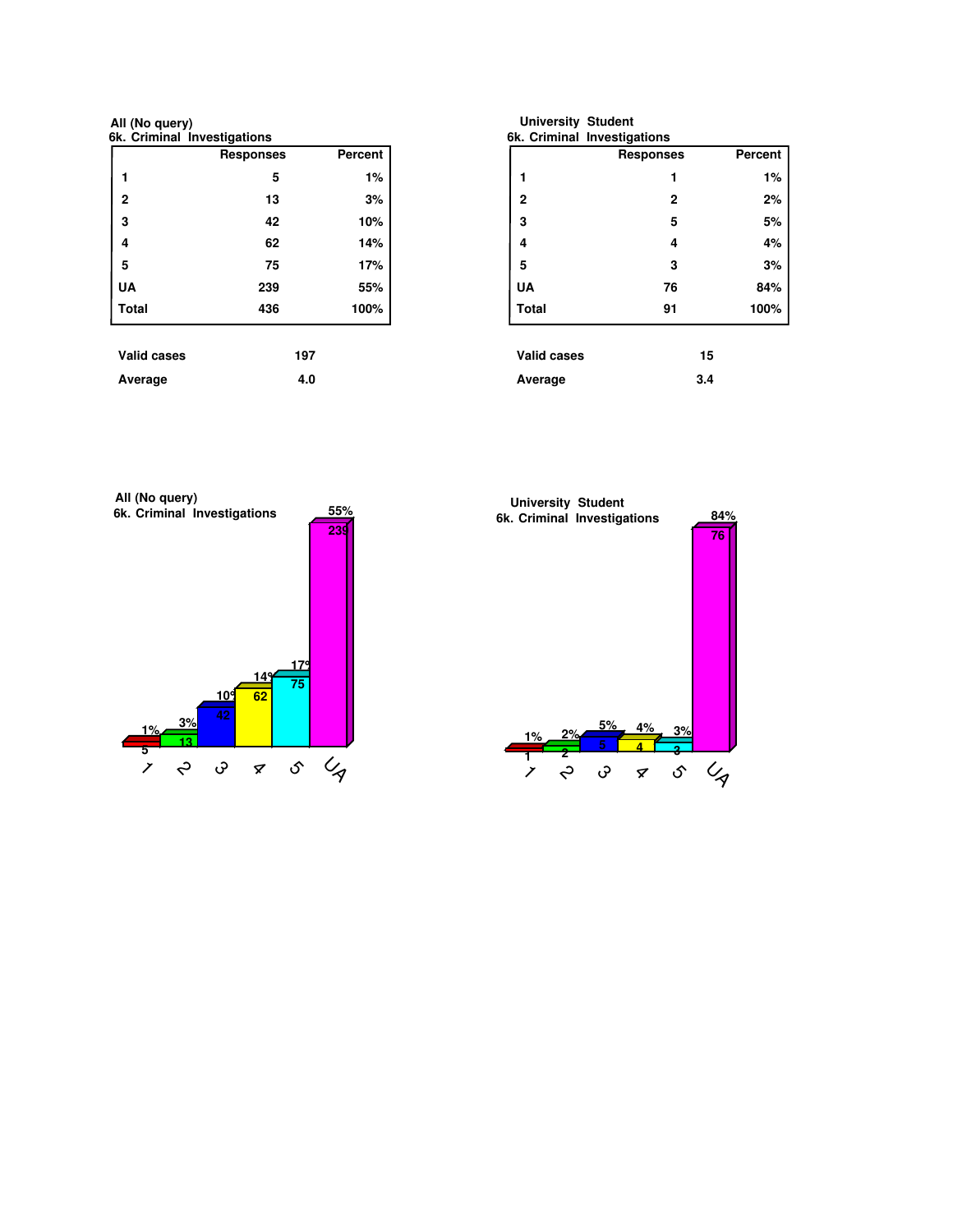**All (No query)**

|              | 61. Response time to emergency calls |         |
|--------------|--------------------------------------|---------|
|              | <b>Responses</b>                     | Percent |
|              | 2                                    | 0%      |
| $\mathbf{2}$ | 6                                    | 1%      |
| 3            | 30                                   | 7%      |
| 4            | 78                                   | 18%     |
| 5            | 113                                  | 26%     |
| UA           | 207                                  | 47%     |
| <b>Total</b> | 436                                  | 100%    |
|              |                                      |         |

| <b>Valid cases</b> | 229 |
|--------------------|-----|
| Average            | 4.3 |

**All (No query)**

**6l. Response time to emergency calls**

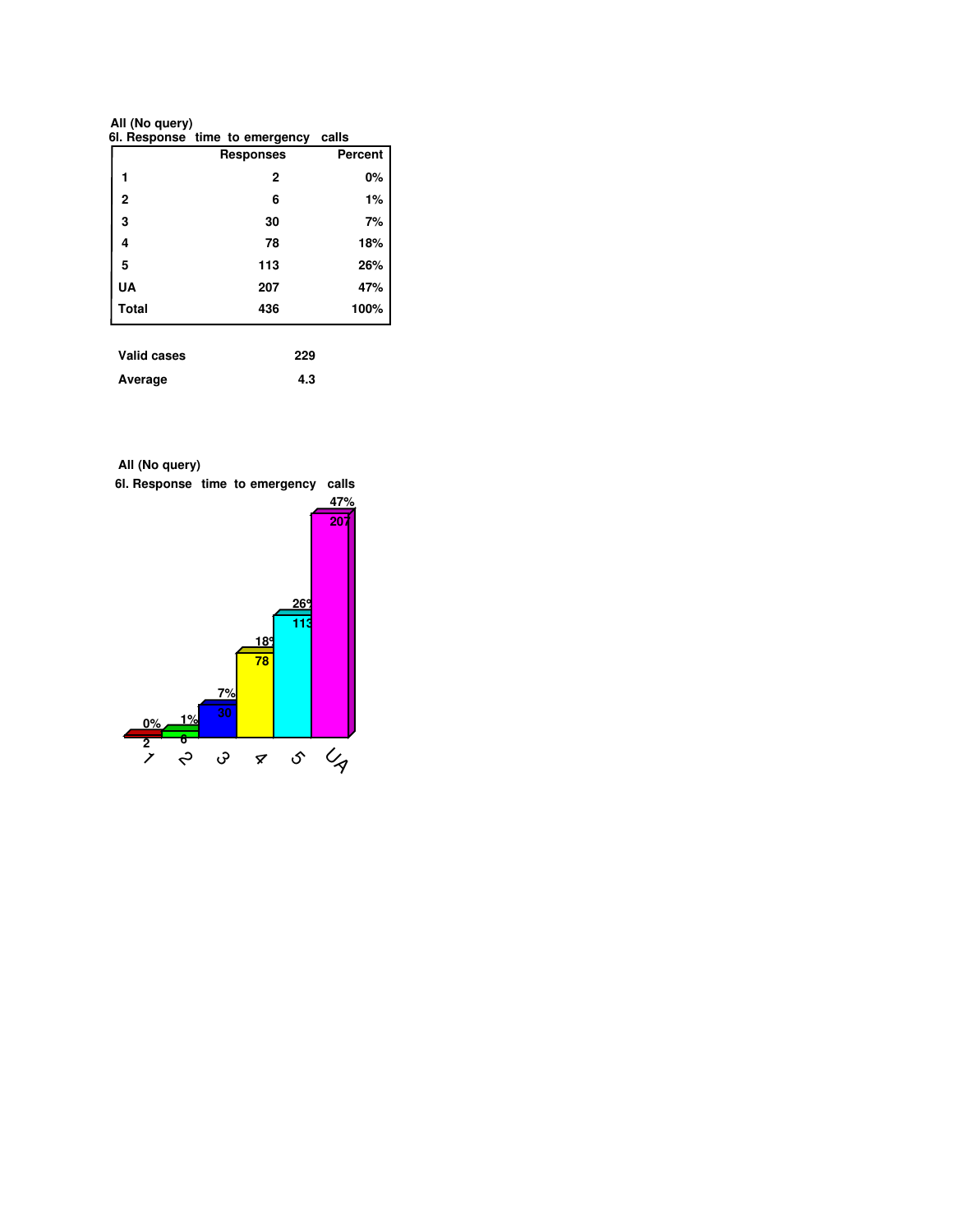# **Question 7: Problems in Your Neighborhood**

**1 = low 5 = high**

## **All (No query)**

| 7a. Sexual Assault |                  |         |
|--------------------|------------------|---------|
|                    | <b>Responses</b> | Percent |
| 1                  | 185              | 44%     |
| $\mathbf{2}$       | 49               | 12%     |
| 3                  | 25               | 6%      |
| 4                  | 10               | 2%      |
| 5                  | 10               | 2%      |
| <b>UA</b>          | 144              | 34%     |
| <b>Total</b>       | 423              | 100%    |
|                    |                  |         |
| <b>Valid cases</b> | 279              |         |
| Average            | 1.6              |         |



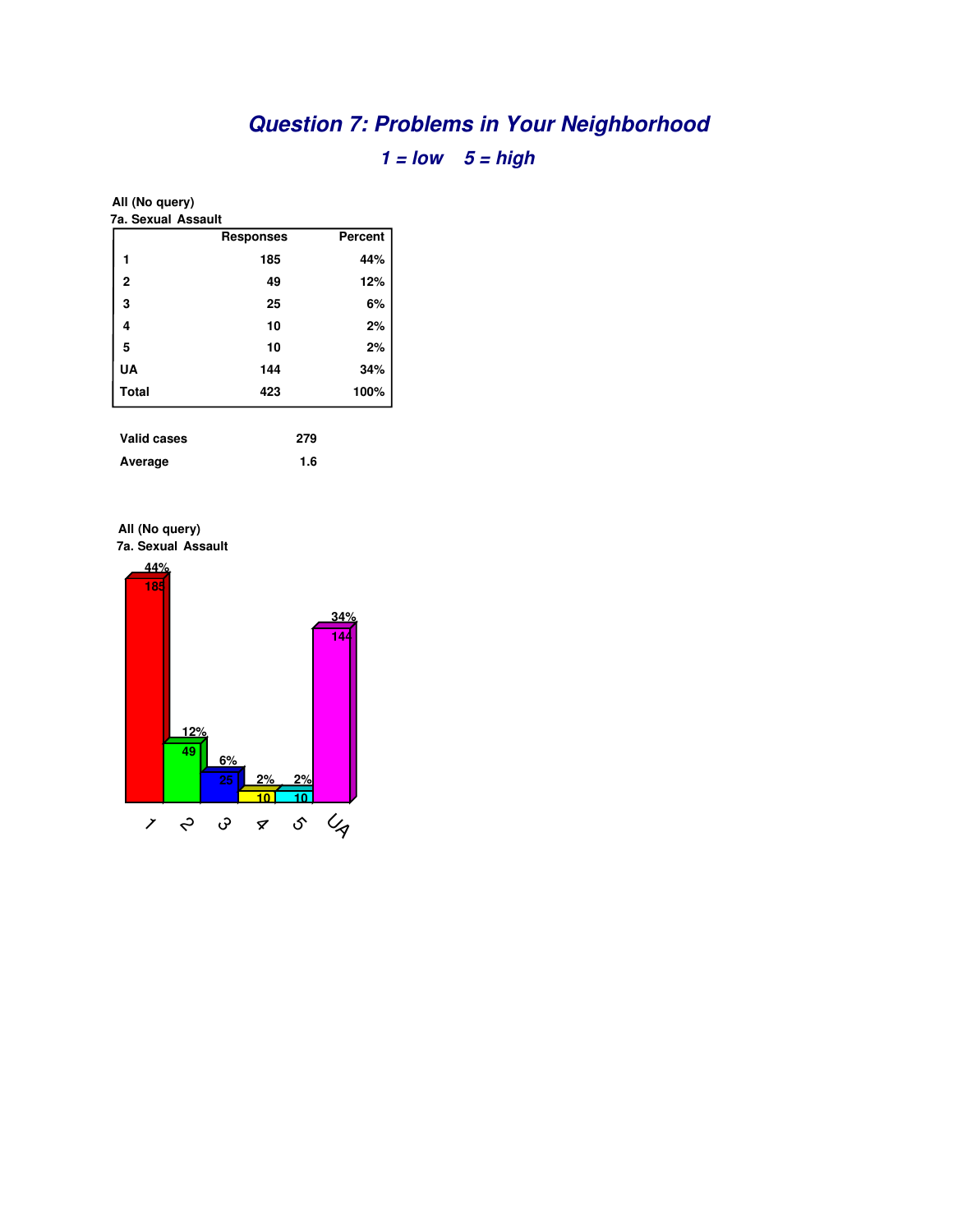**All (No query)**

|              | <b>Responses</b> | Percent |
|--------------|------------------|---------|
|              | 150              | 35%     |
| 2            | 56               | 13%     |
| 3            | 50               | 12%     |
| 4            | 22               | 5%      |
| 5            | 7                | 2%      |
| <b>UA</b>    | 140              | 33%     |
| <b>Total</b> | 425              | 100%    |

| <b>Valid cases</b> | 285 |
|--------------------|-----|
| Average            | 1.9 |

**7b. Domestic Violence All (No query)**

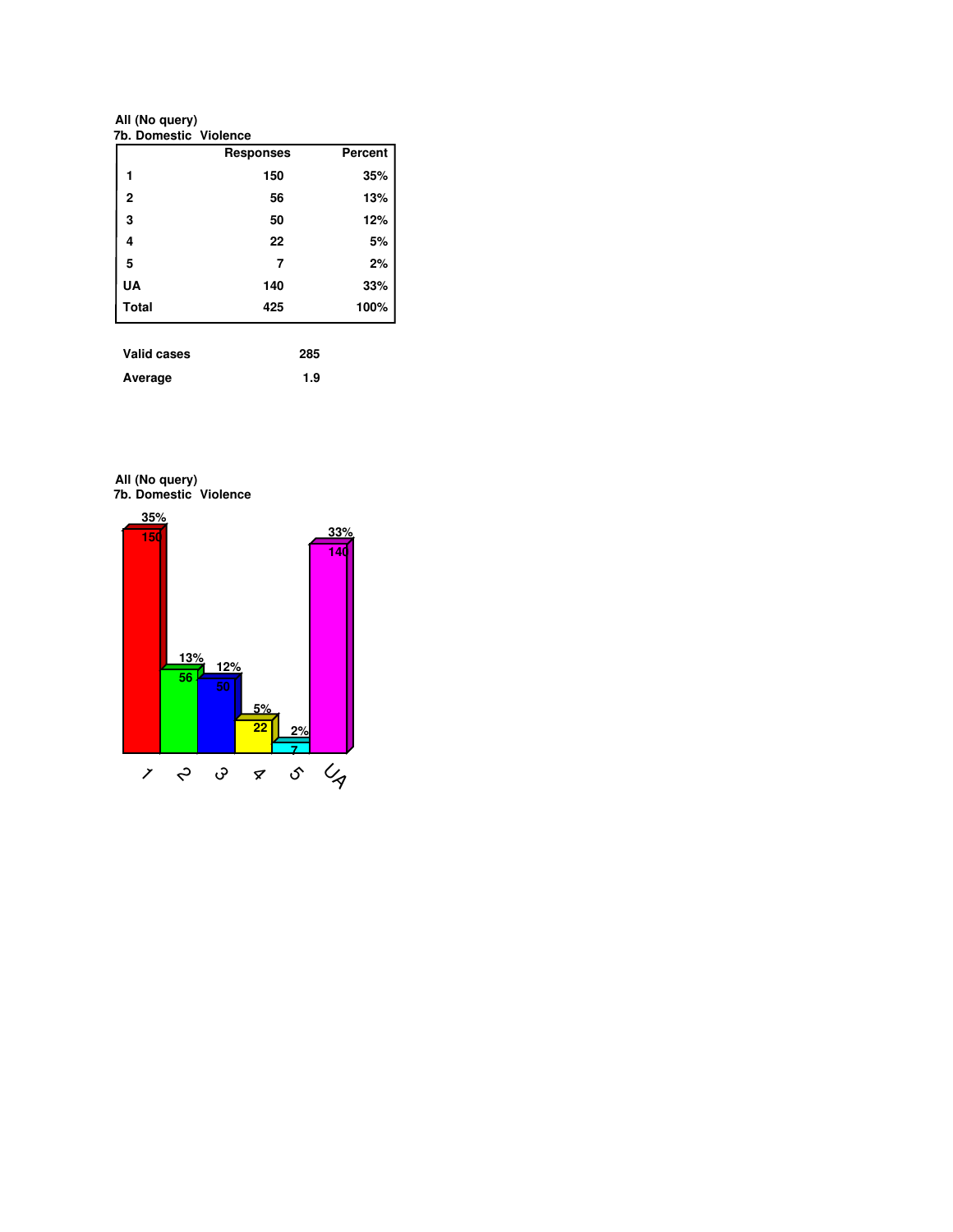**7c. Illegal Drug Activity All (No query)**

|                    | <b>Responses</b> | Percent |
|--------------------|------------------|---------|
| 1                  | 117              | 27%     |
| $\mathbf{2}$       | 50               | 12%     |
| 3                  | 63               | 15%     |
| 4                  | 40               | 9%      |
| 5                  | 33               | 8%      |
| UA                 | 124              | 29%     |
| <b>Total</b>       | 427              | 100%    |
|                    |                  |         |
| <b>Valid cases</b> | 303              |         |

| - - - - - - - - - - - - |     |
|-------------------------|-----|
| Average                 | 2.4 |

**7c. Illegal Drug Activity All (No query)**

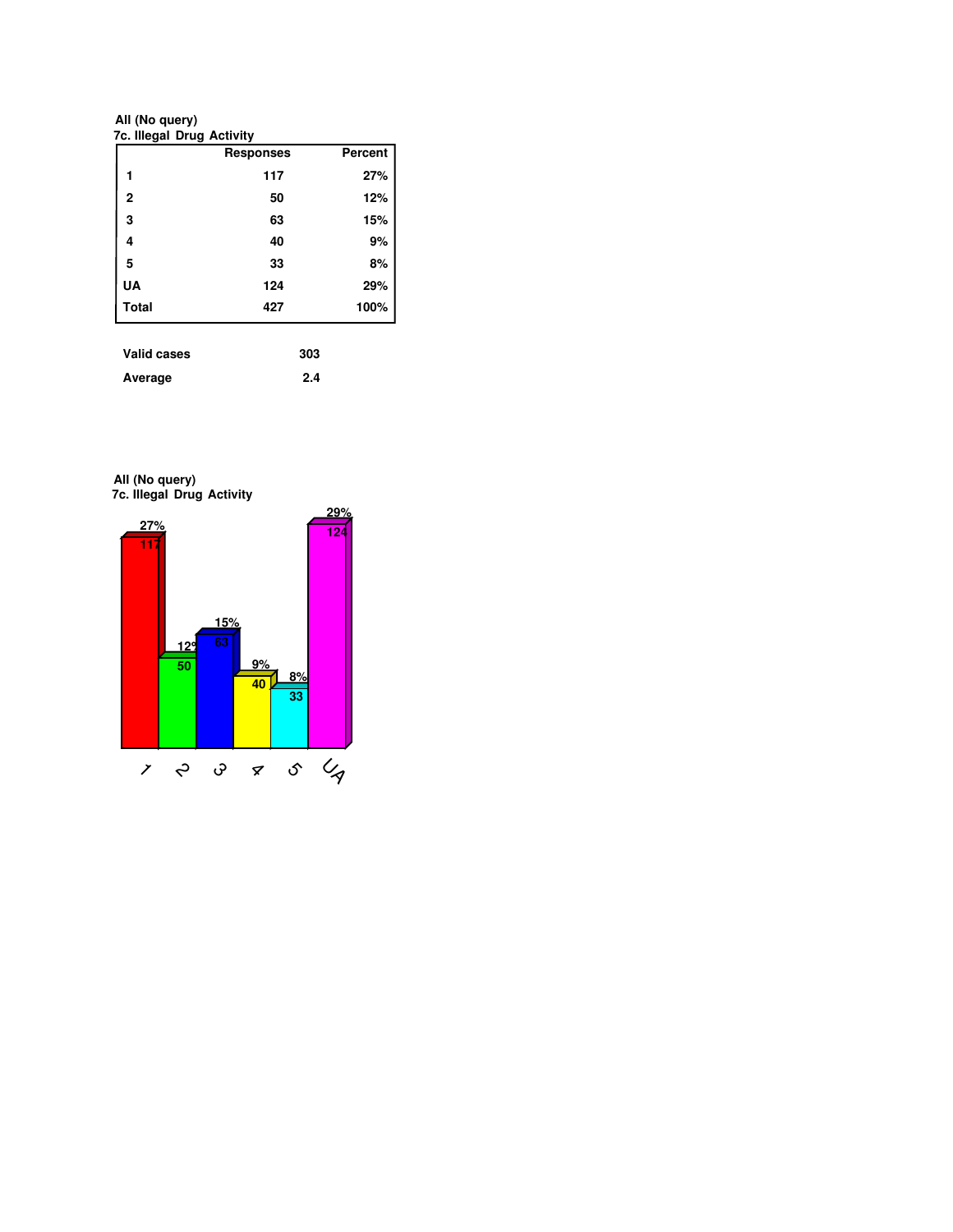**All (No query)**

| 7d. Gangs      |                  |         |
|----------------|------------------|---------|
|                | <b>Responses</b> | Percent |
| 1              | 202              | 48%     |
| $\overline{2}$ | 42               | 10%     |
| 3              | 24               | 6%      |
| 4              | 10               | 2%      |
| 5              | 9                | 2%      |
| <b>UA</b>      | 137              | 32%     |
| <b>Total</b>   | 424              | 100%    |
|                |                  |         |
| Valid cases    | 287              |         |

| vallu cases | 20 I |
|-------------|------|
| Average     | 1.5  |

**7d. Gangs All (No query)**

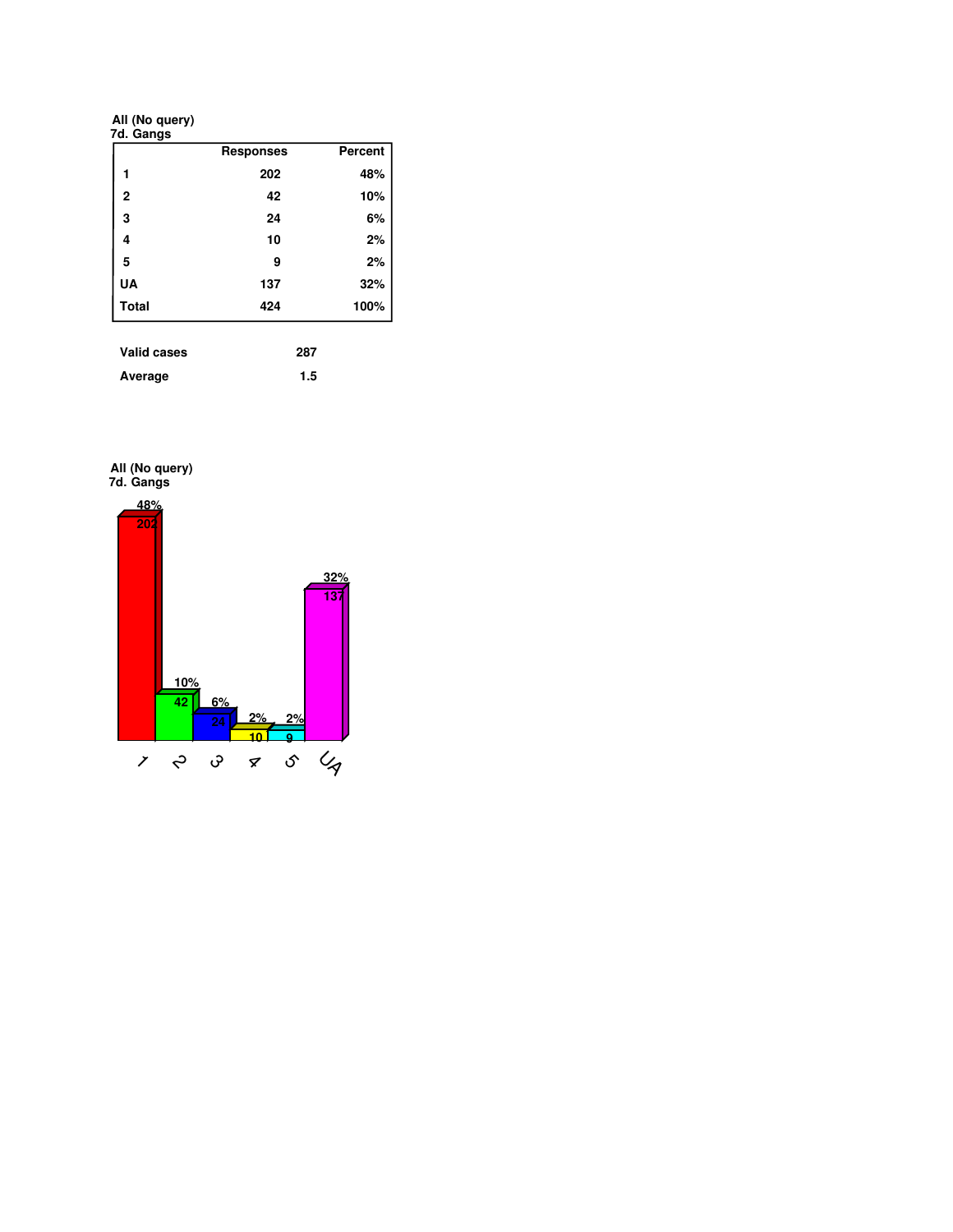**All (No query)**

|                | <b>Responses</b> | <b>Percent</b> |
|----------------|------------------|----------------|
| 1              | 174              | 41%            |
| $\overline{2}$ | 53               | 13%            |
| 3              | 30               | 7%             |
| 4              | 17               | 4%             |
| 5              | 9                | 2%             |
| UA             | 138              | 33%            |
| <b>Total</b>   | 421              | 100%           |

| valid cases | 283 |
|-------------|-----|
| Average     | 1.7 |

**7e. Physical Assaults All (No query)**

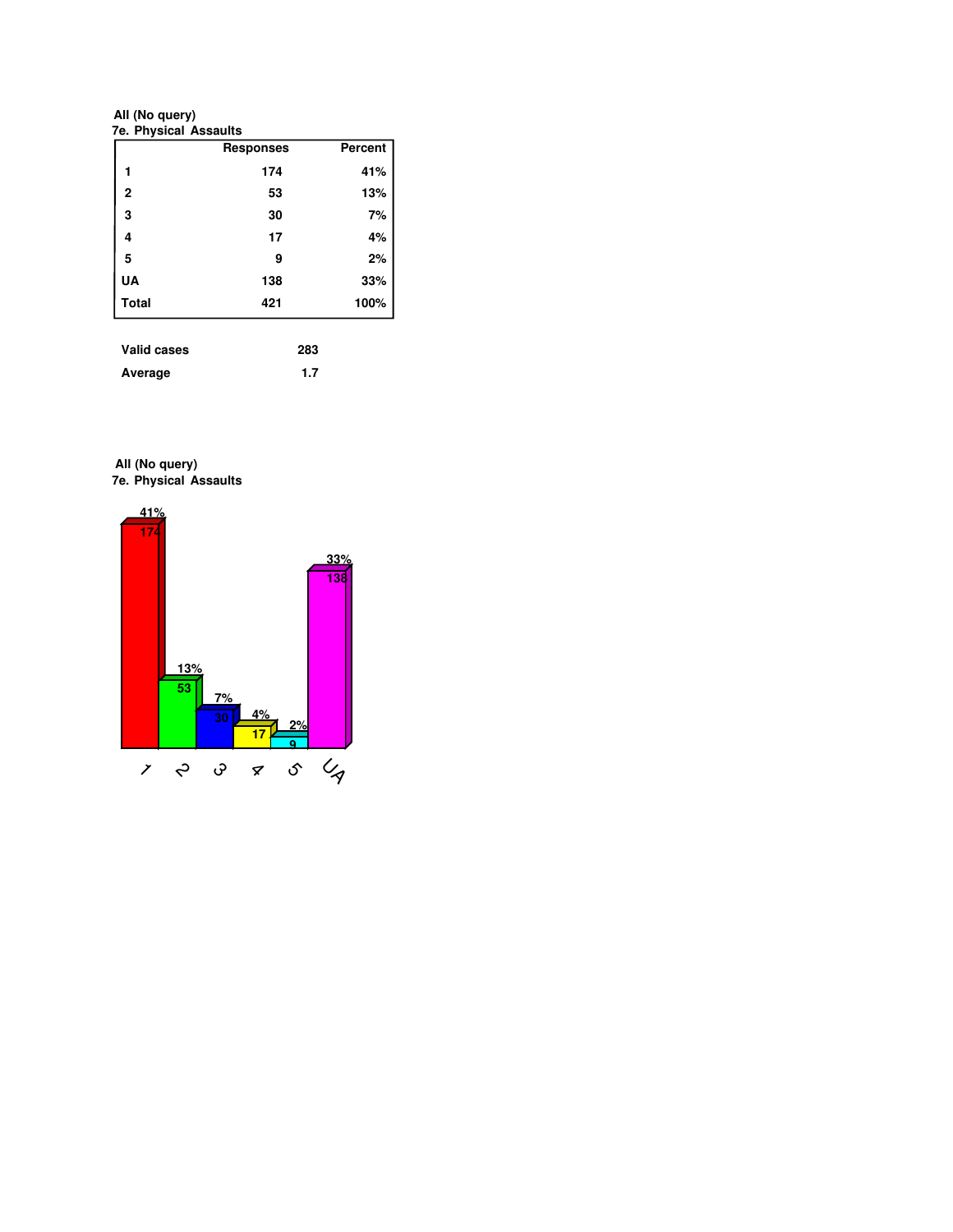**All (No query)**

|                | <b>Responses</b> | <b>Percent</b> |
|----------------|------------------|----------------|
| 1              | 92               | 21%            |
| $\overline{2}$ | 59               | 14%            |
| 3              | 91               | 21%            |
| 4              | 69               | 16%            |
| 5              | 40               | 9%             |
| <b>UA</b>      | 79               | 18%            |
| <b>Total</b>   | 430              | 100%           |

| Valid cases | 351 |
|-------------|-----|
| Average     | 2.7 |

**7f. Vandalism All (No query)**

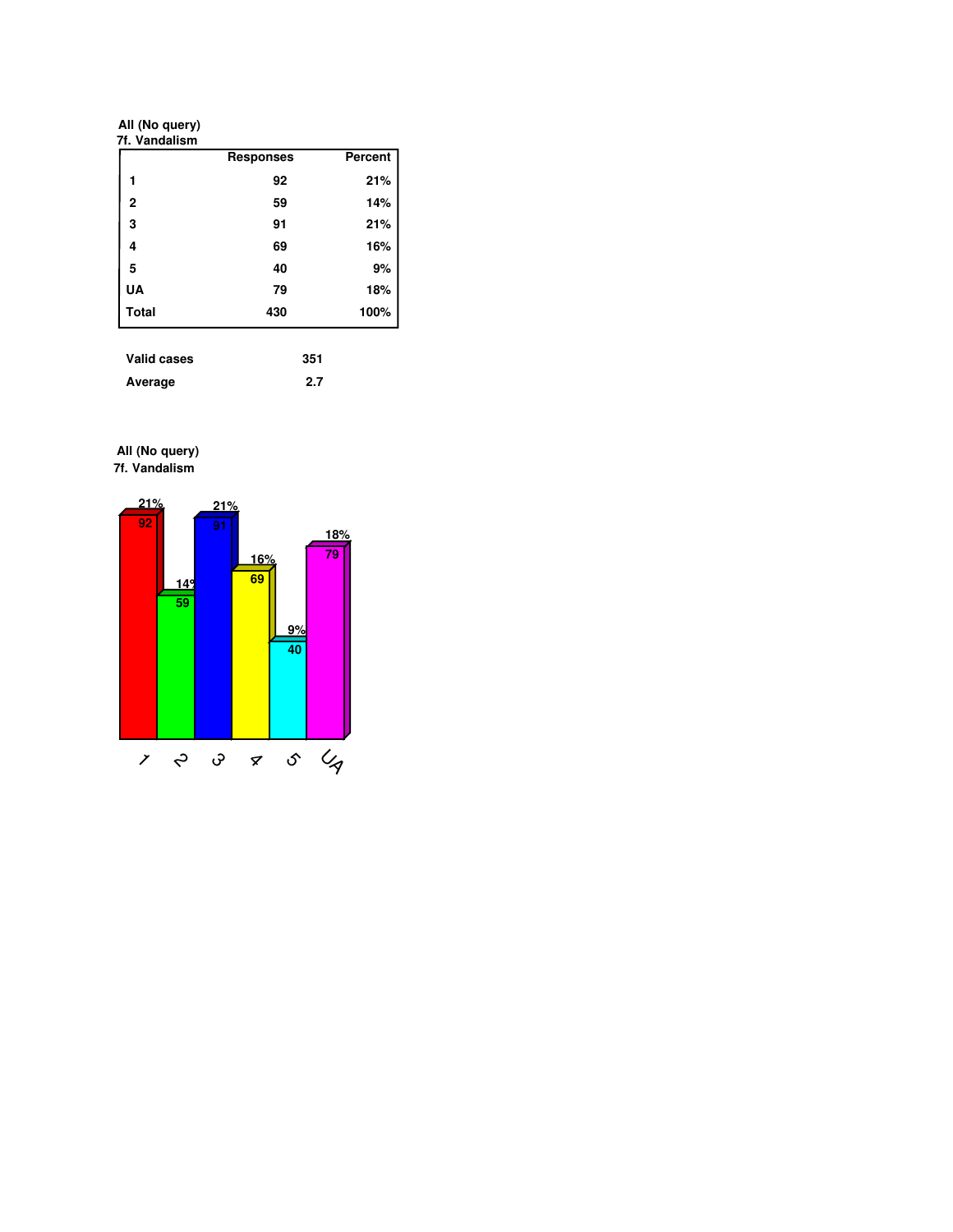**All (No query)**

|                | <b>Responses</b> | <b>Percent</b> |
|----------------|------------------|----------------|
| 1              | 162              | 38%            |
| $\overline{2}$ | 47               | 11%            |
| 3              | 20               | 5%             |
| 4              | 15               | 4%             |
| 5              | 7                | 2%             |
| UA             | 170              | 40%            |
| <b>Total</b>   | 421              | 100%           |

| Valid cases | 251 |
|-------------|-----|
| Average     | 1.6 |

**All (No query)**

**7g. Child Abuse**

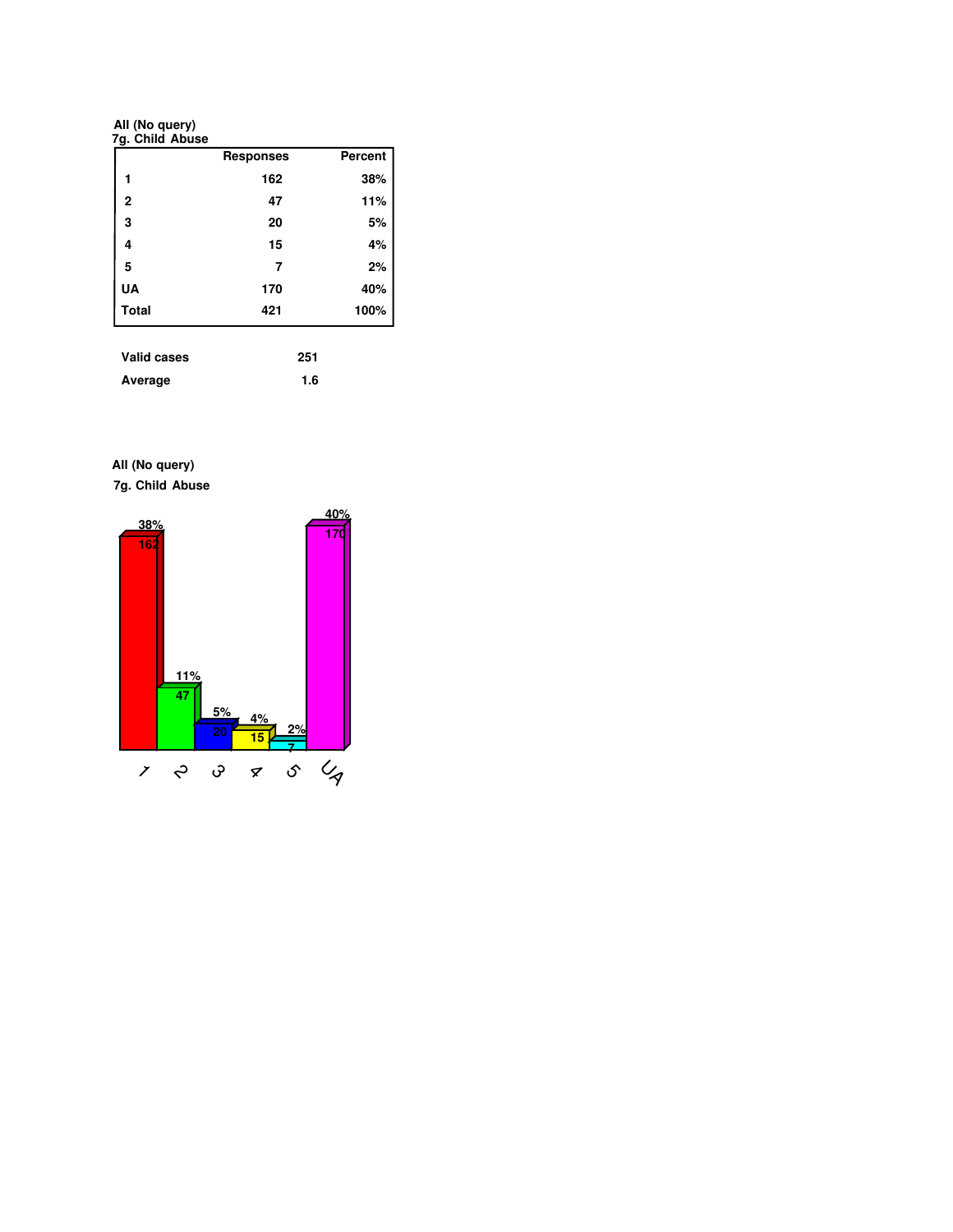**All (No query)**

|                    | <b>Responses</b> | <b>Percent</b> |
|--------------------|------------------|----------------|
|                    | 106              | 25%            |
| $\overline{2}$     | 74               | 17%            |
| 3                  | 71               | 17%            |
| 4                  | 48               | 11%            |
| 5                  | 21               | 5%             |
| UA                 | 108              | 25%            |
| <b>Total</b>       | 428              | 100%           |
|                    |                  |                |
| <b>Valid cases</b> | 320              |                |

| .       | --- |
|---------|-----|
| Average | 2.4 |

**7h. Burglary/Robbery All (No query)**

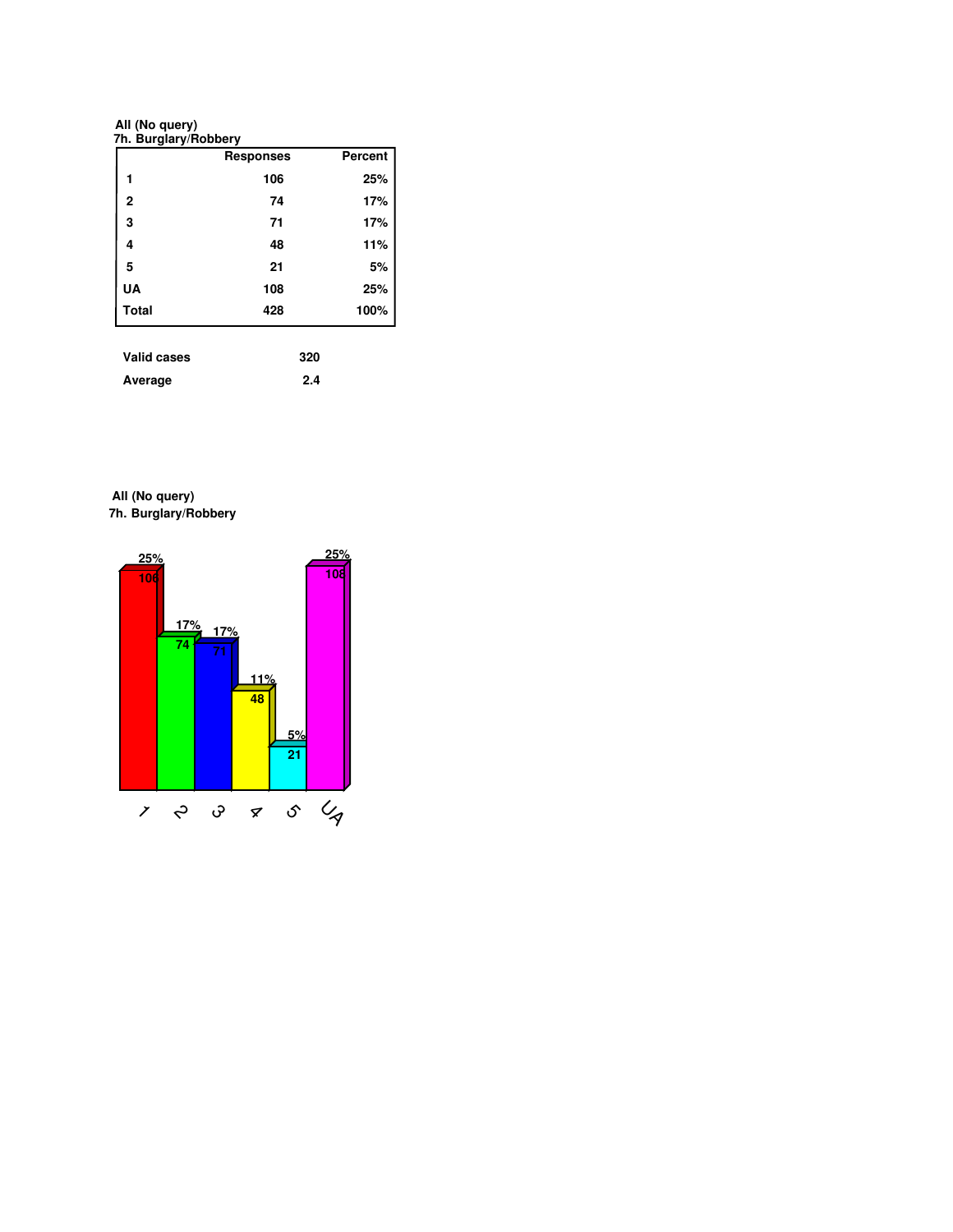**All (No query)**

|              | <b>Responses</b> | Percent |
|--------------|------------------|---------|
| 1            | 96               | 22%     |
| 2            | 76               | 18%     |
| 3            | 80               | 19%     |
| 4            | 56               | 13%     |
| 5            | 30               | 7%      |
| UA           | 92               | 21%     |
| <b>Total</b> | 430              | 100%    |

| <b>Valid cases</b> | 338 |
|--------------------|-----|
| Average            | 2.6 |

**7i. Theft All (No query)**

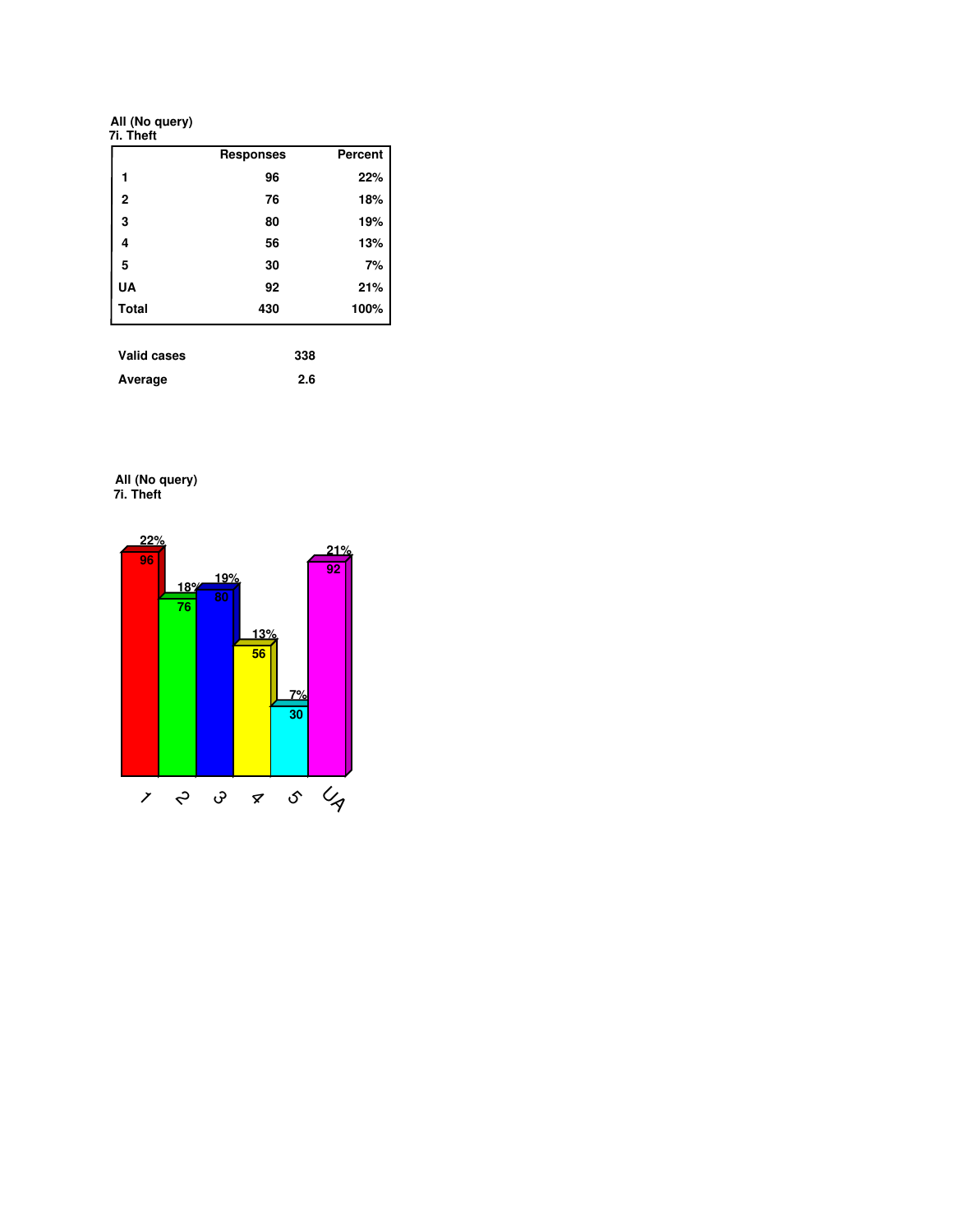**All (No query)**

| 145<br>54<br>54<br>40 | 34%<br>13%<br>13%<br>9% |
|-----------------------|-------------------------|
|                       |                         |
|                       |                         |
|                       |                         |
|                       |                         |
| 28                    | 7%                      |
| 104                   | 24%                     |
| 425                   | 100%                    |
|                       |                         |

| Valid cases | 321 |
|-------------|-----|
| Average     | 2.2 |

**7j. Loitering/Curfew All (No query)**

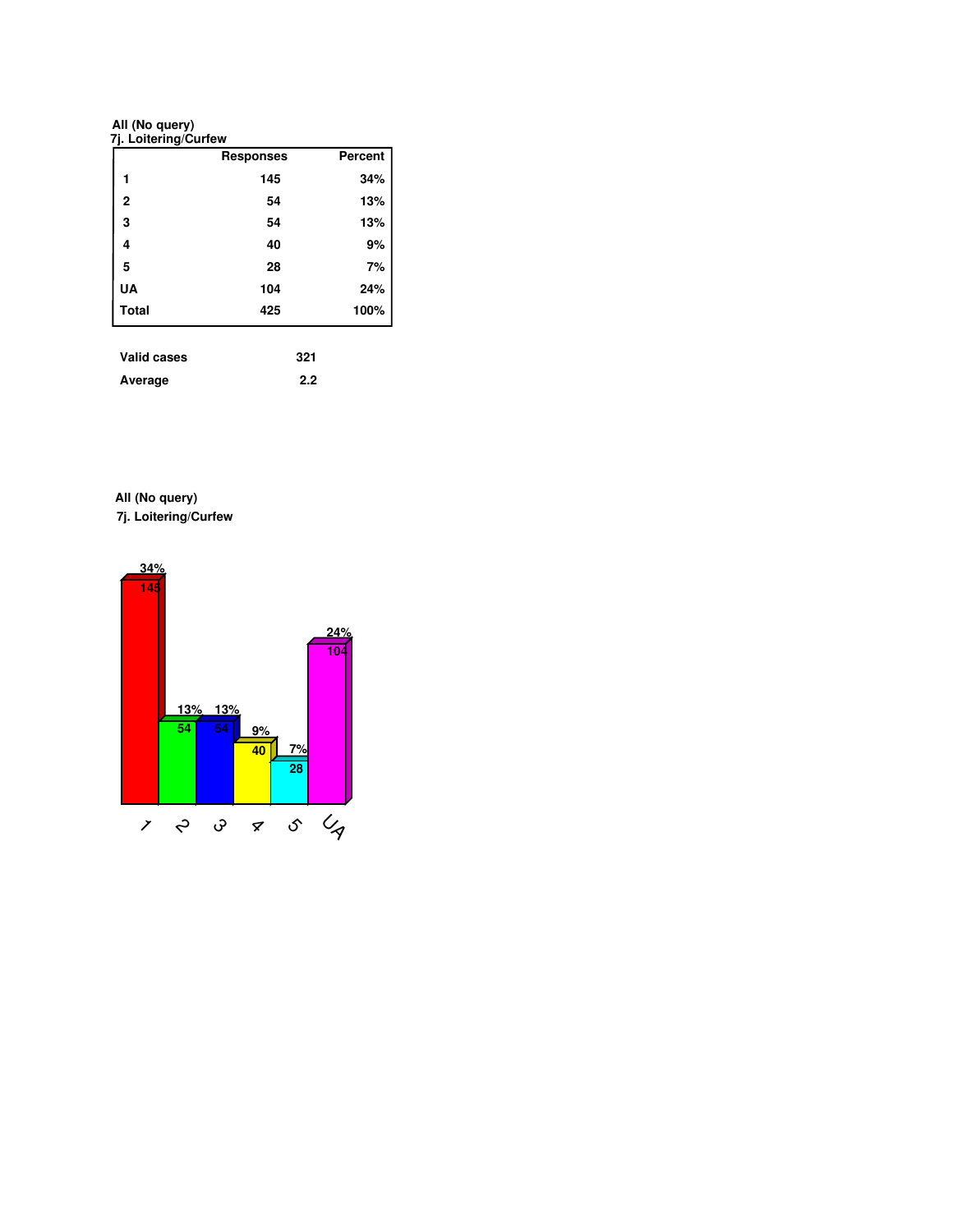**All (No query)**

| 151<br>71<br>56<br>37 | 35%<br>17%<br>13%<br>9% |
|-----------------------|-------------------------|
|                       |                         |
|                       |                         |
|                       |                         |
|                       |                         |
| 22                    | 5%                      |
| 93                    | 22%                     |
|                       | 100%                    |
|                       | 430                     |

| Average |  |  |  | 2.1 |
|---------|--|--|--|-----|

**7k. Vehicle/Accidents All (No query)**

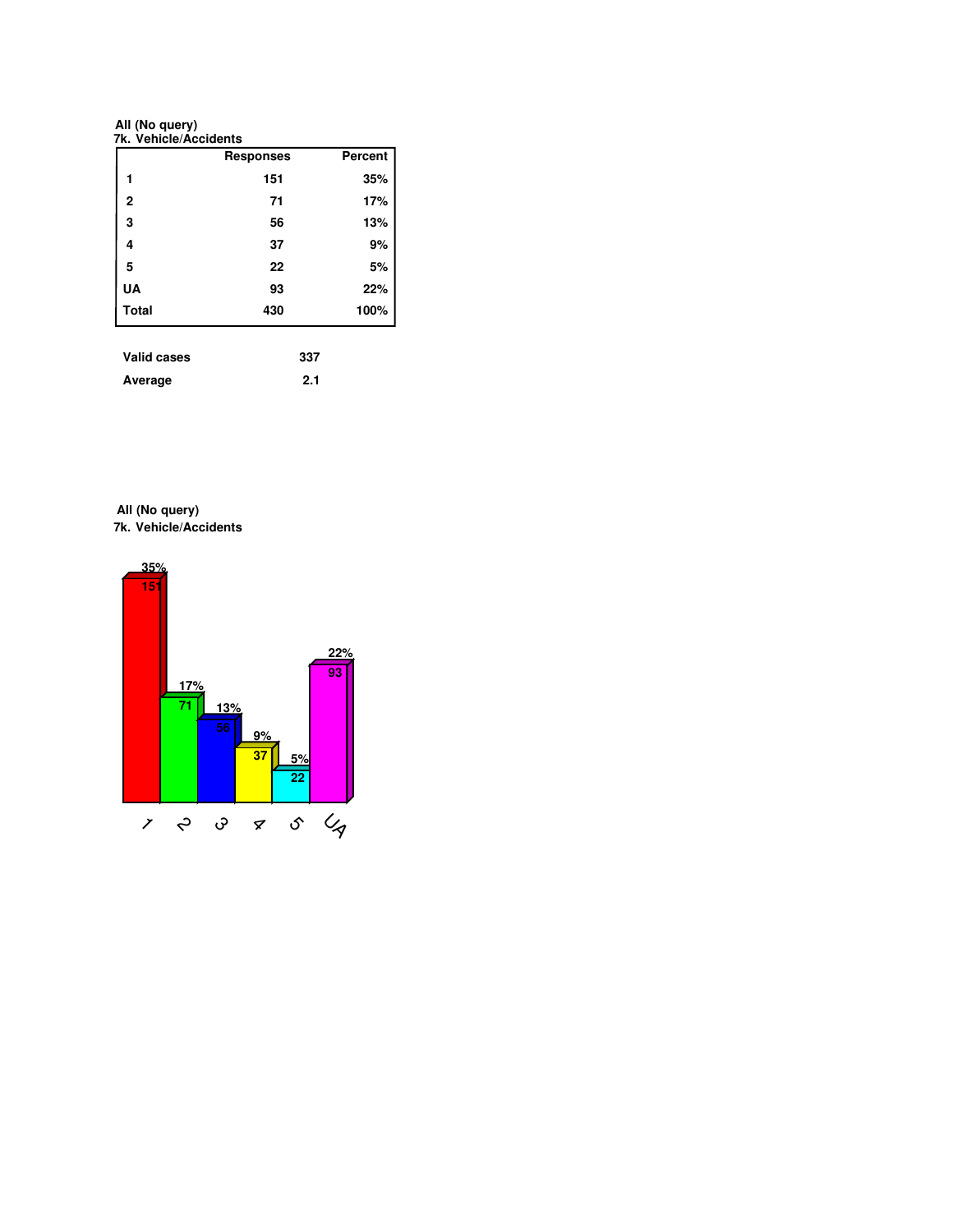**7l. Public Drinking All (No query)**

|                    | <b>Responses</b> | <b>Percent</b> |
|--------------------|------------------|----------------|
| 1                  | 142              | 33%            |
| $\overline{2}$     | 59               | 14%            |
| 3                  | 47               | 11%            |
| 4                  | 50               | 12%            |
| 5                  | 42               | 10%            |
| <b>UA</b>          | 88               | 21%            |
| <b>Total</b>       | 428              | 100%           |
| <b>Valid cases</b> | 340              |                |
| Average            | 2.4              |                |

| 7I. Public Drinking |                  |                |
|---------------------|------------------|----------------|
|                     | <b>Responses</b> | <b>Percent</b> |
| 1                   | 14               | 15%            |
| $\overline{2}$      | 18               | 20%            |
| 3                   | 17               | 18%            |
| 4                   | 24               | 26%            |
| 5                   | 12               | 13%            |
| <b>UA</b>           | 7                | 8%             |
| <b>Total</b>        | 92               | 100%           |
| <b>Valid cases</b>  | 85               |                |
| Average             | 3.0              |                |

**7l. Public Drinking All (No query)**



**University Student**

**7l. Public Drinking**



**University Student**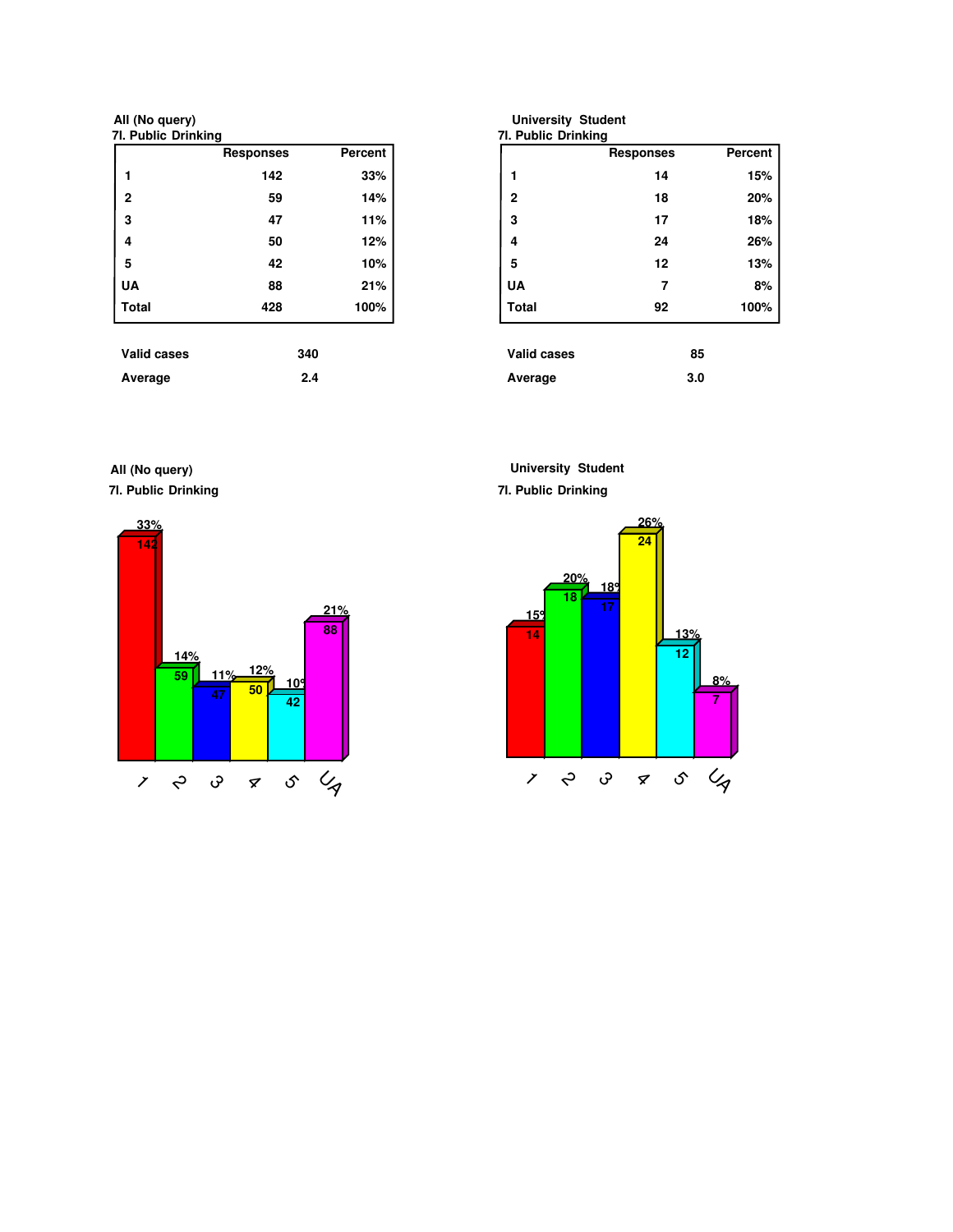**All (No query)**

|                | <b>Responses</b> | <b>Percent</b> |
|----------------|------------------|----------------|
| 1              | 68               | 15%            |
| $\overline{2}$ | 51               | 12%            |
| 3              | 99               | 23%            |
| 4              | 92               | 21%            |
| 5              | 86               | 20%            |
| UA             | 43               | 10%            |
| <b>Total</b>   | 439              | 100%           |

| TUIN VUJVJ |     |
|------------|-----|
| Average    | 3.2 |

**7m. Traffic/Speeding All (No query)**

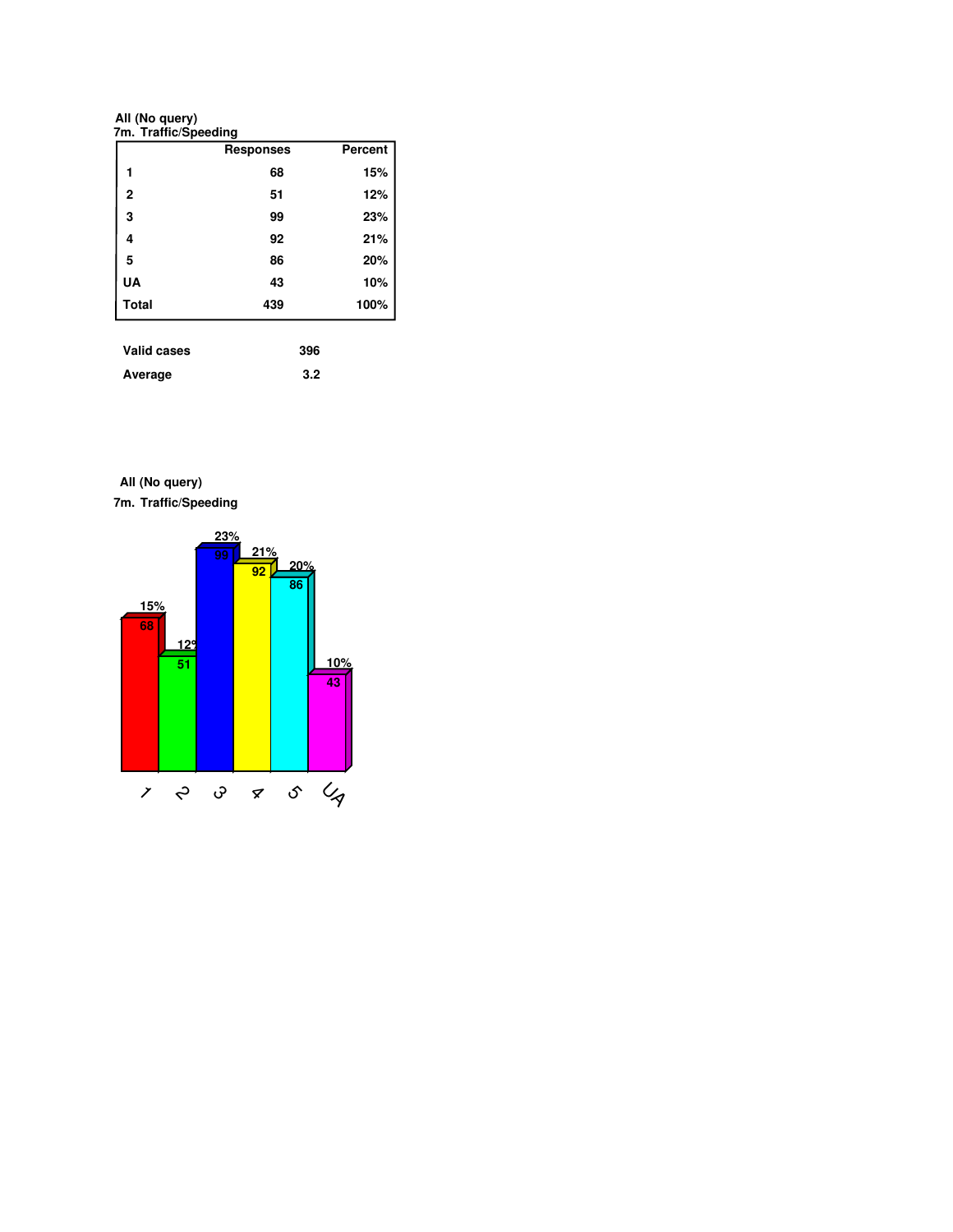**All (No query)**

|              | <b>Responses</b> | Percent |
|--------------|------------------|---------|
| 1            | 132              | 31%     |
| $\mathbf{2}$ | 61               | 14%     |
| 3            | 66               | 15%     |
| 4            | 53               | 12%     |
| 5            | 51               | 12%     |
| UA           | 64               | 15%     |
| <b>Total</b> | 427              | 100%    |

| <b>Valid cases</b> | 363 |
|--------------------|-----|
| Average            | 2.5 |

**7n. Parties/Noise All (No query)**

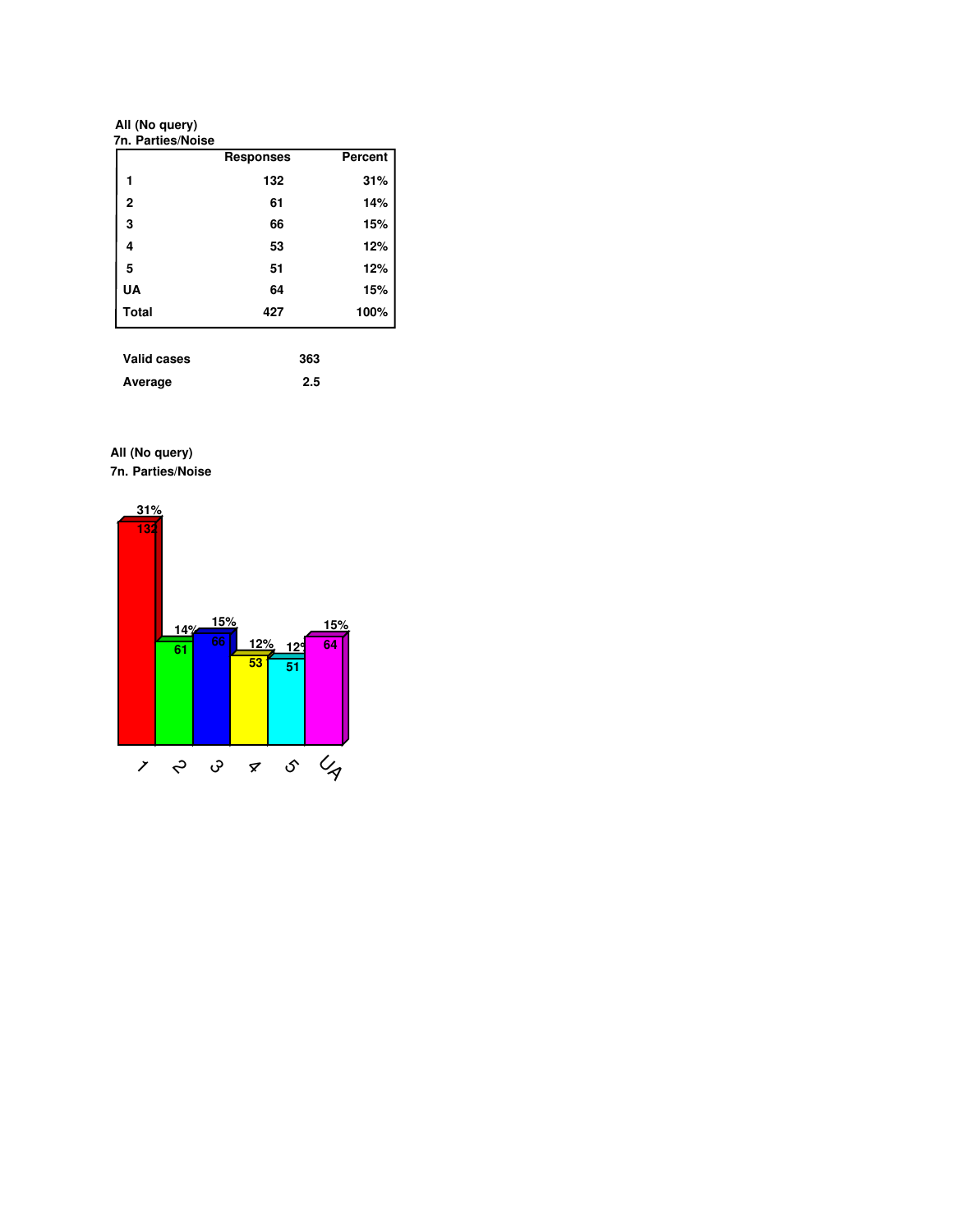# **Question 8: How Safe Do You Feel 1 = Not Safe 5 = Very Safe**

| All (No query)<br>8a. in the city of Stevens Point |     |      |  |  |  |  |
|----------------------------------------------------|-----|------|--|--|--|--|
| <b>Percent</b><br>Responses                        |     |      |  |  |  |  |
| 1                                                  | 2   | 0%   |  |  |  |  |
| $\overline{2}$                                     | 4   | 1%   |  |  |  |  |
| 3                                                  | 69  | 16%  |  |  |  |  |
| 4                                                  | 181 | 41%  |  |  |  |  |
| 5                                                  | 189 | 42%  |  |  |  |  |
| <b>Total</b>                                       | 445 | 100% |  |  |  |  |
| <b>Valid cases</b>                                 | 445 |      |  |  |  |  |
| 4.2<br>Average                                     |     |      |  |  |  |  |

**All (No query)**

**8a. in the city of Stevens Point**

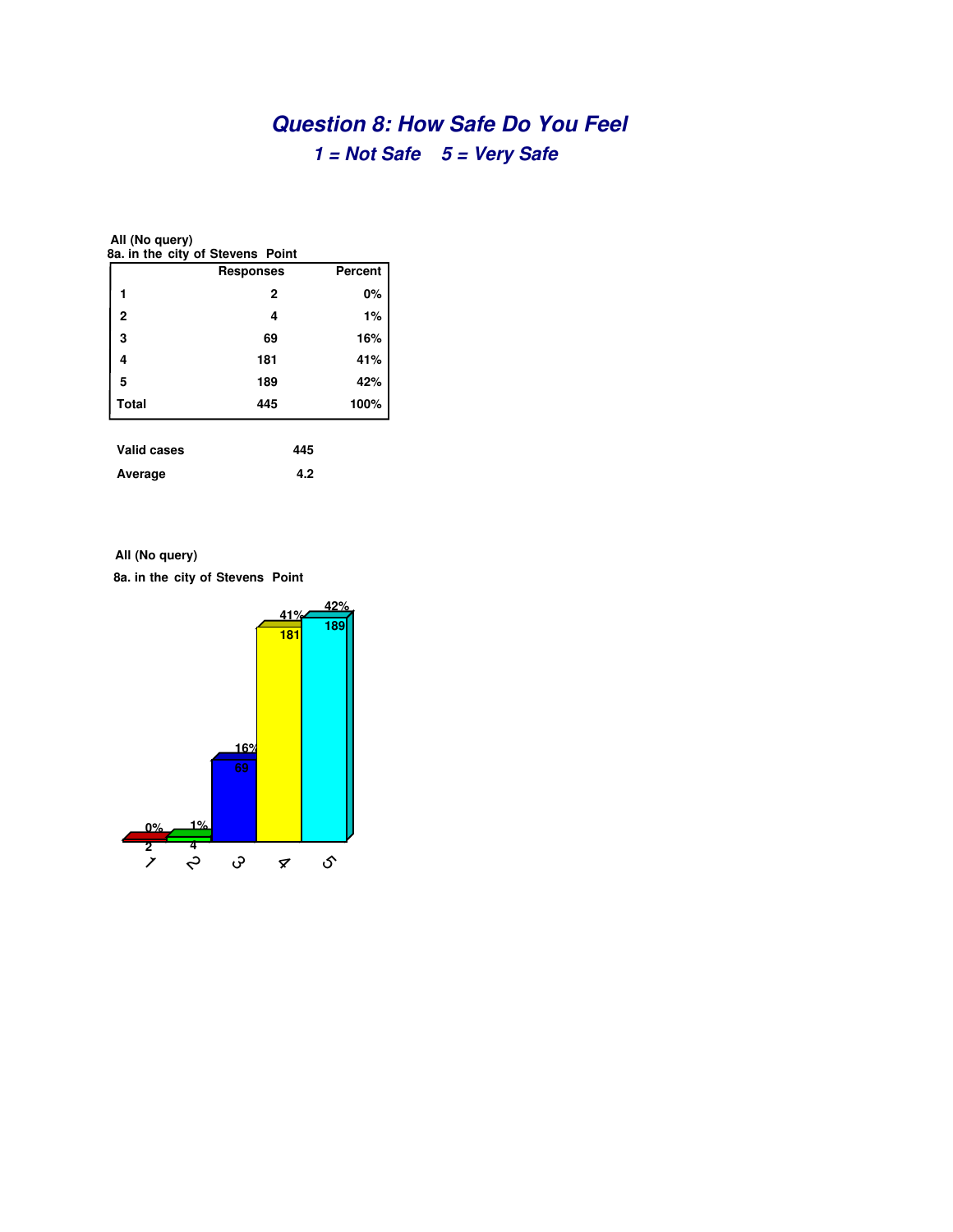**8b. in your neighborhood All (No query)**

|              | <b>Responses</b> | Percent |
|--------------|------------------|---------|
|              | 5                | 1%      |
| $\mathbf{2}$ | 13               | 3%      |
| 3            | 35               | 8%      |
| 4            | 160              | 36%     |
| 5            | 232              | 52%     |
| <b>Total</b> | 445              | 100%    |

| <b>Valid cases</b> | 445 |
|--------------------|-----|
| Average            | 4.4 |

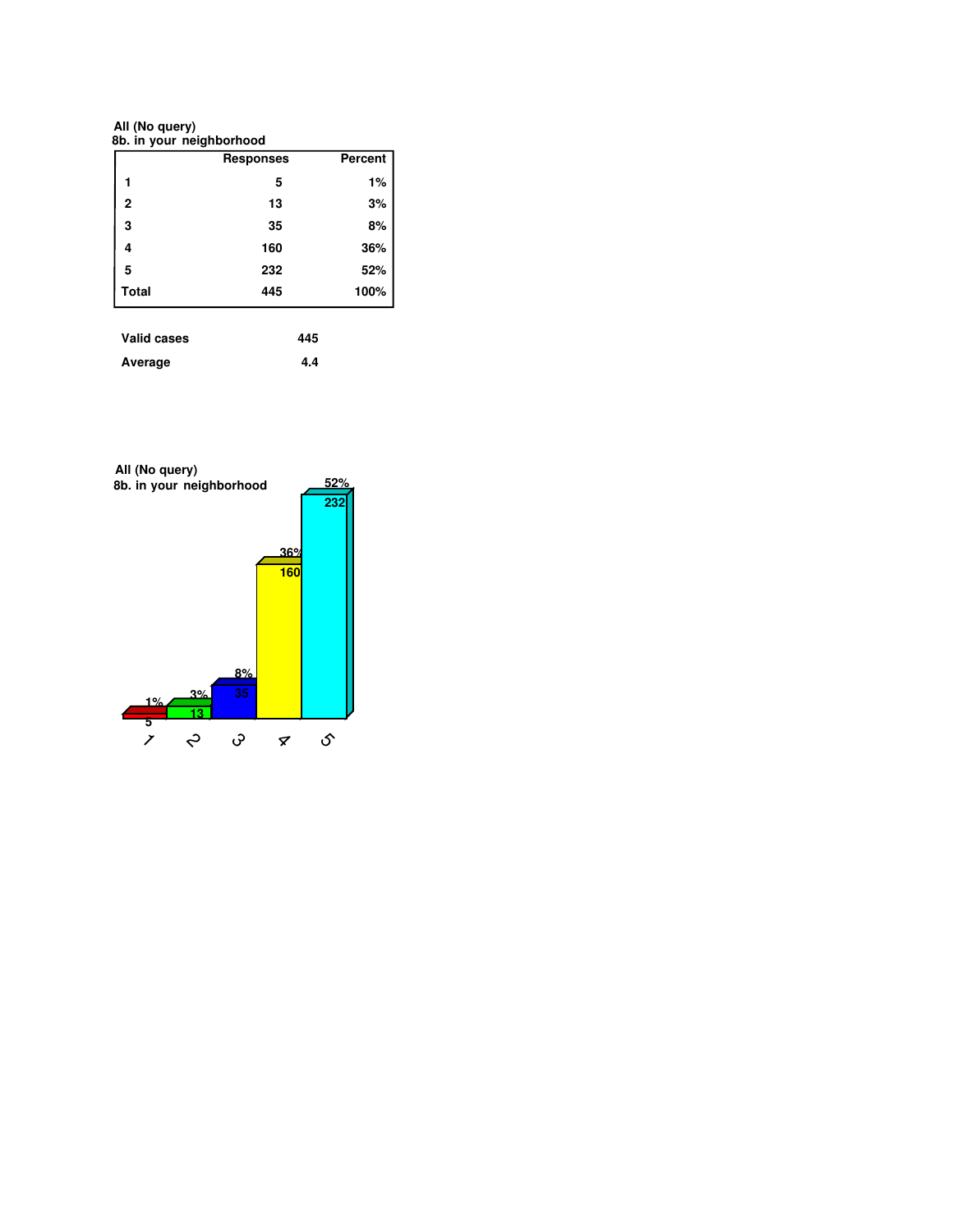**8c. during daylight hours All (No query)**

|                | <b>Responses</b> | Percent |
|----------------|------------------|---------|
|                | $\mathbf{2}$     | 0%      |
| $\overline{2}$ | 3                | 1%      |
| 3              | 23               | 5%      |
| 4              | 117              | 26%     |
| 5              | 300              | 67%     |
| <b>Total</b>   | 445              | 100%    |

| <b>Valid cases</b> | 445 |
|--------------------|-----|
| Average            | 4.6 |

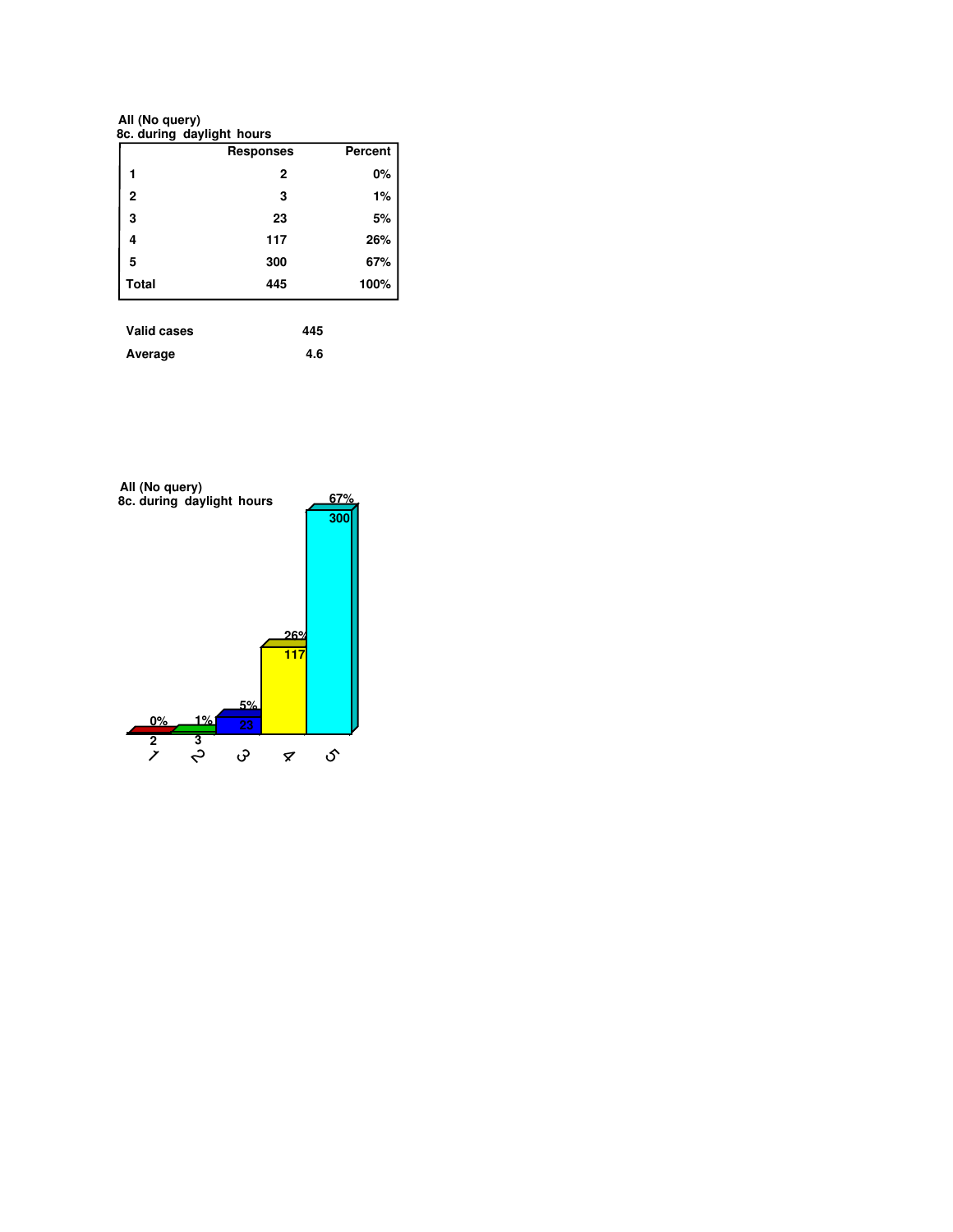**All (No query)**

| 8d. during nighttime hours |                  |                |
|----------------------------|------------------|----------------|
|                            | <b>Responses</b> | <b>Percent</b> |
|                            | 12               | 3%             |
| $\overline{2}$             | 38               | 9%             |
| 3                          | 88               | 20%            |
| 4                          | 168              | 38%            |
| 5                          | 140              | 31%            |
| <b>Total</b>               | 446              | 100%           |
| Valid cases                | 446              |                |

| vunu vuovo | טדד |
|------------|-----|
| Average    | 3.9 |

**8d. during nighttime hours All (No query)**

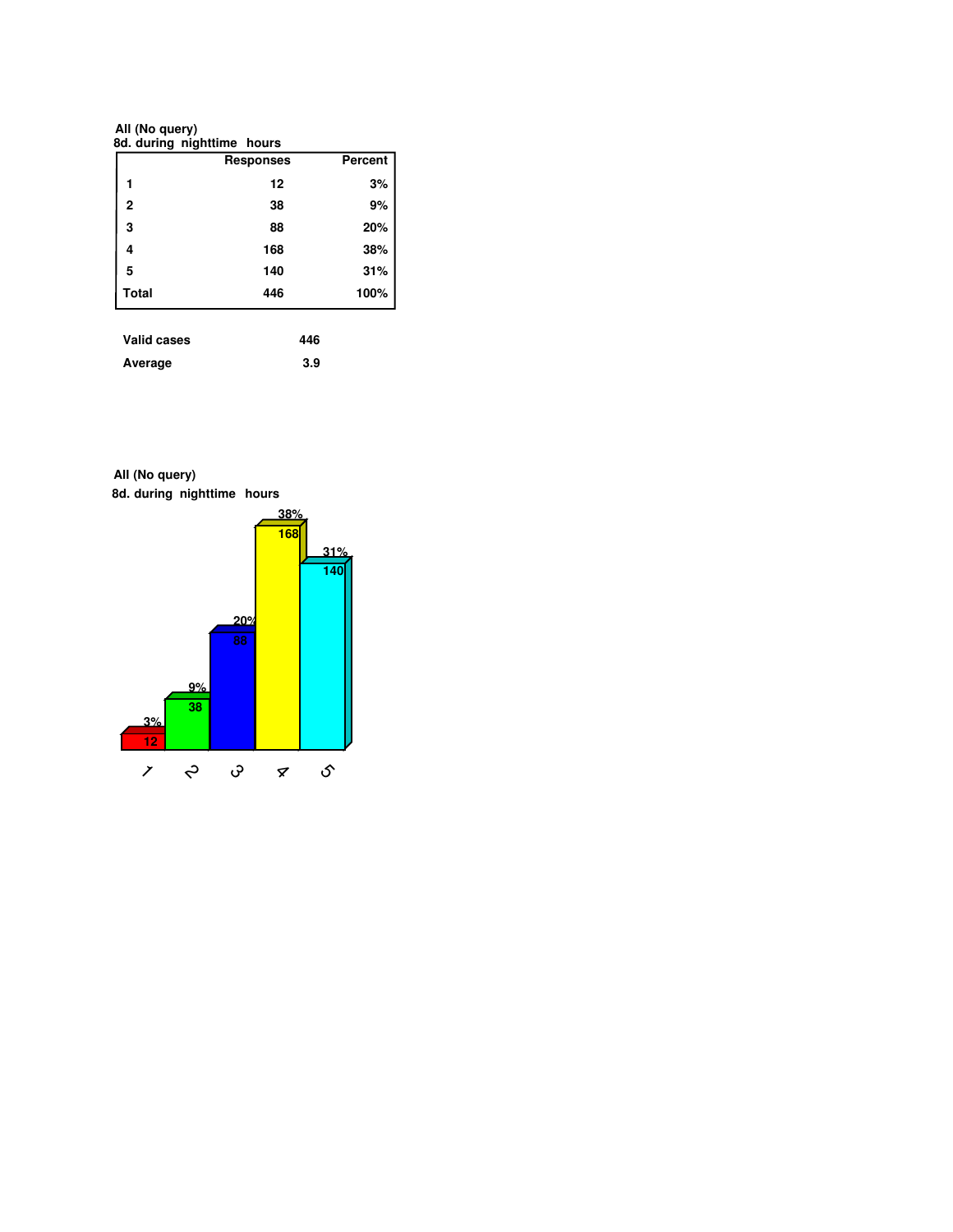**All (No query)**

| 14. I am:     |                  |         |
|---------------|------------------|---------|
|               | <b>Responses</b> | Percent |
| 18 or younger | 16               | 4%      |
| 19-29         | 86               | 19%     |
| 30-39         | 40               | 9%      |
| 40-49         | 62               | 14%     |
| 50-59         | 72               | 16%     |
| 60-69         | 72               | 16%     |
| $70+$         | 101              | 22%     |
| <b>Total</b>  | 449              | 100%    |

**4% 16 19% 86 9% 40 14% 62 16% 16% 72 72 22% 101 14. I am: All (No query)** 18 or 92 da 80 da 92<br>19 da 93 da 93 da 93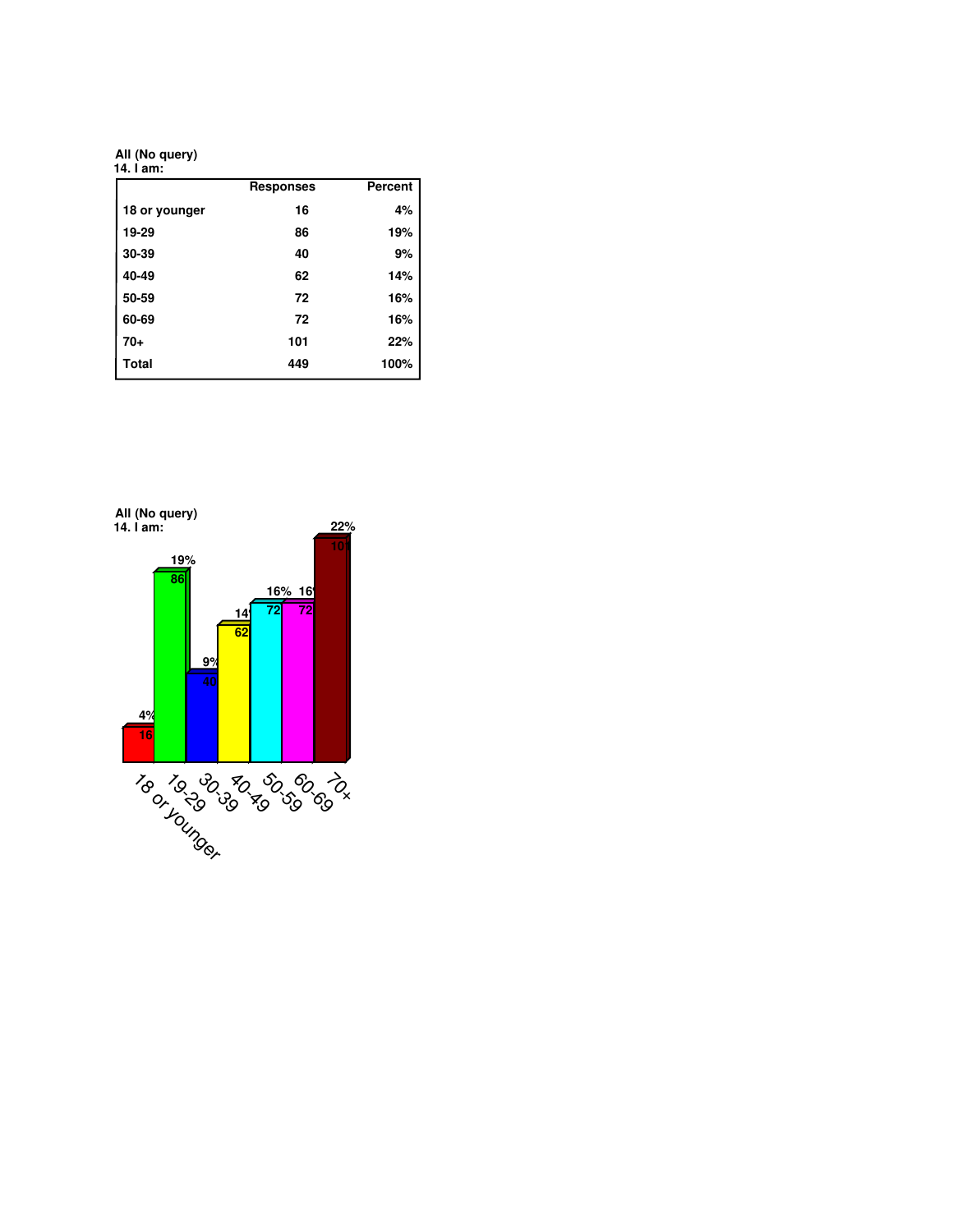|                                              | <b>Responses</b> | <b>Percent</b> |
|----------------------------------------------|------------------|----------------|
| own my own home                              | 303              | 68%            |
| rent my home                                 | 57               | 13%            |
| am a university student living on<br>campus  | 50               | 11%            |
| am a university student living off<br>campus | 42               | 9%             |
| am a business owner                          | 12               | 3%             |
| Total                                        | 445              | 100%           |

**18. Which ward do you live in?**

|              | <b>Responses</b> | <b>Percent</b> |
|--------------|------------------|----------------|
| 1            | 30               | 9%             |
| 2            | 30               | 9%             |
| 3            | 30               | 9%             |
| 4            | 30               | 9%             |
| 5            | 30               | 9%             |
| 6            | 30               | 9%             |
| 7            | 30               | 9%             |
| 8            | 30               | 9%             |
| 9            | 30               | 9%             |
| 10           | 30               | 9%             |
| 11           | 30               | 9%             |
| <b>Total</b> | 330              | 100%           |

**13. I:**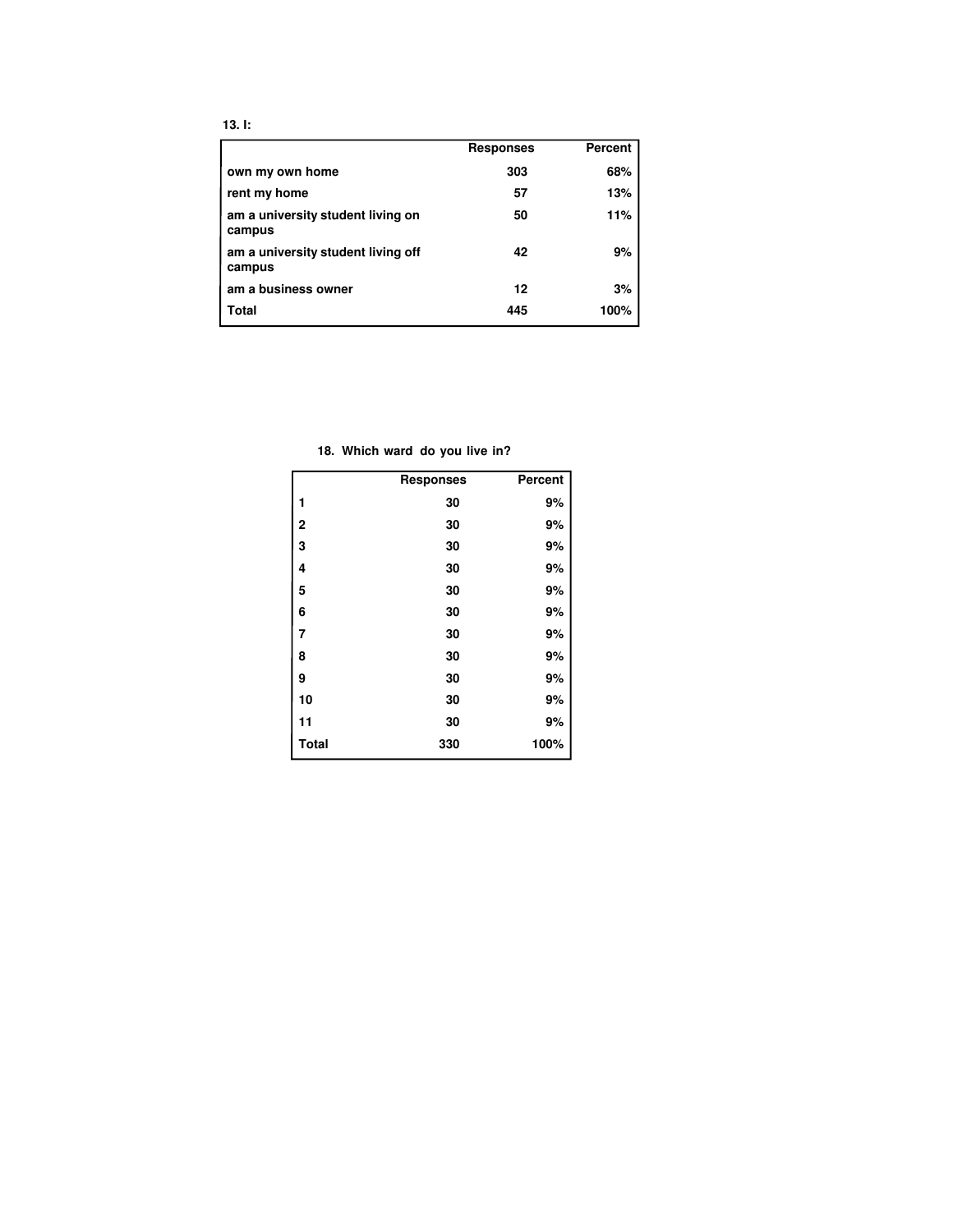# **Crosstabulations**

|                |         | 1        | $\overline{2}$ | 3              | 4   | 5   | <b>UA</b>               | <b>Total</b> |
|----------------|---------|----------|----------------|----------------|-----|-----|-------------------------|--------------|
| 1              |         | 0        | $\mathbf{0}$   | 1              | 13  | 13  | 3                       | 30           |
|                | Row%    | 0%       | 0%             | 3%             | 43% | 43% | 10%                     | 100%         |
| $\bf 2$        |         | 0        | 1              | 5              | 8   | 10  | $\overline{\mathbf{4}}$ | 28           |
|                | Row%    | 0%       | 4%             | 18%            | 29% | 36% | 14%                     | 100%         |
| 3              |         | 0        | $\mathbf{0}$   | $\overline{2}$ | 17  | 8   | 1                       | 28           |
|                | Row%    | 0%       | 0%             | 7%             | 61% | 29% | 4%                      | 100%         |
| 4              |         | 0        | $\Omega$       | 8              | 12  | 7   | $\overline{2}$          | 29           |
|                | Row%    | 0%       | 0%             | 28%            | 41% | 24% | 7%                      | 100%         |
| 5              |         | 0        | $\mathbf{0}$   | 5              | 10  | 9   | 6                       | 30           |
|                | Row%    | 0%       | 0%             | 17%            | 33% | 30% | 20%                     | 100%         |
| 6              |         | 0        | $\mathbf{0}$   | $\overline{2}$ | 13  | 9   | $\overline{\mathbf{4}}$ | 28           |
|                | Row%    | 0%       | 0%             | 7%             | 46% | 32% | 14%                     | 100%         |
| $\overline{7}$ |         | 0        | $\mathbf{0}$   | 5              | 9   | 9   | 7                       | 30           |
|                | Row%    | 0%       | 0%             | 17%            | 30% | 30% | 23%                     | 100%         |
| 8              |         | 0        | $\mathbf{0}$   | 3              | 11  | 11  | 5                       | 30           |
|                | Row%    | 0%       | 0%             | 10%            | 37% | 37% | 17%                     | 100%         |
| 9              |         | 1        | 0              | 3              | 9   | 11  | 6                       | 30           |
|                | Row%    | 3%       | 0%             | 10%            | 30% | 37% | 20%                     | 100%         |
| 10             |         | $\bf{0}$ | $\mathbf{0}$   | 5              | 6   | 11  | 5                       | 27           |
|                | Row%    | 0%       | 0%             | 19%            | 22% | 41% | 19%                     | 100%         |
| 11             |         | 0        | 1              | 5              | 12  | 7   | 3                       | 28           |
|                | Row%    | 0%       | 4%             | 18%            | 43% | 25% | 11%                     | 100%         |
| <b>Total</b>   |         | 1        | $\mathbf 2$    | 44             | 120 | 105 | 46                      | 318          |
|                | Percent | 0        | 1              | 14             | 38  | 33  | 14                      | 100%         |

**Column Q6 : 6a. Overall quality Row Q50 : 18. Which ward do you live in?**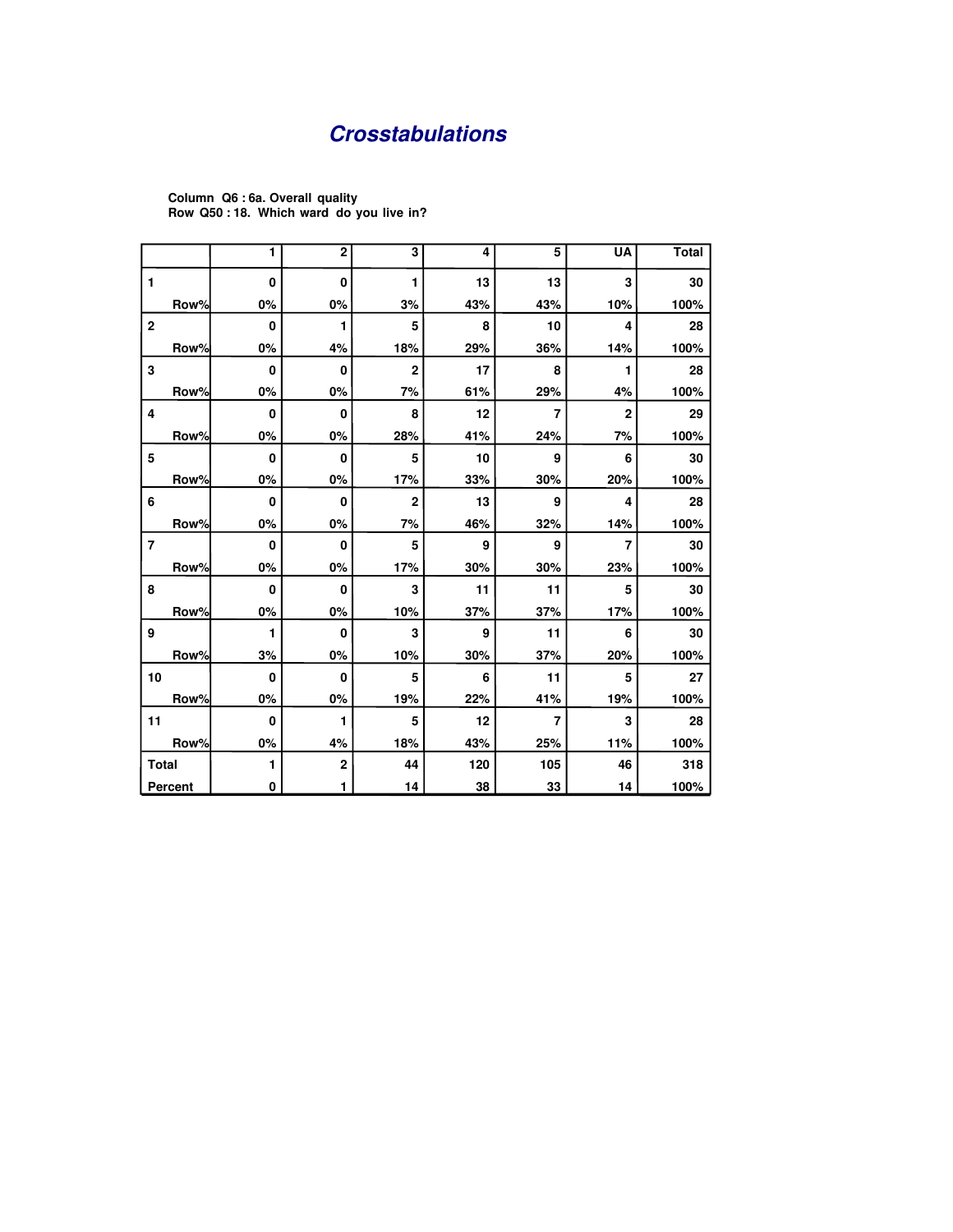#### **Column Q9 : 6d. Fairness Row Q50 : 18. Which ward do you live in?**

|                |                | 1        | $\overline{2}$ | $\overline{\mathbf{3}}$ | 4              | 5   | <b>UA</b>               | <b>Total</b> |
|----------------|----------------|----------|----------------|-------------------------|----------------|-----|-------------------------|--------------|
| 1              |                | $\bf{0}$ | 0              | 3                       | 10             | 12  | 5                       | 30           |
|                | Row%           | 0%       | 0%             | 10%                     | 33%            | 40% | 17%                     | 100%         |
| $\bf 2$        |                | 0        | 3              | $\overline{2}$          | 8              | 9   | 5                       | 27           |
|                | Row%           | 0%       | 11%            | 7%                      | 30%            | 33% | 19%                     | 100%         |
| 3              |                | 0        | 0              | 4                       | 9              | 10  | 5                       | 28           |
|                | Row%           | 0%       | 0%             | 14%                     | 32%            | 36% | 18%                     | 100%         |
| 4              |                | 1        | 1              | 7                       | 7              | 8   | $\overline{\mathbf{4}}$ | 28           |
|                | Row%           | 4%       | 4%             | 25%                     | 25%            | 29% | 14%                     | 100%         |
| 5              |                | 1        | 1              | $\mathbf 2$             | 10             | 6   | 10                      | 30           |
|                | Row%           | 3%       | 3%             | 7%                      | 33%            | 20% | 33%                     | 100%         |
| 6              |                | 0        | 0              | 4                       | 7              | 6   | 10                      | 27           |
|                | Row%           | 0%       | 0%             | 15%                     | 26%            | 22% | 37%                     | 100%         |
| $\overline{7}$ |                | 0        | 1              | $\overline{7}$          | 5              | 9   | 6                       | 28           |
|                | Row%           | 0%       | 4%             | 25%                     | 18%            | 32% | 21%                     | 100%         |
| 8              |                | $\bf{0}$ | 1              | 4                       | $\overline{7}$ | 10  | 8                       | 30           |
|                | Row%           | 0%       | 3%             | 13%                     | 23%            | 33% | 27%                     | 100%         |
| 9              |                | 0        | 3              | 1                       | 8              | 11  | 7                       | 30           |
|                | Row%           | 0%       | 10%            | 3%                      | 27%            | 37% | 23%                     | 100%         |
| 10             |                | 1        | 1              | $\overline{2}$          | 4              | 11  | 9                       | 28           |
|                | Row%           | 4%       | 4%             | 7%                      | 14%            | 39% | 32%                     | 100%         |
| 11             |                | 1        | 1              | 3                       | 6              | 12  | 5                       | 28           |
|                | Row%           | 4%       | 4%             | 11%                     | 21%            | 43% | 18%                     | 100%         |
| <b>Total</b>   |                | 4        | 12             | 39                      | 81             | 104 | 74                      | 314          |
|                | <b>Percent</b> | 1        | 4              | 12                      | 26             | 33  | 24                      | 100%         |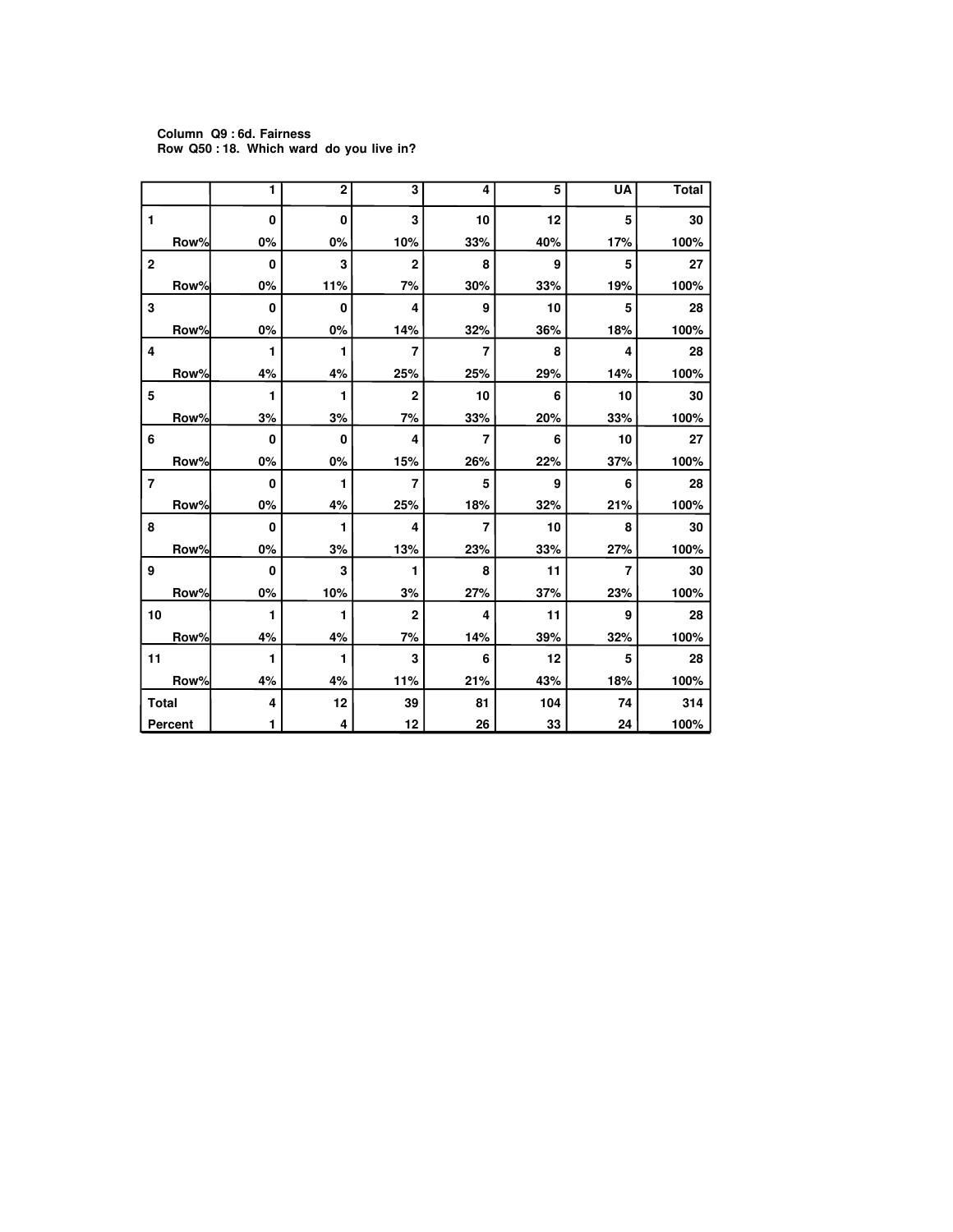## **Column Q10 : 6e. Presence of police in**

**neighborhood Row Q50 : 18. Which ward do you live in?**

|                |         | 1              | $\overline{2}$ | 3              | 4   | 5   | <b>UA</b>      | <b>Total</b> |
|----------------|---------|----------------|----------------|----------------|-----|-----|----------------|--------------|
| 1              |         | $\overline{2}$ | $\overline{2}$ | 4              | 10  | 10  | 1              | 29           |
|                | Row%    | 7%             | 7%             | 14%            | 34% | 34% | 3%             | 100%         |
| $\mathbf{2}$   |         | 4              | 6              | 6              | 3   | 8   | $\overline{2}$ | 29           |
|                | Row%    | 14%            | 21%            | 21%            | 10% | 28% | 7%             | 100%         |
| 3              |         | 4              | $\overline{2}$ | 6              | 9   | 5   | $\overline{2}$ | 28           |
|                | Row%    | 14%            | 7%             | 21%            | 32% | 18% | 7%             | 100%         |
| 4              |         | 1              | $\overline{2}$ | 7              | 11  | 8   | 0              | 29           |
|                | Row%    | 3%             | 7%             | 24%            | 38% | 28% | 0%             | 100%         |
| 5              |         | 1              | $\overline{2}$ | 4              | 9   | 11  | 3              | 30           |
|                | Row%    | 3%             | 7%             | 13%            | 30% | 37% | 10%            | 100%         |
| 6              |         | 0              | $\overline{2}$ | 11             | 12  | 3   | $\overline{2}$ | 30           |
|                | Row%    | 0%             | 7%             | 37%            | 40% | 10% | 7%             | 100%         |
| $\overline{7}$ |         | 1              | 5              | $\overline{7}$ | 8   | 6   | $\overline{2}$ | 29           |
|                | Row%    | 3%             | 17%            | 24%            | 28% | 21% | 7%             | 100%         |
| 8              |         | 4              | 1              | 9              | 5   | 9   | $\overline{2}$ | 30           |
|                | Row%    | 13%            | 3%             | 30%            | 17% | 30% | 7%             | 100%         |
| 9              |         | 1              | 3              | 3              | 9   | 11  | 3              | 30           |
|                | Row%    | 3%             | 10%            | 10%            | 30% | 37% | 10%            | 100%         |
| 10             |         | 1              | $\overline{2}$ | 6              | 7   | 9   | 4              | 29           |
|                | Row%    | 3%             | 7%             | 21%            | 24% | 31% | 14%            | 100%         |
| 11             |         | 3              | 1              | 6              | 11  | 4   | 3              | 28           |
|                | Row%    | 11%            | 4%             | 21%            | 39% | 14% | 11%            | 100%         |
| <b>Total</b>   |         | 22             | 28             | 69             | 94  | 84  | 24             | 321          |
|                | Percent | $\overline{7}$ | 9              | 21             | 29  | 26  | $\overline{7}$ | 100%         |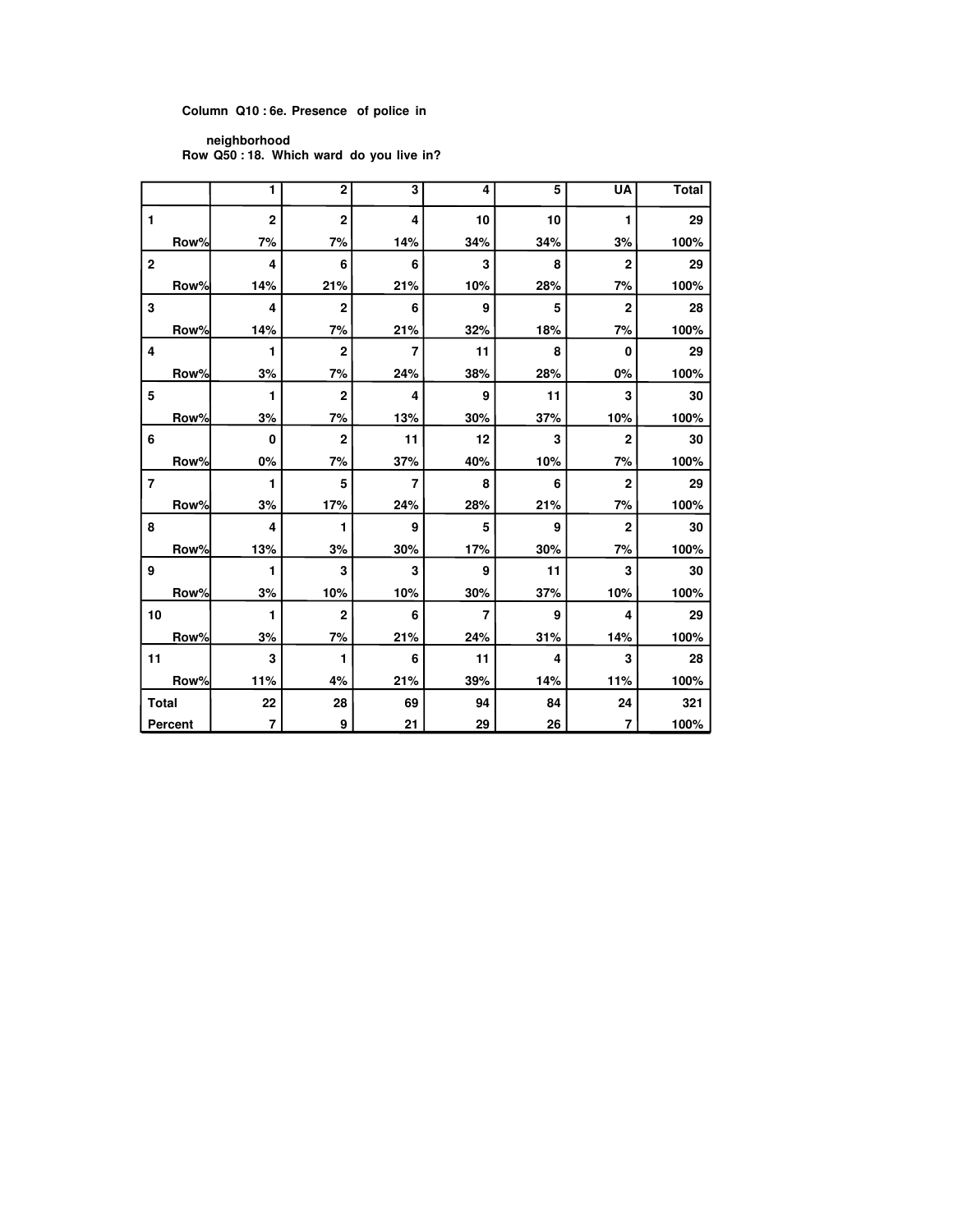#### **Column Q13 : 6h. Traffic Law Enforcement Row Q50 : 18. Which ward do you live in?**

|                |                | 1        | $\overline{2}$ | $\overline{\mathbf{3}}$ | 4              | 5              | UA  | <b>Total</b> |
|----------------|----------------|----------|----------------|-------------------------|----------------|----------------|-----|--------------|
| 1              |                | $\bf{0}$ | 1              | $\overline{7}$          | 6              | $\overline{7}$ | 6   | 27           |
|                | Row%           | 0%       | 4%             | 26%                     | 22%            | 26%            | 22% | 100%         |
| $\mathbf 2$    |                | $\bf{0}$ | 6              | 3                       | 8              | $\overline{7}$ | 5   | 29           |
|                | Row%           | $0\%$    | 21%            | 10%                     | 28%            | 24%            | 17% | 100%         |
| 3              |                | $\bf{0}$ | $\overline{2}$ | $\overline{7}$          | 9              | 5              | 5   | 28           |
|                | Row%           | 0%       | 7%             | 25%                     | 32%            | 18%            | 18% | 100%         |
| 4              |                | 0        | $\overline{2}$ | 5                       | 11             | 6              | 5   | 29           |
|                | Row%           | 0%       | 7%             | 17%                     | 38%            | 21%            | 17% | 100%         |
| 5              |                | 1        | 4              | 6                       | 8              | 5              | 6   | 30           |
|                | Row%           | 3%       | 13%            | 20%                     | 27%            | 17%            | 20% | 100%         |
| 6              |                | $\bf{0}$ | 1              | 8                       | 8              | 6              | 6   | 29           |
|                | Row%           | 0%       | 3%             | 28%                     | 28%            | 21%            | 21% | 100%         |
| $\overline{7}$ |                | $\bf{0}$ | 3              | 8                       | 8              | 4              | 6   | 29           |
|                | Row%           | 0%       | 10%            | 28%                     | 28%            | 14%            | 21% | 100%         |
| 8              |                | 1        | 3              | $\bf{0}$                | 7              | 12             | 7   | 30           |
|                | Row%           | 3%       | 10%            | 0%                      | 23%            | 40%            | 23% | 100%         |
| 9              |                | $\bf{0}$ | $\overline{2}$ | 8                       | 6              | 7              | 6   | 29           |
|                | Row%           | 0%       | 7%             | 28%                     | 21%            | 24%            | 21% | 100%         |
| 10             |                | 0        | 1              | 6                       | 3              | 10             | 9   | 29           |
|                | Row%           | $0\%$    | 3%             | 21%                     | 10%            | 34%            | 31% | 100%         |
| 11             |                | 1        | 1              | 6                       | $\overline{7}$ | 8              | 5   | 28           |
|                | Row%           | 4%       | 4%             | 21%                     | 25%            | 29%            | 18% | 100%         |
| <b>Total</b>   |                | 3        | 26             | 64                      | 81             | 77             | 66  | 317          |
|                | <b>Percent</b> | 1        | 8              | 20                      | 26             | 24             | 21  | 100%         |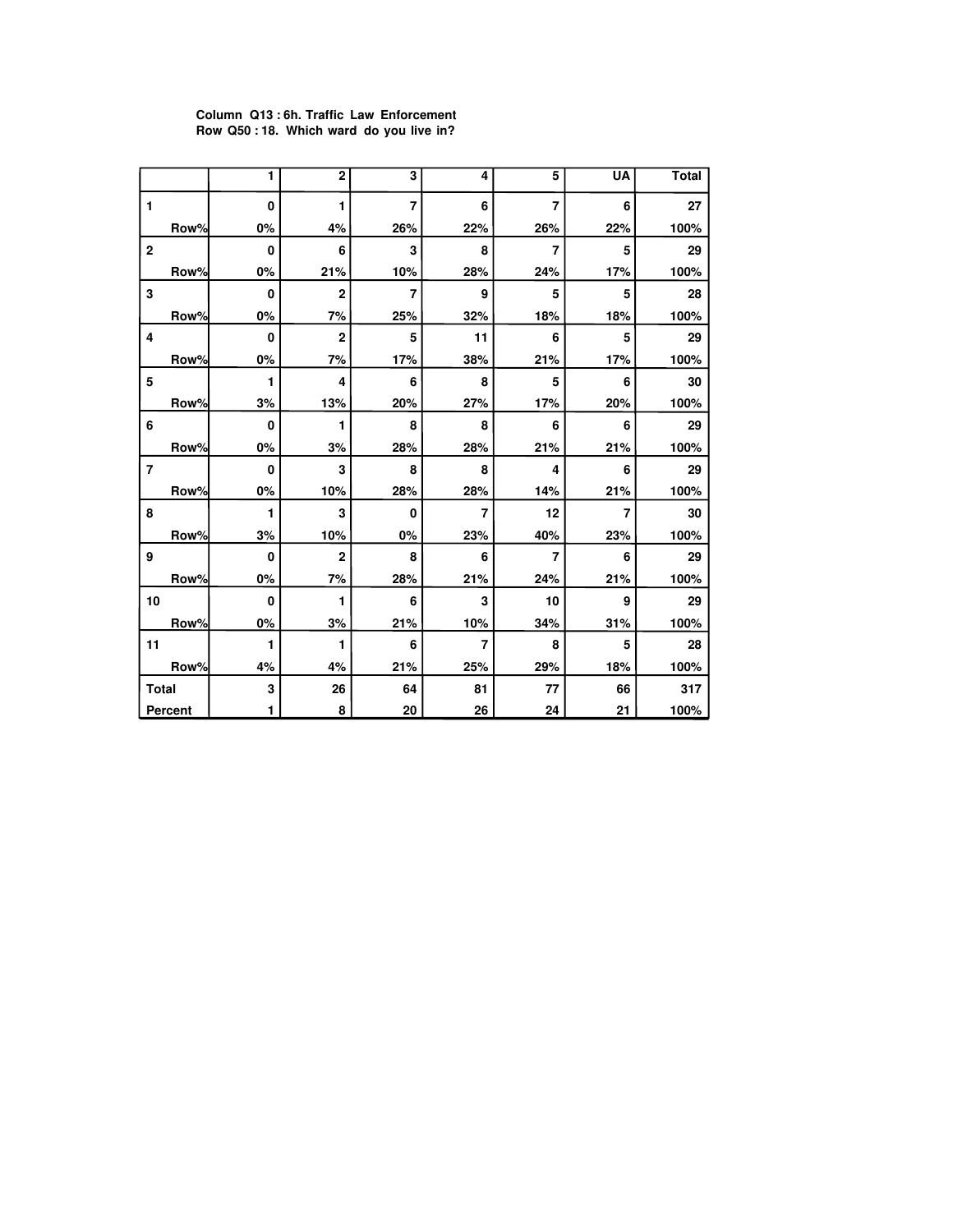|                |      | 1            | $\overline{2}$ | 3              | 4              | 5   | <b>UA</b> | <b>Total</b> |
|----------------|------|--------------|----------------|----------------|----------------|-----|-----------|--------------|
| 1              |      | $\bf{0}$     | 1              | $\overline{2}$ | 6              | 15  | 6         | 30           |
|                | Row% | 0%           | 3%             | 7%             | 20%            | 50% | 20%       | 100%         |
| $\mathbf 2$    |      | 1            | 0              | 1              | 4              | 9   | 13        | 28           |
|                | Row% | 4%           | 0%             | 4%             | 14%            | 32% | 46%       | 100%         |
| 3              |      | 0            | 1              | 0              | 8              | 9   | 10        | 28           |
|                | Row% | 0%           | 4%             | 0%             | 29%            | 32% | 36%       | 100%         |
| 4              |      | $\bf{0}$     | 1              | 6              | 8              | 7   | 7         | 29           |
|                | Row% | 0%           | 3%             | 21%            | 28%            | 24% | 24%       | 100%         |
| 5              |      | 0            | 1              | $\mathbf 2$    | 7              | 7   | 13        | 30           |
|                | Row% | 0%           | 3%             | 7%             | 23%            | 23% | 43%       | 100%         |
| 6              |      | 0            | 0              | $\mathbf 0$    | 6              | 4   | 18        | 28           |
|                | Row% | 0%           | 0%             | 0%             | 21%            | 14% | 64%       | 100%         |
| $\overline{7}$ |      | $\mathbf{0}$ | 0              | 4              | 9              | 5   | 11        | 29           |
|                | Row% | 0%           | 0%             | 14%            | 31%            | 17% | 38%       | 100%         |
| 8              |      | 0            | 0              | 3              | 5              | 8   | 14        | 30           |
|                | Row% | 0%           | 0%             | 10%            | 17%            | 27% | 47%       | 100%         |
| 9              |      | $\bf{0}$     | $\overline{2}$ | 1              | 3              | 10  | 14        | 30           |
|                | Row% | 0%           | 7%             | 3%             | 10%            | 33% | 47%       | 100%         |
| 10             |      | $\mathbf{0}$ | $\bf{0}$       | $\overline{2}$ | $\overline{7}$ | 10  | 10        | 29           |
|                | Row% | 0%           | 0%             | 7%             | 24%            | 34% | 34%       | 100%         |
| 11             |      | 0            | 0              | $\overline{2}$ | $\overline{7}$ | 12  | 7         | 28           |
|                | Row% | 0%           | 0%             | 7%             | 25%            | 43% | 25%       | 100%         |
| <b>Total</b>   |      | 1            | 6              | 23             | 70             | 96  | 123       | 319          |
| <b>Percent</b> |      | 0            | $\overline{2}$ | $\overline{7}$ | 22             | 30  | 39        | 100%         |

## **Column Q17 : 6l. Response time to emergency calls Row Q50 : 18. Which ward do you live in?**